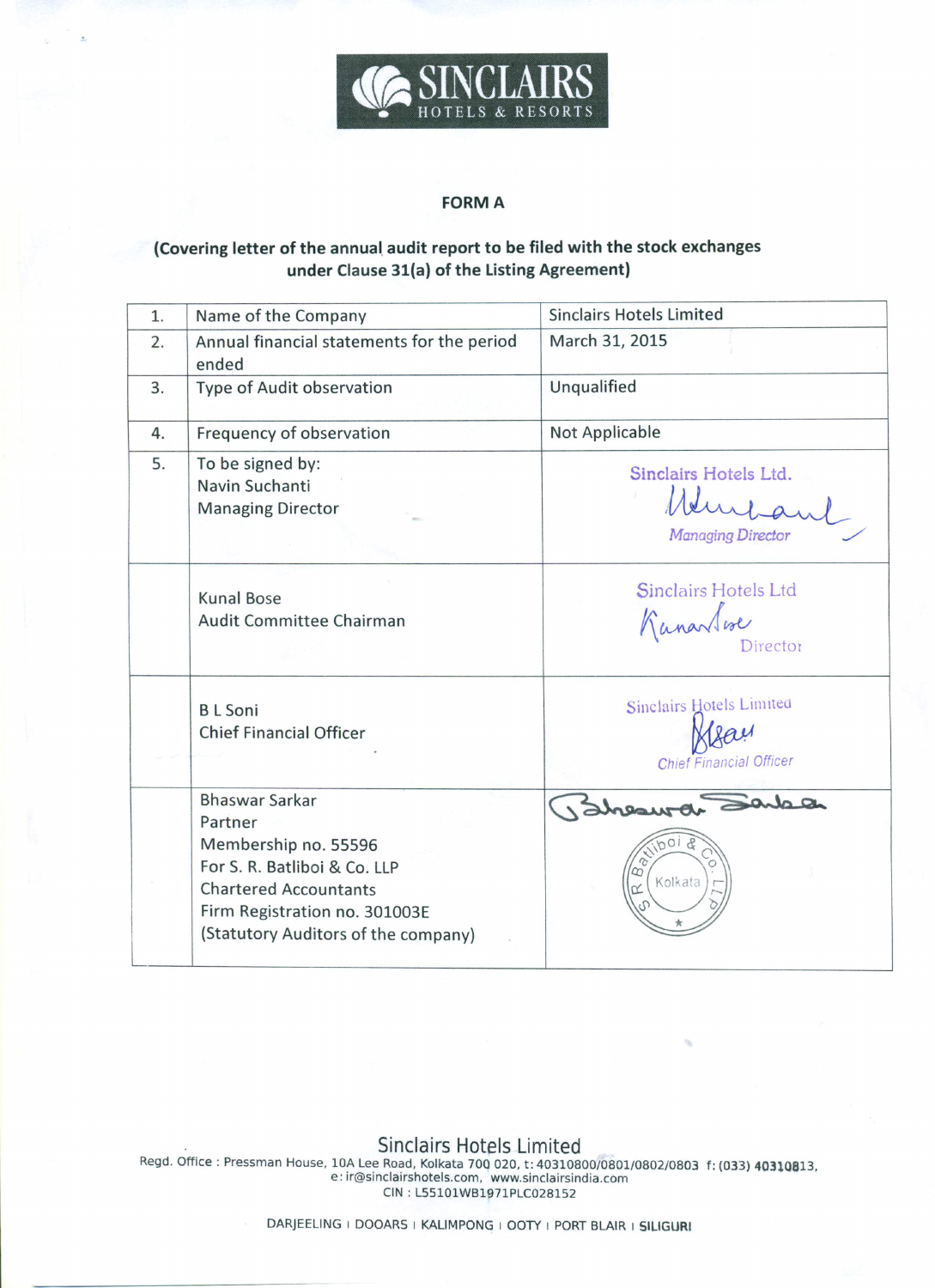

# **Annual Report** 2014-2015



# **Sinclairs Hotels Ltd.**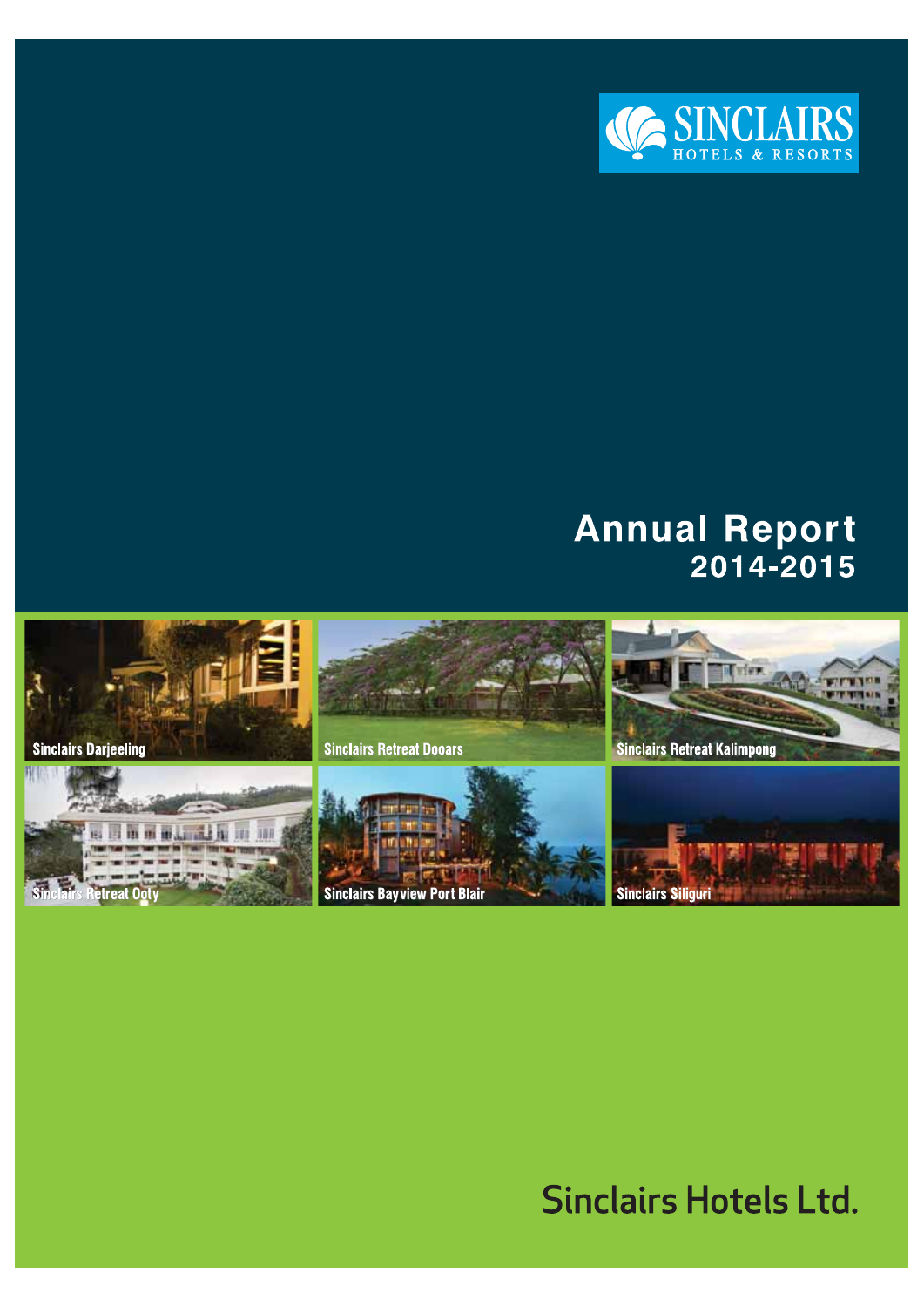# Corporate Information

## **Board of Directors**

Dr Niren Suchanti, Chairman Navin Suchanti, Managing Director Rohan Sikri Hardeep Sachdeva **Kunal Bose** S C Sekhar Aseem Kohli Preeti Khicha

**Chief Financial Officer BL** Soni

**Auditors** S R Batliboi & Co. LLP **Chartered Accountants** (Firm Registration No. 301003E)

Registered and Corporate Office Pressman House 10A Lee Road

Kolkata 700 020 CIN: L55101WB1971PLC028152

## **Hotels & Resorts**

Sinclairs Siliguri **Sinclairs Darjeeling** Sinclairs Bayview Port Blair **Sinclairs Retreat Ooty** Sinclairs Retreat Dooars Chalsa Sinclairs Retreat Kalimpong

Projects under implementation Sinclairs Tourist Resort, Burdwan Sinclairs Kolkata

Registrar & Transfer Agent Niche Technologies Pvt Ltd Kolkata

Website www.sinclairshotels.com

**Investor information Website** www.sinclairsindia.com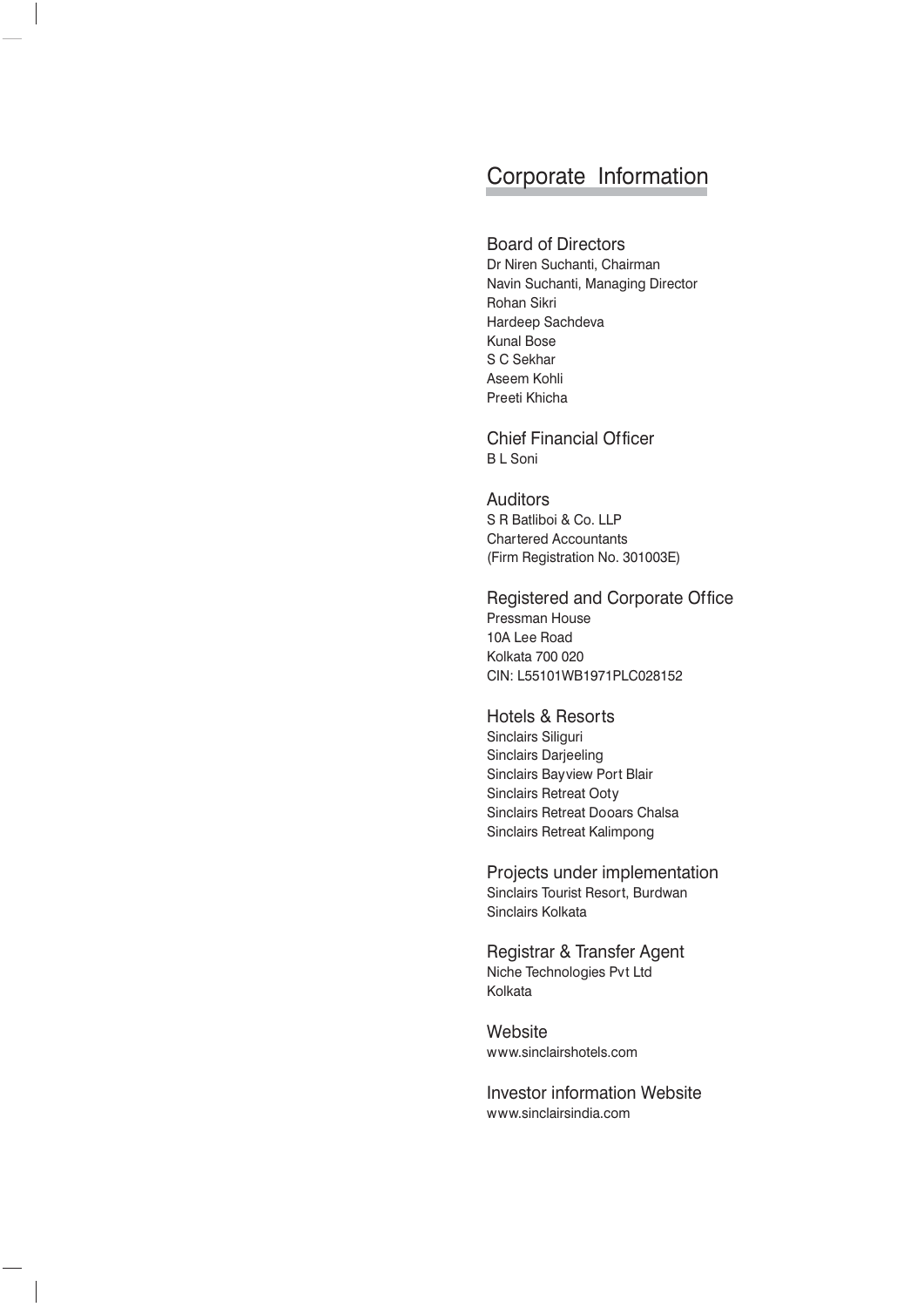# **Directors' Report**

Your Directors have pleasure in presenting the Fortythird Annual Report of the company together with the Audited Accounts for the year ended 31st March, 2015.

#### **FINANCIAL HIGHLIGHTS**

|                                  |                | ₹ in lacs |
|----------------------------------|----------------|-----------|
| <b>Particulars</b>               | <b>Current</b> | Previous  |
|                                  | Year           | Year      |
| <b>Revenue from operations</b>   | 2926.35        | 2253.44   |
| <b>Operating Profit</b>          | 1061.91        | 615.01    |
| Other Income                     | 88.62          | 168.43    |
| Depreciation                     | 447.68         | 274.75    |
| Profit after depreciation        |                |           |
| and before tax                   | 702.85         | 508.69    |
| <b>Exceptional items</b>         |                | 423.93    |
| Profit before tax                | 702.85         | 932.62    |
| <b>Tax Expenses:</b>             |                |           |
| <b>Current Tax</b>               | 140.62         | 272.27    |
| <b>MAT Credit Entitlement</b>    | (140.62)       |           |
| Deferred Tax                     | 228.94         | (36.46)   |
|                                  | 228.94         | 235.81    |
| <b>Net Profit</b>                | 473.91         | 696.81    |
| Add: Balance Brought forward     |                |           |
| from last year                   | 669.13         | 382.50    |
|                                  | 1143.04        | 1079.31   |
| Appropriation                    |                |           |
| Transfer to General Reserve      | 100.00         | 100.00    |
| Transfer to Capital Redemption   |                |           |
| Reserve on buyback of            |                |           |
| equity shares                    |                | 49.52     |
| <b>Proposed Dividend</b>         | 222.80         | 222.80    |
| Dividend Distribution Tax        | 45.36          | 37.86     |
| Balance Carried to Balance Sheet | 774.88         | 669.13    |
|                                  | 1143.04        | 1079.31   |

#### PERFORMANCE

The company achieved a record operating revenue of ₹2926.35 lacs as against ₹2253.44 lacs in the previous year registering a growth of 29.86% during the year. Operating Profit increased from ₹615.01 lacs to ₹1061.91 lacs reflecting a jump of 72.66%. The Operating Profit Ratio has improved from 27.29% to 36.29% indicating better operational efficiency.

The Company's luxury resort project at Kalimpong (46 rooms and 2 suites) has commenced operation from 15th November, 2014. With political stability in the country, encouragement from new Government for promoting tourism industry and addition of one more property, the Company expects substantial growth in the operational results in the current year.

#### **FUTURE PLANS**

The implementation of the project at Burdwan is in an advanced

stage and is expected to be commissioned for operations by September, 2015. The Company has received sanction for a 114 room first class business hotel in New Town, Kolkata.

#### **DIVIDEND**

Your Directors are pleased to recommend a dividend of 40% (₹4 per equity share of ₹10) for the year 2014-2015 amounting to ₹268.16 lacs inclusive of dividend distribution tax of ₹45.36 lacs

#### **DIRECTORS**

Ms Preeti Khicha (DIN:05108059) was appointed as an Additional Director on 26th March, 2015 and will hold office till the ensuing Annual General Meeting. The company has received a notice in writing from a shareholder together with requisite deposit proposing the name of Ms Preeti Khicha to be elected as a Director of the company.

Mr S C Sekhar (DIN: 00024780) was appointed as an Independent Director on 11th April, 2015 for one year subject to approval of members at the ensuing Annual General Meeting. The Company has received a notice in writing from a shareholder together with requisite deposit proposing the name of Mr S C Sekhar to be elected as an Independent Director.

He has given a declaration that he meets the criteria of Independence as laid down in Section 149(6) of the Companies Act, 2013 and Clause 49 of the Listing Agreement.

Your Directors state that Mr S C Sekhar possess appropriate balance of skills, expertise and knowledge and is qualified for appointment as Independent Director.

Mr Rohan Sikri (DIN: 00216343) retires by rotation and being eligible offers himself for re-appointment.

Mr Hardeep Sachdeva (DIN: 00374288) retires by rotation and being eligible offers himself for re-appointment.

#### **AUDITORS**

M/s S R Batliboi & Co. LLP. Chartered Accountants (Firm Registration No 301003E) retire at the ensuing Annual General Meeting and, being eligible, offer themselves for reappointment.

#### MANAGEMENT DISCUSSION AND ANALYSIS AND **CORPORATE GOVERNANCE REPORT**

In compliance with Clause 49 of the Listing Agreement with stock exchanges, a separate section on Management Discussion and Analysis which includes details on the state of affairs of the Company and Corporate Governance Report, as approved by the Board of Directors, together with a certificate from the Statutory Auditors confirming the compliance with the requirements of Clause 49, forms part of this Report.

#### **NUMBER OF BOARD MEETINGS HELD**

There were four meetings of the Board of Directors during the financial year from 1st April, 2014 to 31st March, 2015. Details of meetings held are given on Report on Corporate Governance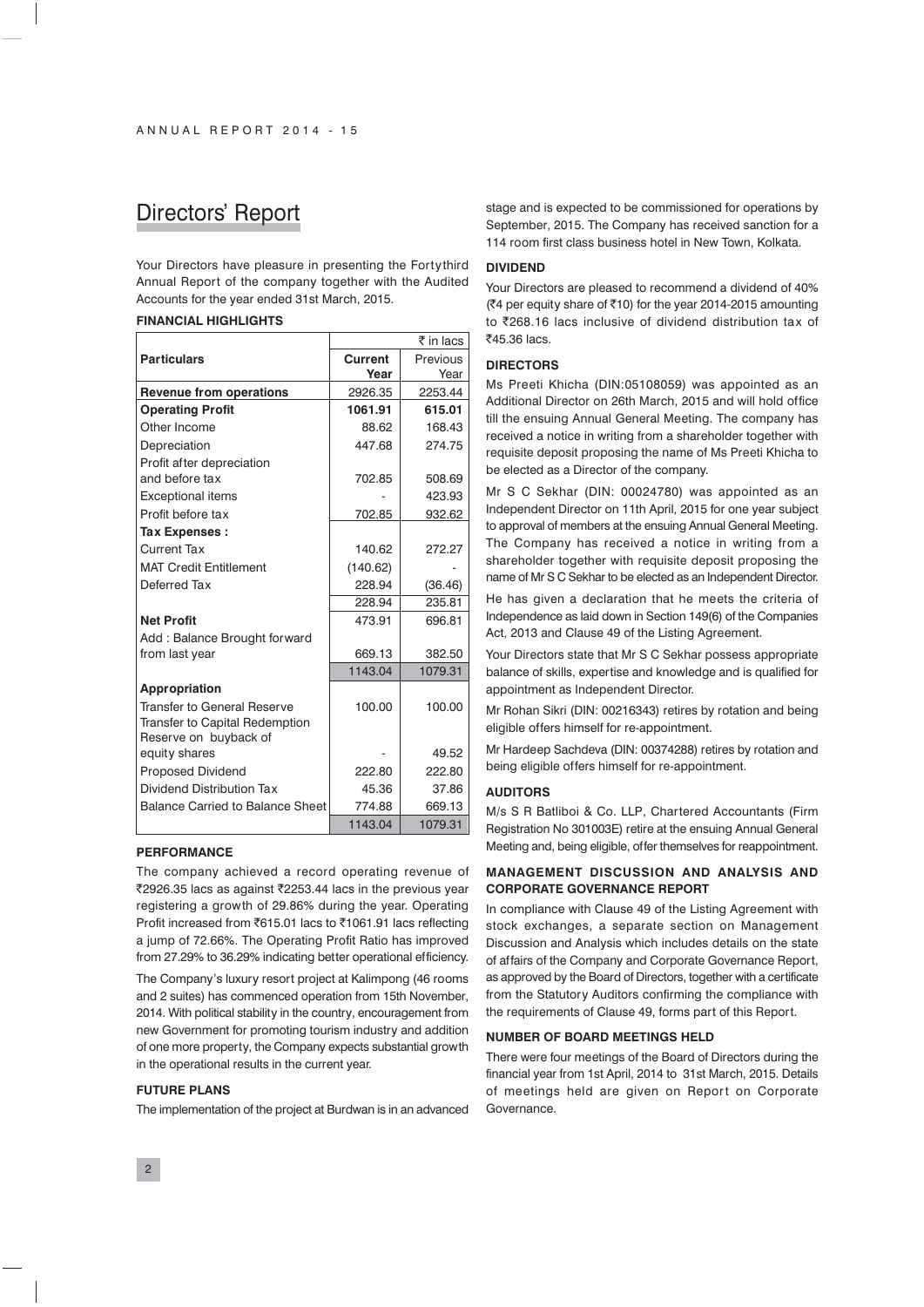#### **DIRECTORS' RESPONSIBILITY STATEMENT**

Pursuant to the requirements of Section 134(5) of the Companies Act, 2013, we hereby state and confirm that:

- i) in the preparation of the annual accounts, the applicable accounting standards have been followed;
- ii) the directors have selected such accounting policies and applied them consistently and made judgements and estimates that are reasonable and prudent so as to give a fair view of the state of affairs of the Company and of the profit of the Company for the year ended 31st March, 2015.
- iii) the directors have taken proper and sufficient care for the maintenance of accounting records in accordance with the provisions of the Companies Act, 2013 safeguarding the assets of the Company and for preventing and detecting fraud and other irregularities; and
- iv) the directors have prepared the annual accounts on a going concern basis.
- v) internal financial controls has been laid down by the Company which are adequate and are operating effectively.
- vi) directors have devised proper system to ensure compliance with the provisions of all applicable laws and that such systems are adequate and operating effectively.

#### PARTICULARS OF CONSERVATION OF ENERGY, **TECHNOLOGY ABSORPTION. FOREIGN EXCHANGE EARNINGS AND OUTGO**

The operations of your company do not require energy consumption of any significant level. The company does not use any imported technology. Therefore, information regarding conservation of energy and technology absorption as required under section 134(3) (m) of the Companies Act read with Rule 8 of the Companies (Accounts) Rules, 2014 is not annexed.

As a measure to conserve resources and protect environment, the Company has installed solar energy systems in its resort at Chalsa and hotel at Ooty.

During the year, your Company earned ₹6,055,912 in foreign exchange (previous year ₹ 5,373,839). There was expenditure in foreign currency of ₹1,034,545 (previous year ₹966,894).

#### **PUBLIC DEPOSITS**

Your company has not accepted any deposits from the public.

#### **SECRETARIAL AUDIT**

In pursuance of Section 204 of the Companies Act, 2013, a practicing company secretary has submitted the Secretarial Audit Report for the year ended 31st March, 2015 and the same is annexed and forms part of this annual report.

#### **CORPPORATE SOCIAL RESPONSIBILITY**

The Company has constituted a Corporate Social Responsibility Committee(CSR) as required under Companies Act, 2013.

The Committee will look at various proposals for CSR projects as specified in Schedule VII of the Companies Act, 2013 and the related activities thereto and recommend to the Board

In the current year, the committee has decided to take up a project in Darjeeling to build a proper road around its hotel which is a municipal road and is used by a large number of residents and others. The said road has a broken sewerage system, faulty drainage and is in damaged state. The filth and stench on the road becomes unbearable and it is dangerous to navigate the same. Inspired by the Swachh Bharat initiative of the Government, the company proposes to take up the complete revamp of the said road including its lighting etc to alleviate the problem of the local people. As per estimates received, the work will involve an expenditure of approximately ₹12 lacs.

The project requires co-ordination with Darjeeling Municipality and the Sewerage and Drainage department of the town, and sanction of various authorities . Application for same has been made to the Darjeeling Municipality for this purpose during the financial year and on receipt of the sanction, work will be taken up. Since no amount has been spent on the project in the current financial year, there is no disclosure in the accounts.

#### **VIGIL MECHANISM**

In pursuant to the provisions of Section 177(9) & (10) of the Companies Act, 2013, a Vigil Mechanism for directors and employees to report genuine concerns has been established. The Vigil Mechanism Policy has been uploaded on the investor information website of the Company at www.sinclairsindia.com.

#### **RELATED PARTY TRANSACTIONS**

Related party transactions that were entered during the financial year were at an arm's length basis and were in the ordinary course of business. There were no materially significant related party transactions with the Company's Promoters, Directors, Management or their relatives, which could have had a potential conflict with the interests of the Company. The particulars of contracts entered during the year as per Form AOC-2 is attached with this report.

#### **EXTRACT OF ANNUAL RETURN**

The details forming part of the extract of the Annual Return in Form MGT-9 is annexed hereto.

#### PARTICULARS OF LOANS, GUARANTEES OR **INVESTMENTS**

There are no loans, guarantees, or investments made by the Company covered under the provision of Section 186 of the Companies Act. 2013.

#### REMUNERATION RATIO OF THE DIRECTORS / KEY **MANAGERIAL PERSONNEL (KMP) / EMPLOYEES**

The information required in terms of Section 197 read with rule 5 of the Companies (Appointment and Remuneration of Managerial Personnel) Rules, 2014 in respect of Directors/Key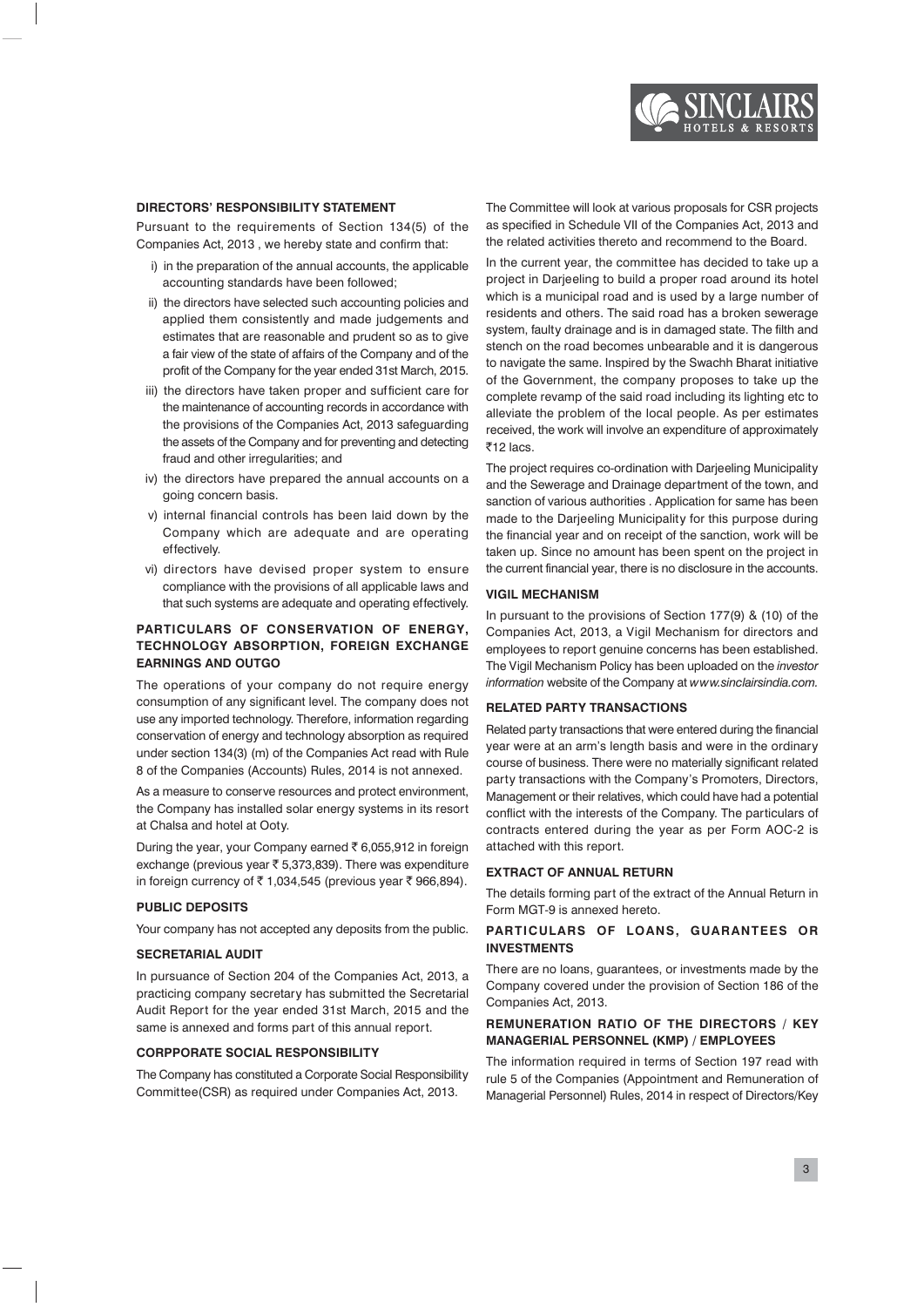#### ANNUAL REPORT 2014 - 15

| SI.<br>No. | Name                 | <b>Designation</b>          | Remuneration<br>$(5 \in \mathsf{In} \mathsf{lacs})$ | Remuneration<br>paid FY 2014-15 paid FY 2013-14<br>$(5 \in \mathsf{In} \mathsf{lacs})$ | Increase in remuneration<br>from previous year<br>$(5 \in \mathsf{In} \mathsf{lacs})$ | Ratio per Median of<br>employee remuneration<br>$(5 \in \mathsf{In} \mathsf{lacs})$ |  |
|------------|----------------------|-----------------------------|-----------------------------------------------------|----------------------------------------------------------------------------------------|---------------------------------------------------------------------------------------|-------------------------------------------------------------------------------------|--|
|            | Mr Navin<br>Suchanti | Managing<br><b>Director</b> | 14.06                                               | 10.68                                                                                  | 3.38                                                                                  | 2.26                                                                                |  |
| 2          | Mr B L Soni          | CFO.                        | 11.00                                               | 9.52                                                                                   | 1.48                                                                                  | 1.77                                                                                |  |

Managerial Personnel is furnished hereunder:

#### DEVELOPMENT AND IMPLEMENTATION OF A RISK Tamil Nadu and other authorities, and look forward to their **MANAGEMENT POLICY**

The policy of the Company on risk management is provided in this Annual report in Management Discussion and Analysis Report.

#### **ACKNOWLEDGEMENT**

The Directors place on record their appreciation for the co-operation extended by the Government of West Bengal, Andaman & Nicobar Islands Administration, Government of continued support.

The Directors wish to thank all the shareholders and the employees for their support and co-operation.

| For and on behalf of the Board |
|--------------------------------|
|                                |
| Dr Niren Suchanti              |
| Chairman                       |
|                                |

#### Form No AOC-2

(Pursuant to clause(h) of sub-section(3) of Section 134 of the Act and Rule 8(2) of the Companies (Accounts) Rules, 2014) Disclosure of particulars of contracts/arrangements entered into by the company with related parties referred to in sub-section (1) of Section 188 of the Companies Act, 2013 including certain arms length transactions under third proviso thereto

#### 1. Details of contracts or arrangements or transaction not at arm's length basis

There are no contracts or arrangements or transaction not at arm's length basis.

| 2. Details of material contracts or arrangement or transactions at arm's length basis |                                                                                         |                                                                   |                                                                                                                                                                                                                                                                                     |                                                      |                                             |
|---------------------------------------------------------------------------------------|-----------------------------------------------------------------------------------------|-------------------------------------------------------------------|-------------------------------------------------------------------------------------------------------------------------------------------------------------------------------------------------------------------------------------------------------------------------------------|------------------------------------------------------|---------------------------------------------|
| a. Name of the related party<br>and nature of relationship                            | b. Nature of contracts<br>or arrangement or<br>transactions at arm's<br>length basis    | c. Duration of<br>the contracts /<br>arrangements/<br>transaction | d. Salient terms of the<br>contracts or<br>arrangements or<br>transactions including<br>the value, if any                                                                                                                                                                           | e. Date of<br>approval<br>by the<br>Board, if<br>any | f. Amount<br>paid as<br>advances, if<br>any |
| Mr Navin Suchanti<br><b>Managing Director</b>                                         | Commission                                                                              | 01.04.2011 to<br>31.03.2016                                       | 2% of net profit or ₹5 lacs<br>per annum, which is<br>higher, payable quarterly.<br>In addition.<br>reimbursement of all<br>entertainment, traveling,<br>hotel and other expenses<br>incurred by him during<br>the course and in<br>connection with the<br>business of the company. | 30.05.2011                                           | Nil                                         |
| Dr Niren Suchanti, Chairman                                                           | <b>Sitting Fee</b>                                                                      | N.A.                                                              | ₹5000 per Board meeting                                                                                                                                                                                                                                                             |                                                      | Nil                                         |
| Ms Pooja Suchanti Shah<br><b>Chief of Communications</b>                              | Salary                                                                                  | 01.04.2011 to<br>31.03.2016                                       | ₹57760 per month                                                                                                                                                                                                                                                                    | 30.05.2011                                           | Nil                                         |
| Pressman Properties Ltd                                                               | Rent for office space                                                                   | Perpetual                                                         | ₹100000 per month                                                                                                                                                                                                                                                                   | 11.04.2008                                           | Nil                                         |
| Pressman Realty Ltd                                                                   | Rent for office space                                                                   | Perpetual                                                         | ₹50000 per month                                                                                                                                                                                                                                                                    | 11.04.2008                                           | Nil                                         |
| Son-et-Lumiere Art Gallery Pvt Ltd                                                    | Rent for office space                                                                   | Perpetual                                                         | ₹15000 per month                                                                                                                                                                                                                                                                    | 11.04.2008                                           | Nil                                         |
| Pressman Advertising Ltd                                                              | Press release/<br>notifications in news<br>papers, magazines<br>and digital advertising | As per<br>requirement                                             | Rates charged as<br>prescribed by news<br>paper, magazine, digital<br>media, etc.                                                                                                                                                                                                   | 11.04.2008                                           | Nil                                         |
| Mr B L Soni, CFO                                                                      | Salary                                                                                  | Contractual                                                       | ₹94112 per month                                                                                                                                                                                                                                                                    |                                                      | Nil                                         |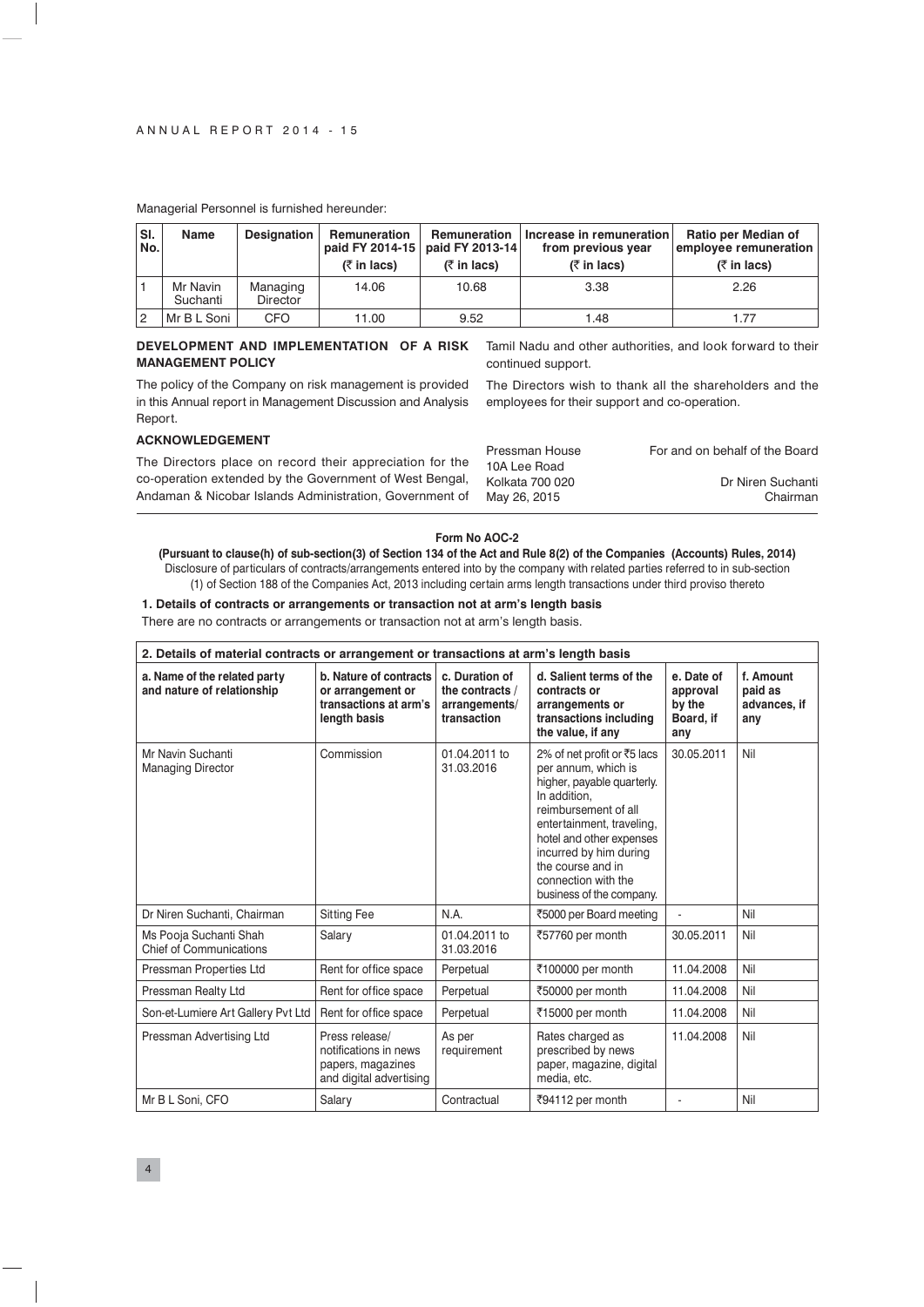

#### **EXTRACT OF ANNUAL RETURN** As on financial year ended on 31st March, 2015 Form MGT 9

[Pursuant to Section 92(3) of the Companies Act, 2013 and rule 12(1) of the Companies (Management and Administration) Rules, 2014]

|      | <b>I. REGISTRATION DETAILS</b>                                               |                                                                                                                                                                    |
|------|------------------------------------------------------------------------------|--------------------------------------------------------------------------------------------------------------------------------------------------------------------|
|      | <b>CIN</b>                                                                   | L55101WB1971PLC028152                                                                                                                                              |
| ii)  | <b>Registration Date</b>                                                     | 02-12-1971                                                                                                                                                         |
| iii) | Name of the Company                                                          | SINCLAIRS HOTELS LIMITED                                                                                                                                           |
| iv)  | Category/ sub category of the Company                                        | Non-Govt Indian Companies having share Capital                                                                                                                     |
| V)   | Address of the Registered office and contact details                         | Pressman House, 10A Lee Road<br>Kolkata 700 020<br>Ph: 033-40310804, Fax:033-40310813                                                                              |
| vi)  | Whether listed Company                                                       | Yes (Listed in BSE & CSE)                                                                                                                                          |
| vii) | Name, address and contact details of<br>Registrar and Transfer Agent, if any | Niche Technologies Pvt Ltd<br>D-511 Bagree Market,<br>71 B R B Basu Road, Kolkata 700001<br>Ph: 033-2235 7270, Fax: 033-2215 6823<br>e:nichetechpl@nichetechpl.com |

#### II. PRINCIPAL BUSINESS ACTIVITIES OF THE COMPANY

| SI.No. | <b>Name and Description</b><br>of main products / services | NIC Code of the<br>product/service | % of total turnover of the<br>Company |  |
|--------|------------------------------------------------------------|------------------------------------|---------------------------------------|--|
|        | Hotels & motels                                            | 55101                              | 100%                                  |  |

#### III. PARTICULARS OF HOLDING, SUBSIDIARY AND ASSOCIATE COMPANIES

| SI.No. | <b>Name and Address</b><br>of the company | <b>CIN/GLN</b> | Holding/Subsidiary/<br>Associate | % of shares held   Applicable | section |
|--------|-------------------------------------------|----------------|----------------------------------|-------------------------------|---------|
|        |                                           |                | <b>NIL</b>                       |                               |         |

IV. SHARE HOLDING PATTERN (Equity Share Capital Breakup as percentage of Total Equity) i) Category-wise Share holding

| Category of<br>shareholders                                           | No of shares held at the<br>beginning of the year |          |         | No of shares held at the<br>end of the year |         |          |         | % change<br>during the<br>year |     |
|-----------------------------------------------------------------------|---------------------------------------------------|----------|---------|---------------------------------------------|---------|----------|---------|--------------------------------|-----|
|                                                                       | Demat                                             | Physical | Total   | % of total<br>shares                        | Demat   | Physical | Total   | % of total<br>shares           |     |
| A. Promoters                                                          |                                                   |          |         |                                             |         |          |         |                                |     |
| $(1)$ Indian                                                          |                                                   |          |         |                                             |         |          |         |                                |     |
| a) Individual                                                         | 2909862                                           | Nil      | 2909862 | 52.24                                       | 2909862 | Nil      | 2909862 | 52.24                          | Nil |
| Central Govt.<br>b)                                                   | Nil                                               | Nil      | Nil     | Nil                                         | Nil     | Nil      | Nil     | Nil                            | Nil |
| State Govt.<br>C)                                                     | Nil                                               | Nil      | Nil     | Nil                                         | Nil     | Nil      | Nil     | Nil                            | Nil |
| <b>Bodies Corp</b><br>d)                                              | 58                                                | Nil      | 58      | 0.00                                        | 58      | Nil      | 58      | 0.00                           | Nil |
| Banks/FI any other<br>e)                                              | Nil                                               | Nil      | Nil     | Nil                                         | Nil     | Nil      | Nil     | Nil                            | Nil |
| Sub-total (A) (1) :                                                   | 2909920                                           | Nil      | 2909920 | 52.24                                       | 2909920 | Nil      | 2909920 | 52.24                          | Nil |
| 2) Foreign                                                            |                                                   |          |         |                                             |         |          |         |                                |     |
| a) NRI-Individuals                                                    | Nil                                               | Nil      | Nil     | Nil                                         | Nil     | Nil      | Nil     | Nil                            | Nil |
| b) Other-Individuals                                                  | Nil                                               | Nil      | Nil     | Nil                                         | Nil     | Nil      | Nil     | Nil                            | Nil |
| <b>Bodies Corp</b><br>C)                                              | Nil                                               | Nil      | Nil     | Nil                                         | Nil     | Nil      | Nil     | Nil                            | Nil |
| Banks/Fl<br>d)                                                        | Nil                                               | Nil      | Nil     | Nil                                         | Nil     | Nil      | Nil     | Nil                            | Nil |
| e) Any other                                                          | Nil                                               | Nil      | Nil     | Nil                                         | Nil     | Nil      | Nil     | Nil                            | Nil |
| Sub-total (A) (2)                                                     | Nil                                               | Nil      | Nil     | Nil                                         | Nil     | Nil      | Nil     | Nil                            | Nil |
| <b>Total shareholding</b><br>of promoter $(A)$ =<br>$(A)(1) + (A)(2)$ | 2909920                                           | Nil      | 2909920 | 52.24                                       | 2909920 | Nil      | 2909920 | 52.24                          | Nil |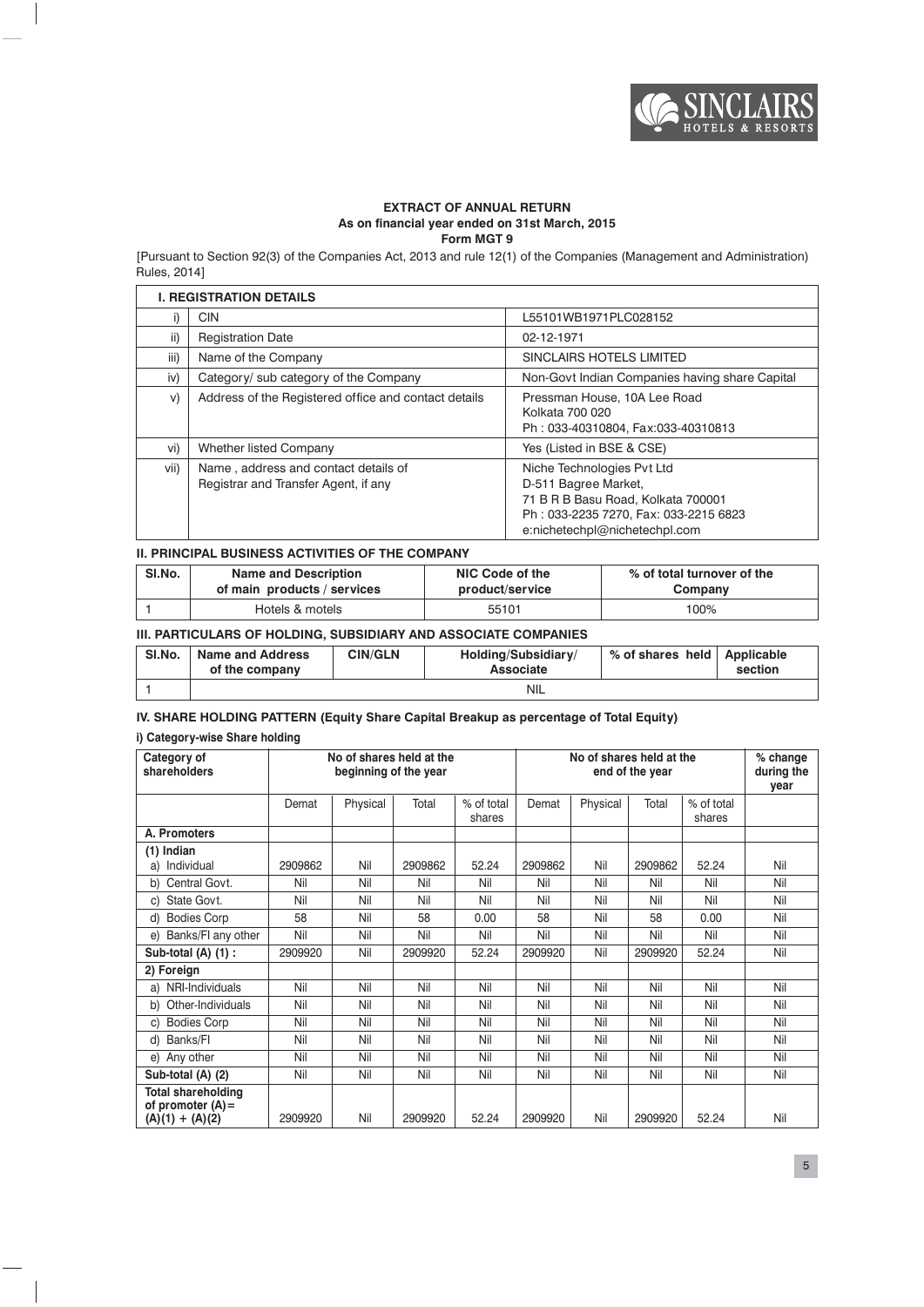#### ANNUAL REPORT 2014 - 15

 $\overline{\phantom{a}}$ 

| Category of<br>shareholders                                         | No of shares held at the<br>beginning of the year |          |         |                      | No of shares held at the<br>end of the year |          |         |                      | % change<br>during the<br>year |
|---------------------------------------------------------------------|---------------------------------------------------|----------|---------|----------------------|---------------------------------------------|----------|---------|----------------------|--------------------------------|
|                                                                     | Demat                                             | Physical | Total   | % of total<br>shares | Demat                                       | Physical | Total   | % of total<br>shares |                                |
| <b>B. Public Shareholding</b>                                       |                                                   |          |         |                      |                                             |          |         |                      |                                |
| 1. Institutions                                                     | Nil                                               | Nil      | Nil     | Nil                  | Nil                                         | Nil      | Nil     | Nil                  | Nil                            |
| a) Mutual funds                                                     | Nil                                               | Nil      | Nil     | Nil                  | Nil                                         | Nil      | Nil     | Nil                  | Nil                            |
| b) Banks/Fl                                                         | Nil                                               | 2205     | 2205    | 0.04                 | Nil                                         | 2205     | 2205    | 0.04                 | Nil                            |
| <b>Central Govt</b><br>C)                                           | Nil                                               | Nil      | Nil     | Nil                  | Nil                                         | Nil      | Nil     | Nil                  | Nil                            |
| d) State Govt                                                       | 33000                                             | Nil      | 33000   | 0.59                 | 33000                                       | Nil      | 33000   | 0.59                 | Nil                            |
| e) Venture Capital<br>Funds                                         | Nil                                               | Nil      | Nil     | Nil                  | Nil                                         | Nil      | Nil     | Nil                  | Nil                            |
| f) Insurance Co.                                                    | Nil                                               | Nil      | Nil     | Nil                  | Nil                                         | Nil      | Nil     | Nil                  | Nil                            |
| Flls<br>g)                                                          | Nil                                               | Nil      | Nil     | Nil                  | Nil                                         | Nil      | Nil     | Nil                  | Nil                            |
| h) Foreign Venture<br><b>Capital Funds</b>                          | Nil                                               | Nil      | Nil     | Nil                  | Nil                                         | Nil      | Nil     | Nil                  | Nil                            |
| i) QFI- Corporates                                                  | 2462463                                           | Nil      | 2462463 | 44.21                | 2395505                                     | Nil      | 2395505 | 43.01                | (1.20)                         |
| Sub-total (B) (1)                                                   | 2495463                                           | 2205     | 2497668 | 44.84                | 2428505                                     | 2205     | 2430710 | 43.64                | (1.20)                         |
| <b>2 Non Institutions</b>                                           |                                                   |          |         |                      |                                             |          |         |                      |                                |
| a) Bodies corp                                                      |                                                   |          |         |                      |                                             |          |         |                      |                                |
| i) Indian                                                           | 14592                                             | 745      | 15337   | 0.28                 | 23178                                       | 745      | 23923   | 0.43                 | 0.16                           |
| Overseas<br>ii)                                                     | Nil                                               | Nil      | Nil     | Nil                  | Nil                                         | Nil      | Nil     | Nil                  | Nil                            |
| b) Individuals                                                      |                                                   |          |         |                      |                                             |          |         |                      |                                |
| i) Individuals holding<br>share capital<br>upto ₹1 lakh             | 54194                                             | 65175    | 119369  | 2.15                 | 107639                                      | 61903    | 169542  | 3.04                 | 0.90                           |
| ii) Individual holding<br>share capital in<br>excess of ₹1 lakh     | 25000                                             | Nil      | 25000   | 0.45                 | 25000                                       | Nil      | 25000   | 0.45                 | Nil                            |
| c) Others (specify)<br>NRI/OCBs                                     | 685                                               | 1805     | 2490    | 0.04                 | 3102                                        | 1805     | 4907    | 0.09                 | 0.04                           |
| <b>Clearing Members</b>                                             | 216                                               | Nil      | 216     | 0.00                 | 5998                                        | Nil      | 5998    | 0.11                 | 0.10                           |
| Sub-total (B) (2):                                                  | 127687                                            | 67725    | 195412  | 2.90                 | 164917                                      | 64453    | 229370  | 4.12                 | 1.20                           |
| <b>Total Public</b><br>shareholding $(B)$ =<br>$(B)$ (1) +(B)(2)    | 2590150                                           | 69930    | 2660080 | 47.76                | 2593422                                     | 66658    | 2660080 | 47.76                | Nil                            |
| C. Shares held by<br><b>Custodian for</b><br><b>GDRS &amp; ADRS</b> | Nil                                               | Nil      | Nil     | Nil                  | Nil                                         | Nil      | Nil     | Nil                  | Nil                            |
| <b>Grand Total</b><br>$(A+B+C)$                                     | 5500070                                           | 69930    | 5570000 | 100.00               | 5503342                                     | 66658    | 5570000 | 100.00               | Nil                            |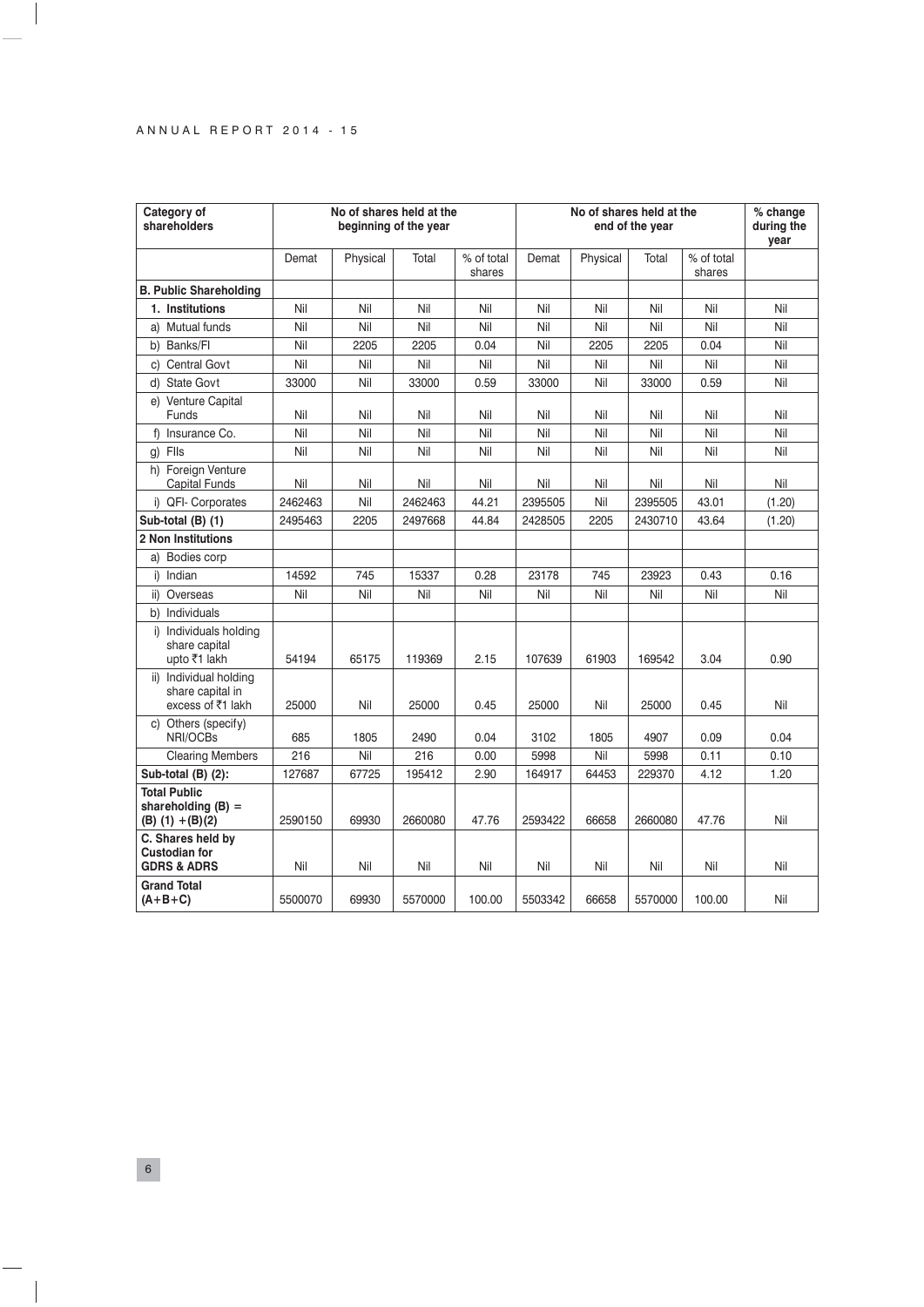

#### ii) Shareholding of Promoters

| SI.<br>No.     | <b>Shareholders</b><br>name   |                 | Shareholding                           |                                                             | Shareholding at the end of the year | % change<br>in<br>sharehol<br>ding<br>during the<br>year |                                                          |     |
|----------------|-------------------------------|-----------------|----------------------------------------|-------------------------------------------------------------|-------------------------------------|----------------------------------------------------------|----------------------------------------------------------|-----|
|                |                               | No of<br>shares | % of total<br>shares of the<br>Company | % of Shares<br>pledged/<br>encumbered<br>to total<br>shares | No of<br>shares                     | % of total<br>shares of the<br>Company                   | % of Shares<br>pledged/<br>encumbered<br>to total shares |     |
| 1              | Niren Chand<br>Suchanti       | 313051          | 5.62                                   | Nil                                                         | 313051                              | 5.62                                                     | Nil                                                      | Nil |
| 2              | Navin Chand<br>Suchanti       | 293738          | 5.27                                   | Nil                                                         | 293738                              | 5.27                                                     | Nil                                                      | Nil |
| 3              | Sujata<br>Suchanti            | 1139931         | 20.47                                  | Nil                                                         | 1139931                             | 20.47                                                    | Nil                                                      | Nil |
| $\overline{4}$ | Pramina<br>Suchanti           | 1163142         | 20.88                                  | Nil                                                         | 1163142                             | 20.88                                                    | Nil                                                      | Nil |
| 5              | Prima Comm-<br>unications Ltd | 58              | 0.00                                   | Nil                                                         | 58                                  | 0.00                                                     | Nil                                                      | Nil |
|                | Total                         | 2909920         | 52.24                                  | Nil                                                         | 2909920                             | 52.24                                                    | Nil                                                      | Nil |

#### iii) Change in Promoters' Shareholding (please specify, if there is no change)

There is no change in the Promoters' Shareholding during the year

iv) Shareholding Pattern of top ten shareholders (other than Directors, promoters and Holders of GDRS and ADRS)

| SI.<br>No.     | For each of the Top 10 Shareholders<br>Shareholding at the beginning<br>of the year |                |                                        |              | Shareholding at the end<br>of the year |  |  |
|----------------|-------------------------------------------------------------------------------------|----------------|----------------------------------------|--------------|----------------------------------------|--|--|
|                |                                                                                     | No of shares   | % of total<br>shares of the<br>Company | No of shares | % of total<br>shares of the<br>Company |  |  |
| 1              | Xander Investment Holding X Ltd                                                     | 1695443        | 30.44                                  | 1628485      | 29.24                                  |  |  |
| $\overline{2}$ | <b>MCCS Investment Holding Ltd</b>                                                  | 580000         | 10.56                                  | 588000       | 10.56                                  |  |  |
| 3              | <b>MRCS Investment Holding Ltd</b>                                                  | 179020         | 3.21                                   | 179020       | 3.21                                   |  |  |
| $\overline{4}$ | West Bengal Financial Corporation                                                   | 33000          | 0.59                                   | 33300        | 0.59                                   |  |  |
| 5              | Lincon P Coelho                                                                     | 25000          | 0.45                                   | 25000        | 0.45                                   |  |  |
| 6              | Subodh Securities Pvt Ltd                                                           | 6965           | 0.12                                   | 7000         | 0.13                                   |  |  |
| $\overline{7}$ | Sumana Dasgupta                                                                     | 3349           | 0.06                                   | 9987         | 0.18                                   |  |  |
| 8              | Chirayush Pravin Vakil                                                              | 2997           | 0.05                                   | 5714         | 0.10                                   |  |  |
| 9              | Aditi Prasoon Bhatt                                                                 | $\overline{a}$ | $\overline{\phantom{a}}$               | 9900         | 0.18                                   |  |  |
| 10             | Anil Kumar Shroff                                                                   |                |                                        | 8374         | 0.15                                   |  |  |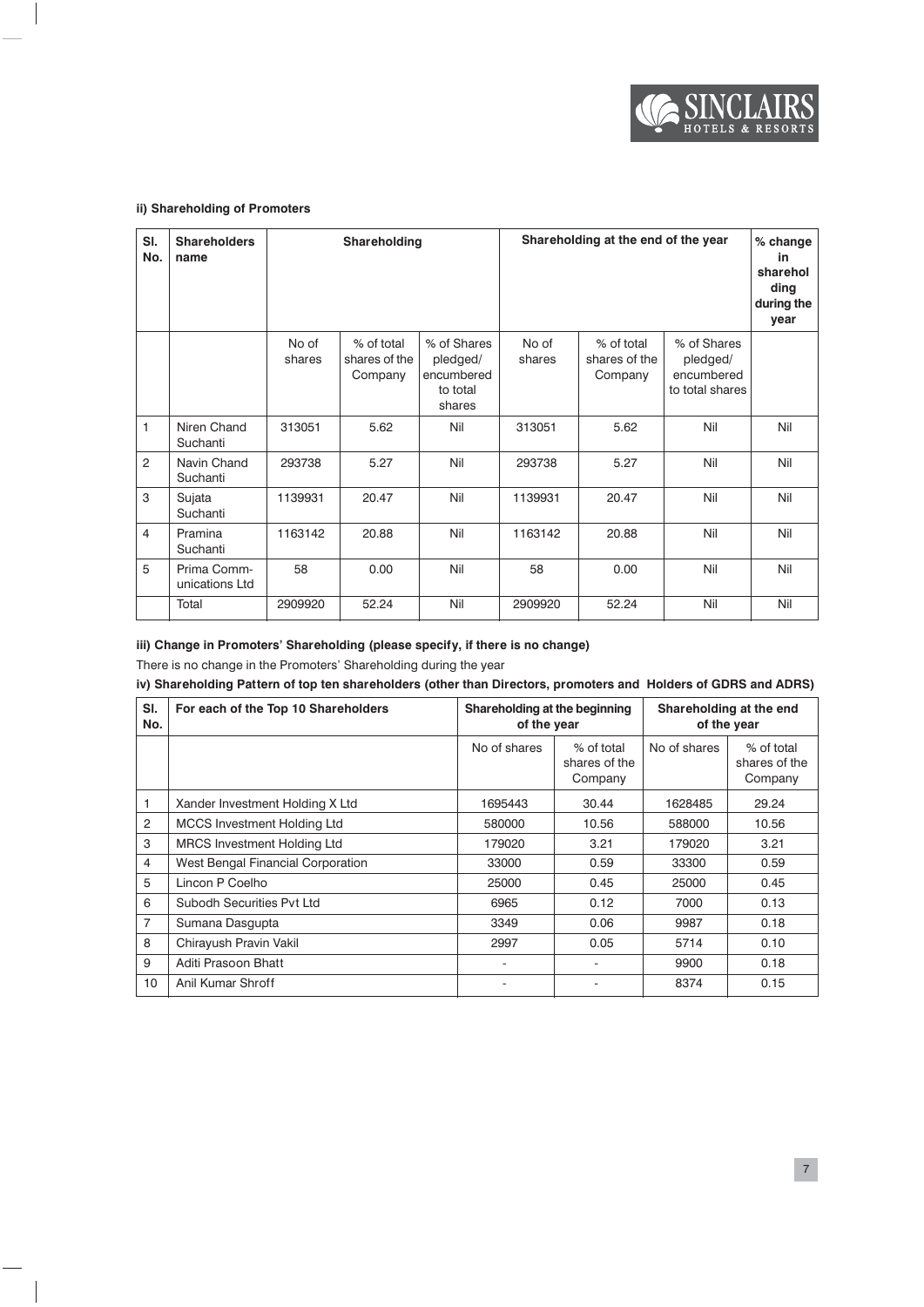| SI.<br>No.     | For Each of the Directors and KMP                                                                    |                  | Shareholding at the beginning<br>of the year | <b>Cumulative Shareholding</b><br>during the year |                                     |
|----------------|------------------------------------------------------------------------------------------------------|------------------|----------------------------------------------|---------------------------------------------------|-------------------------------------|
|                |                                                                                                      | No of shares     | % of total shares<br>of the Company          | No of shares                                      | % of total shares<br>of the Company |
| $\mathbf{1}$   | Dr Niren Chand Suchanti, Chairman<br>At the beginning of the year<br>At the end of the year          | 313051<br>313051 | 5.62<br>5.62                                 | 313051<br>313051                                  | 5.62<br>5.62                        |
| 2              | Mr Navin Chand Suchanti, Managing Director<br>At the beginning of the year<br>At the end of the year | 293738<br>293738 | 5.27<br>5.27                                 | 293738<br>293738                                  | 5.27<br>5.27                        |
| 3              | Mr Rohan Sikri, Director<br>At the beginning of the year<br>At the end of the year                   | Nil<br>Nil       | Nil<br>Nil                                   | Nil<br>Nil                                        | Nil<br>Nil                          |
| $\overline{4}$ | Mr Hardeep Sachdeva, Director<br>At the beginning of the year<br>At the end of the year              | Nil<br>Nil       | Nil<br>Nil                                   | Nil<br>Nil                                        | Nil<br>Nil                          |
| 5              | Mr Aseem Kohli, Director<br>At the beginning of the year<br>At the end of the year                   | Nil<br>Nil       | Nil<br>Nil                                   | Nil<br>Nil                                        | Nil<br>Nil                          |
| 6              | Mr Kunal Bose, Independent Director<br>At the beginning of the year<br>At the end of the year        | Nil<br>Nil       | Nil<br>Nil                                   | Nil<br>Nil                                        | Nil<br>Nil                          |
| $\overline{7}$ | Ms Preeti Khicha, Director<br>At the beginning of the year<br>At the end of the year                 | Nil<br>Nil       | Nil<br>Nil                                   | Nil<br>Nil                                        | Nil<br>Nil                          |
| 8              | Mr S C Sekhar, Independent Director<br>At the beginning of the year<br>At the end of the year        | Nil<br>Nil       | Nil<br>Nil                                   | Nil<br>Nil                                        | Nil<br>Nil                          |
| 9              | B L Soni, Chief Financial Officer<br>At the beginning of the year<br>At the end of the year          | Nil<br>Nil       | Nil<br>Nil                                   | Nil<br>Nil                                        | Nil<br>Nil                          |

#### v) Shareholding of Directors and Key Managerial Personnel:

#### **V. INDEBTEDNESS**

The company had no debts at the beginning of the financial year, during the year and at the end of the financial year. VI. REMUNERATION OF DIRECTORS AND KEY MANAGEMENT PERSONNEL

#### A. Remuneration to Managing Director, Wholetime Directors and / or Manager

| A. Remuneration to Managing Director, Wholetime Directors and / or Manager<br>(₹ in lacs) |                                                                                                                      |                                  |                     |  |
|-------------------------------------------------------------------------------------------|----------------------------------------------------------------------------------------------------------------------|----------------------------------|---------------------|--|
| SI. No.                                                                                   | <b>Particulars of Remuneration</b>                                                                                   | <b>Name of Managing Director</b> | <b>Total Amount</b> |  |
|                                                                                           |                                                                                                                      | Mr Navin Suchanti                |                     |  |
| 1                                                                                         | Gross Salary<br>(a) Salary as per provisions contained in<br>Section 17(1) of the Income Tax Act, 1961               | Nil                              | Nil                 |  |
|                                                                                           | (b) Value of perquisites u/s 17(2)                                                                                   | Nil                              | Nil                 |  |
|                                                                                           | Profits in lieu of salary under Section 17(3) of<br>(C)<br>the Income Tax Act, 1961                                  | Nil                              | Nil                 |  |
| 2.                                                                                        | <b>Stock Option</b>                                                                                                  | Nil                              | Nil                 |  |
| 3.                                                                                        | Sweat Equity                                                                                                         | Nil                              | Nil                 |  |
| 4.                                                                                        | Commission<br>- as 2 % of profit<br>- others, specify                                                                | 14.06<br>Nil                     | 14.06<br>Nil        |  |
| 5.                                                                                        | Others, please specify                                                                                               | Nil                              | Nil                 |  |
|                                                                                           | Total                                                                                                                | 14.06                            | 14.06               |  |
| Ceiling<br>as per<br>the Act                                                              | ₹78.86 lacs (being 11% of the net profit of the Company calculated as per Section 198 of the<br>Companies Act, 2013) |                                  |                     |  |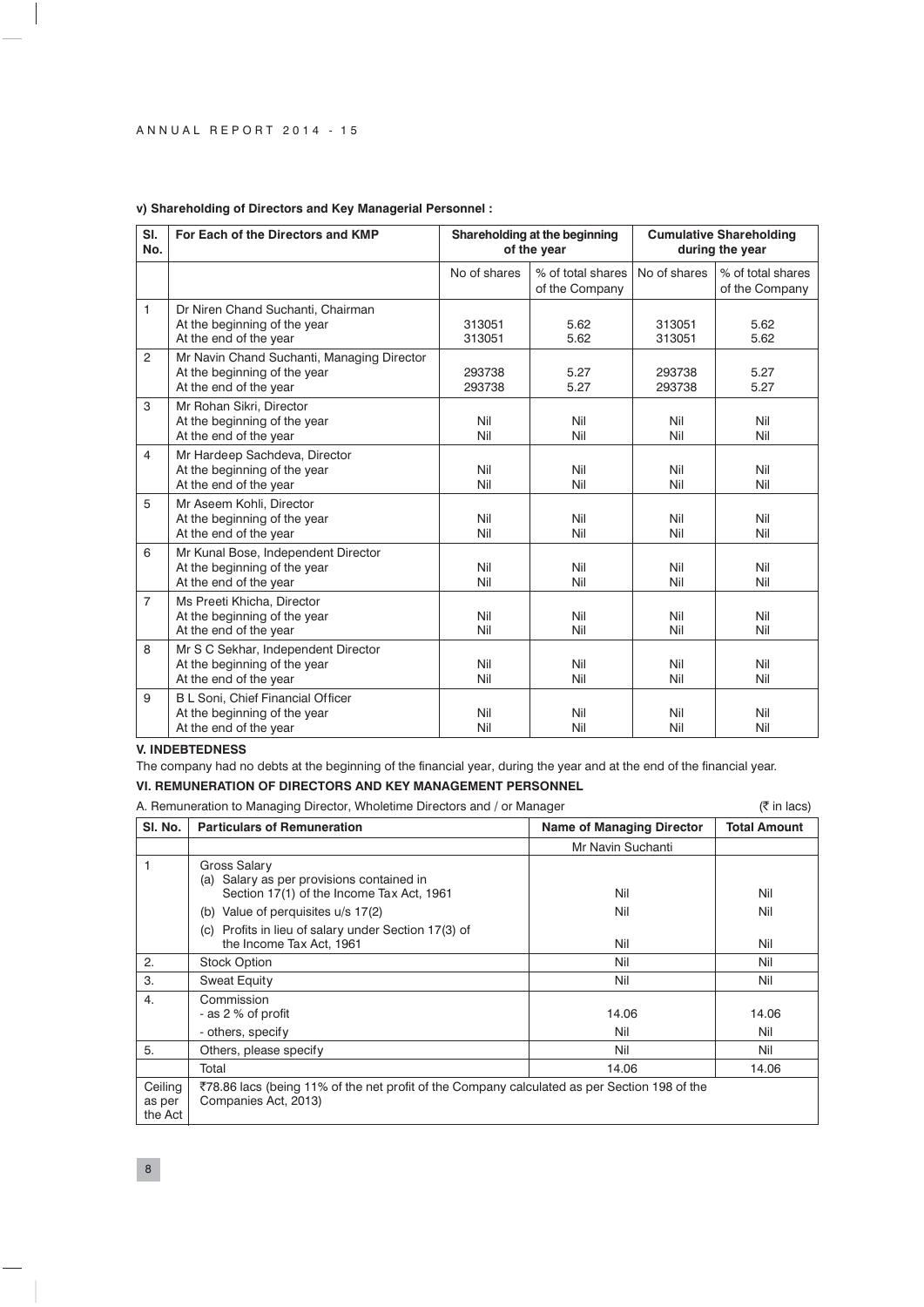

B1. Remuneration to other Directors :

 $\overline{\phantom{a}}$ 

|   |                                                        |                          |               | $(5 \in \mathsf{In} \mathsf{lacs})$ |
|---|--------------------------------------------------------|--------------------------|---------------|-------------------------------------|
|   | <b>SI. No. Particulars of Remuneration</b>             | <b>Name of Directors</b> |               | <b>Total Amount</b>                 |
|   |                                                        | Dr. Niren Suchanti       | Mr Kunal Bose |                                     |
|   | <b>Independent Directors</b>                           |                          |               |                                     |
|   | • Fee for attending board and audit committee meetings |                          | 0.30          | 0.30                                |
|   | • Commission                                           |                          |               |                                     |
|   | • Others, please specify                               |                          |               |                                     |
|   | Total (1)                                              |                          | 0.30          | 0.30                                |
| 2 | Other Non-Executive Directors                          |                          |               |                                     |
|   | • Fee for attending board meetings                     | 0.20                     |               | 0.20                                |
|   | • Commission                                           |                          |               |                                     |
|   | • Others, please specify                               |                          |               |                                     |
|   | Total (2)                                              | 0.20                     |               | 0.20                                |
|   | Total $(1+2)$                                          | 0.20                     | 0.30          | 0.50                                |

#### C. REMUNERATION TO KEY MANAGERIAL PERSONNEL OTHER THAN MD/WTD/MANAGER

| SI. No. | <b>Particulars of Remuneration</b>                                                  | <b>Name of Managerial Personnel</b>  | <b>Total Amount</b> |
|---------|-------------------------------------------------------------------------------------|--------------------------------------|---------------------|
|         |                                                                                     | Mr B L Soni, Chief Financial Officer |                     |
|         | Gross Salary<br>(a) Salary as per provisions contained in                           |                                      |                     |
|         | Section 17(1) of the Income Tax Act, 1961                                           | 11.00                                | 11.00               |
|         | Value of perquisites u/s 17(2)<br>(b)                                               | Nil                                  | Nil                 |
|         | Profits in lieu of salary under Section 17(3) of<br>(C)<br>the Income Tax Act, 1961 | Nil                                  | Nil                 |
| 2.      | <b>Stock Option</b>                                                                 | Nil                                  | Nil                 |
| 3.      | Sweat Equity                                                                        | Nil                                  | Nil                 |
| 4.      | Commission<br>- as 2 % of profit                                                    | Nil                                  | Nil                 |
|         | - others, specify                                                                   | Nil                                  | Nil                 |
| 5.      | Others, please specify                                                              | Nil                                  | Nil                 |
|         | Total                                                                               | 11.00                                | 11.00               |

#### VII. PENALTIES /PUNISHMENT/ COMPOUNDING OF OFFENCES :

#### A. COMPANY

| Nil                                                                                                                                                                                                                                                                                                                                                                                                                                     |      |  |  |  |
|-----------------------------------------------------------------------------------------------------------------------------------------------------------------------------------------------------------------------------------------------------------------------------------------------------------------------------------------------------------------------------------------------------------------------------------------|------|--|--|--|
| Compounding fee of ₹2,120,100 has been levied by Reserve Bank of India under Foreign Exchange<br>Management Act, 1999 and provisions of Foreign Exchange (Compounding proceedings) Rules,<br>2000 due to the ambiguity of interpretation of law pertaining to issuance of convertible warrants to<br>the Foreign investors in the year 2007 for not taking prior permission of Reserve Bank of India. The<br>fee has already been paid. |      |  |  |  |
|                                                                                                                                                                                                                                                                                                                                                                                                                                         |      |  |  |  |
| Penalty / Punishment / Compounding                                                                                                                                                                                                                                                                                                                                                                                                      | None |  |  |  |
| <b>C. OTHER OFFICERS IN DEFAULT</b>                                                                                                                                                                                                                                                                                                                                                                                                     |      |  |  |  |
| Penalty / Punishment / Compounding                                                                                                                                                                                                                                                                                                                                                                                                      | None |  |  |  |
| Penalty / Punishment                                                                                                                                                                                                                                                                                                                                                                                                                    |      |  |  |  |

(₹ in lacs)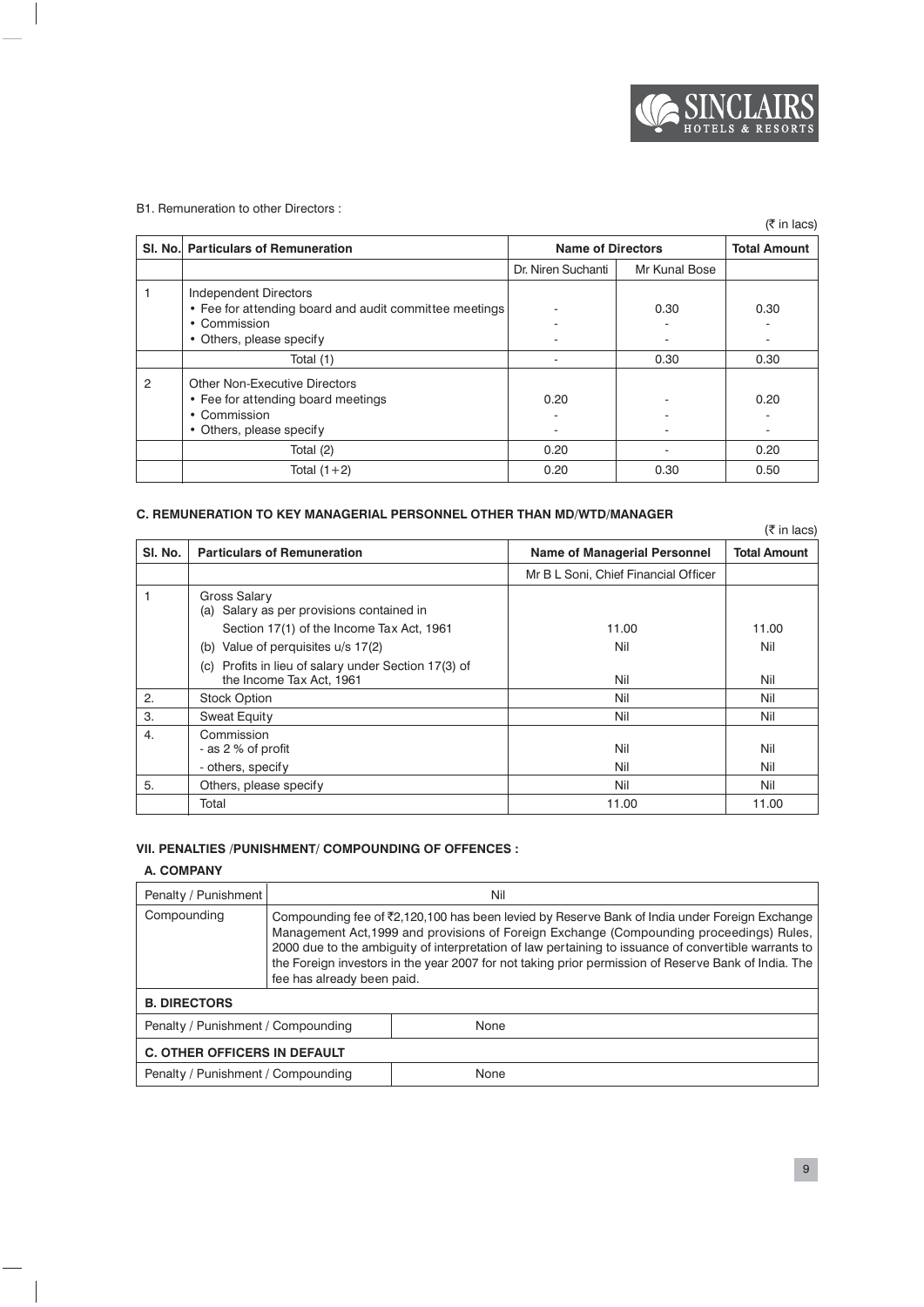# **Management Discussion and Analysis Report**

#### **Industry Structure and Development, Opportunities** and Threats

The Indian tourism and hospitality industry is fast emerging as one of the key drivers of growth in the services sector in India. The NDA government which assumed office in May last year is laying great emphasis on the growth of tourism. This is in view of the fact that Indian Tourism Industry is a potential game changer. The advantage is that the industry is an employment generator for people with different skills, a significant source of foreign exchange earnings and it promotes economic activities benefitting the local communities. The government has taken several steps to make India a global tourism hub.

The National Heritage City Development and Augmentation Yojana (HRIDAY) for the development of 12 heritage cities in the first phase; establishment of 'Project Mausam' to establish cross cultural linkages and to revive historic maritime cultural and economic ties with 39 Indian Ocean countries, are some of the important initiatives of the Government.

Globally, the travel and tourism sector has developed into a US\$ 6.5 trillion industry. The global hotel industry generates annual revenue between US\$ 400 and \$500 billion.

In India, foreign tourist arrivals (FTAs) have grown steadily in the last three years reaching around 7.46 million in 2014. Foreign exchange earnings from tourism in terms of US dollar grew by 7.1 per cent in 2014.

The electronic Visa on Arrival (VoA) scheme launched by the Government in November 2014 for nationals of 43 countries has since been expanded to 155 countries. This has led to a massive growth in tourist arrivals. For example, in the month of January 2015, a total of 25,023 tourists arrived by availing VoA as compared to 1,903 VoA in the same month of last year.

Hospitality industry has grown by around 15 per cent in 2014-15 aided by improvement in economic and business condition in the country. The increased demand will lead to higher occupancies.

#### Outlook

India's travel and tourism industry has huge growth potential. The well known rating agency ICRA expects the revenue growth of Indian hotel industry strengthening to 9-11 per cent in 2015-16

#### **Risks and Concerns**

Tourism industry is generally affected on account of:

- Adverse law and order situation in the country or the a) region
- Natural disaster or spread of epidemic or diseases b)
- $C)$ Recession in the economy

#### **Risk mitigation**

The Company's properties are geographically well spread and thus have greater resilience to meet the challenges in an unlikely event of any regional disturbance or natural calamity.

The Company is regularly investing in its properties to upgrade facilities and service standards. As such it is in a position to meet with the challenges of competing properties.

#### Internal control systems and their adequacy

Your company maintains adequate internal control systems commensurate with the Company's size and business, which provide, among other things, reasonable assurance of recording the transactions of its operations in all material aspects and providing protection against misuse or loss of the Company's assets. The systems and processes are continually reviewed for their effectiveness and augmented by documented policies and procedures.

#### **Material developments in Human Resources**

Human resource functions and initiatives of your Company to attract, train, retain and motivate employees are driven by defined value based policies. Your Company takes on a continuing basis adequate and necessary steps to maintain a competitive, healthy and harmonious work environment at all levels of working. The Company has over 338 employees.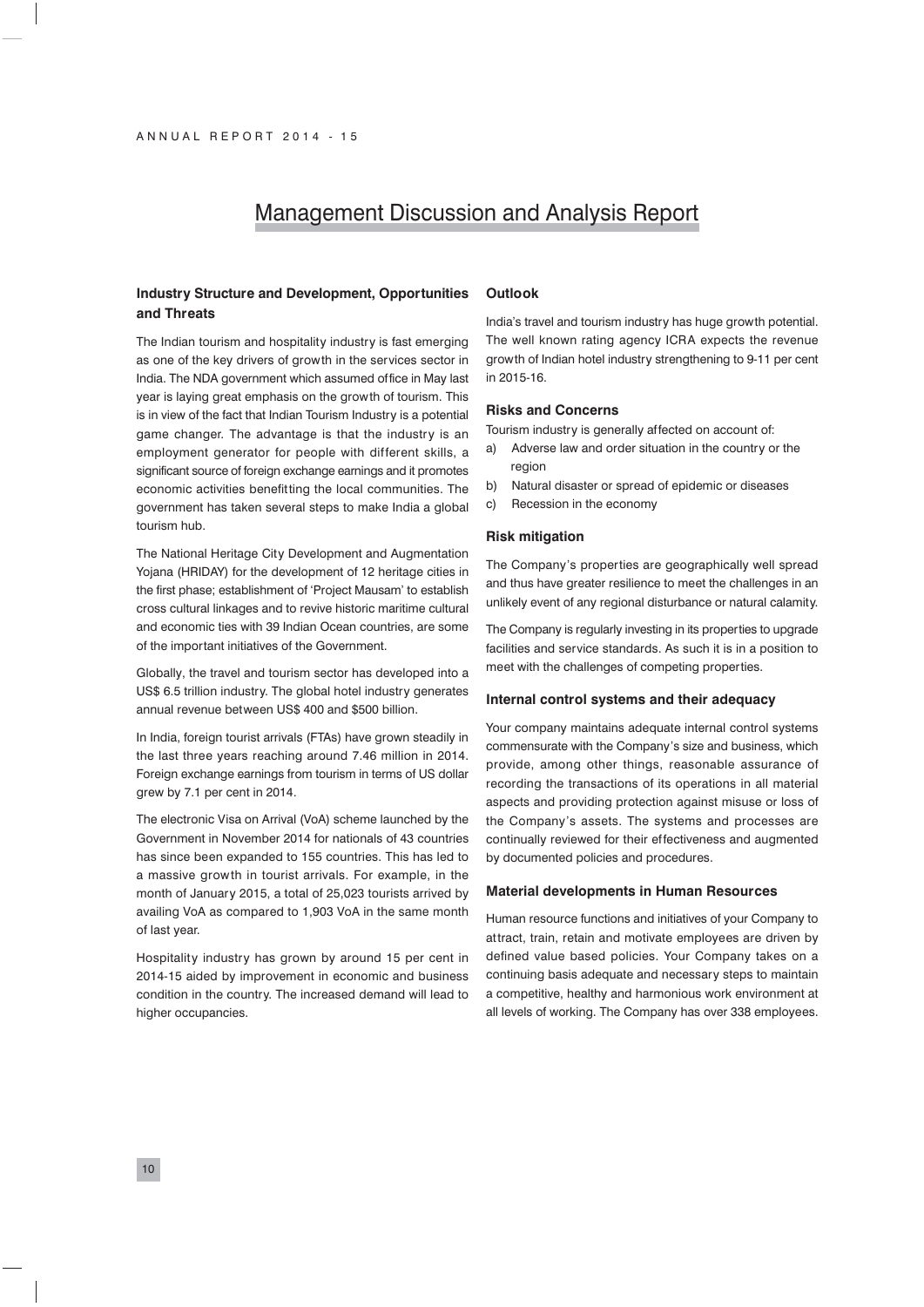

**ARUP KUMAR ROY Practicing Company Secretary**  201 Sarat Bose Boad Kolkata 700.029 Phone: 033-2463 5197 M: 9831687785 arupkrov@rediffmail.com

#### SECRETARIAL AUDIT REPORT FOR THE FINANCIAL YEAR ENDED 31st MARCH, 2015 [Pursuant to section 204(1) of the Companies Act, 2013 and rule No.9 of the Companies (Appointment and **Remuneration Personnel) Rules, 20141**

To.

The Members, Sinclairs Hotels Limited Pressman House, 10A Lee Road Kolkata- 700020

I have conducted the secretarial audit with regard to compliance of applicable statutory provisions and adherence to good corporate practices by Sinclairs Hotels Limited (the Company). Secretarial Audit was conducted in a manner that provided me a reasonable basis for evaluating the corporate conduct/ statutory compliances and expressing my opinion thereon.

Based on my verification of Sinclairs Hotels Limited's books. papers, minute books, forms and returns filed and other records maintained by the company and also the information provided by the Company, its officers, agents and authorized representatives during the conduct of secretarial audit, I hereby report that in my opinion, the company has, during the audit period covering the financial year ended on 31st March. 2015 complied with the statutory provisions listed hereunder and also that the Company has proper Board-processes and compliance mechanism in place, in the manner and subject to the reporting made hereinafter:

1. I have examined the books, papers, minute books, forms and returns filed and other records maintained by the Company for the financial year ended on 31st March, 2015 according to the provisions of:

(i) Companies Act, 2013 (the Act) and the rules made thereunder:

(ii) Securities Contracts (Regulation) Act, 1956 ('SCRA') and the rules made thereunder:

(iii) Depositories Act, 1996 and the Regulations and Bye-laws framed thereunder:

(iv) Foreign Exchange Management Act, 1999 and the rules and regulations made there under to the extent of Foreign Direct Investment. Overseas Direct Investment and External **Commercial Borrowings;** 

(v) The following Regulations and Guidelines prescribed under the Securities and Exchange Board of India Act, 1992 ('SEBI  $Act$ ):

(a) Securities and Exchange Board of India (Substantial Acquisition of Shares and Takeovers) Regulations, 2011;

(b) Securities and Exchange Board of India (Prohibition of Insider Trading) Regulations, 1992;

(c) Securities and Exchange Board of India (Issue of Capital and Disclosure Requirements) Regulations, 2009;

(d) Securities and Exchange Board of India (Employee Stock Option Scheme and Employee Stock Purchase Scheme) Guidelines, 1999(Not applicable to the Company during the audit period):

(e) Securities and Exchange Board of India (Issue and Listing of Debt Securities) Regulations, 2008 (Not applicable to the Company during the audit period);

(f) Securities and Exchange Board of India (Registrars to an Issue and Share Transfer Agents) Regulations, 1993;

(g) Securities and Exchange Board of India (Delisting of Equity Shares) Regulations, 2009(Not applicable to the Company during the audit period); and

(h) Securities and Exchange Board of India (Buyback of Securities) Regulations, 1998(Not applicable to the Company during the audit period);

(vi) And other applicable laws and statues.

2. I have also examined compliance with the applicable clauses of the following:

(i) Secretarial Standards issued by The Institute of Company Secretaries of India.

(ii) Listing Agreements entered into by the Company with Calcutta Stock Exchange Limited (CSE) and BSE Limited (BSE).

3. I further report the Board of Directors of the Company is duly constituted with proper balance of Executive Directors. Non-Executive Directors and Independent Directors. The changes in the composition of the Board of Directors that took place during the period under review were carried out in compliance with the provisions of the Act.

4. Adequate notice is given to all directors in respect of Board Meetings. Agenda and detailed notes on agenda were sent at least seven days in advance, and a system exists for seeking and obtaining further information and clarifications on the agenda items before the meeting and for meaningful participation at the meeting.

5. Maiority decision is carried through while the dissenting members' views are recorded as part of the minutes.

6. I further report that there are adequate systems and processes in the company commensurate with its size and operations to monitor and ensure compliance with applicable laws, rules, regulations and quidelines.

7. I further report that during the audit period the company has:

a) declared dividend during the year and all relevant provisions were complied;

b) complied with the provisions under section 204 of the Companies Act, 2013 in respect of appointment of Secretarial Auditor for conducting secretarial audit.

Place · Kolkata Date:26.05.2015 ARUP KUMAR ROY ACS No.: 6784 C P No.: 9597

 $11$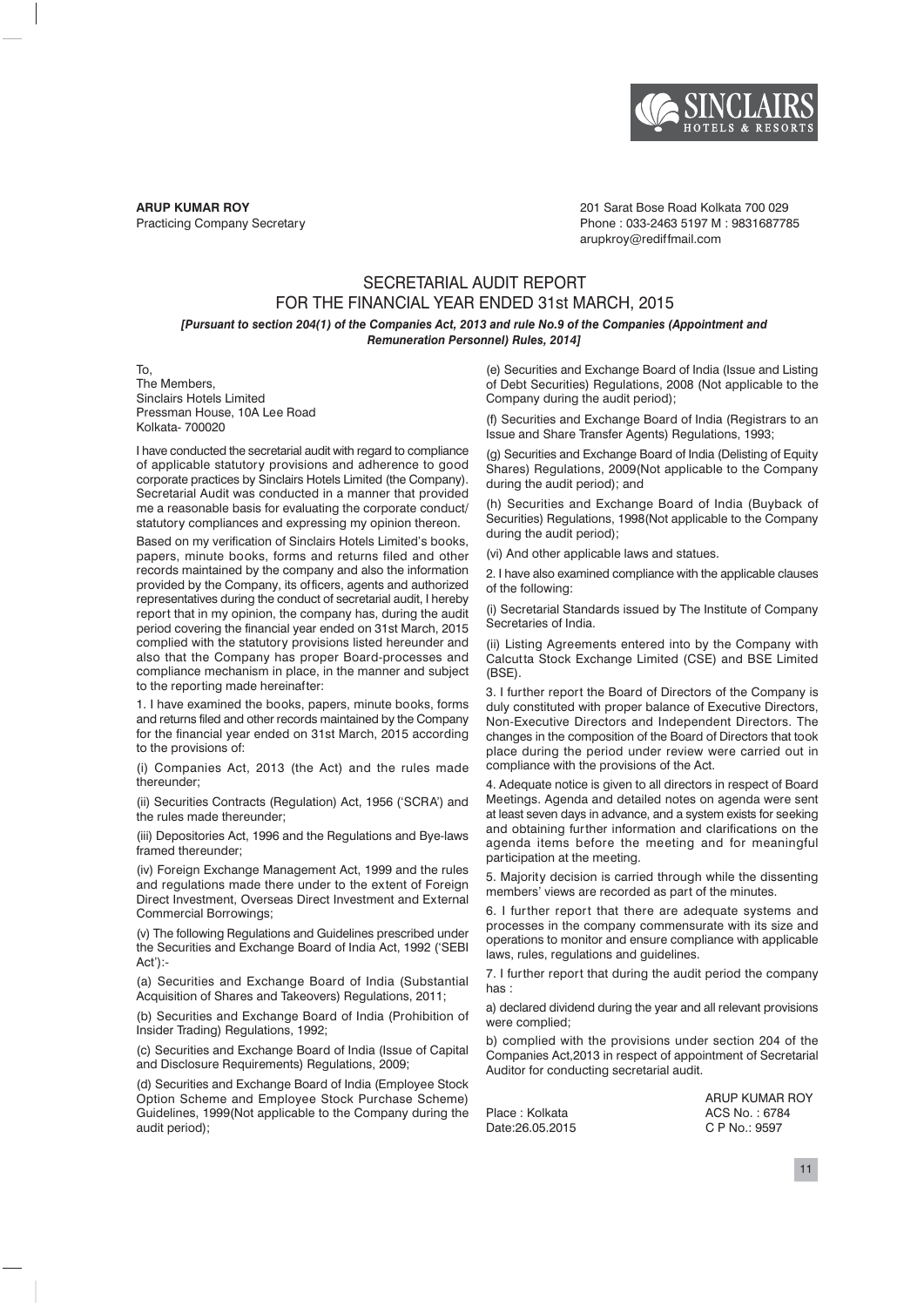## **Report on Corporate Governance**

## I. A brief statement on company's philosophy on code of corporate governance

The Company always strives to achieve optimum performance at all levels by adhering to corporate governance practices, such as :

- Fair and transparent business
- Effective management control by Board
- Adequate representation of promoter, executive and independent directors on the Board
- Accountability for performance
- Monitoring of executive performance by the Board
- Timely compliance of laws.  $\bullet$
- Transparent and timely disclosure of financial and management information

#### II. Board of Directors

The Board comprises of non-executive Chairman, four non-executive Directors, one executive Director and two non-executive independent Directors.

During the financial year 2014-2015, four meetings of the board were held. These meetings were held on 30th May, 2014, 12th August, 2014, 14th November, 2014 and 12th February, 2015.

| Particulars of Directors are given below : |  |  |  |  |  |  |
|--------------------------------------------|--|--|--|--|--|--|
|--------------------------------------------|--|--|--|--|--|--|

| Name                | Designation              | Category                           | <b>Equity shareholding</b><br>in the Company |  |
|---------------------|--------------------------|------------------------------------|----------------------------------------------|--|
| Dr Niren Suchanti   | Chairman                 | Non-Executive Director             | 313051                                       |  |
| Mr Navin Suchanti   | <b>Managing Director</b> | <b>Executive Director</b>          | 293738                                       |  |
| Mr Rohan Sikri      | <b>Director</b>          | Non-Executive Director             | Nil                                          |  |
| Mr Kunal Bose       | Director                 | Non-Executive Independent Director | Nil                                          |  |
| Mr Hardeep Sachdeva | <b>Director</b>          | Non-Executive Director             | Nil                                          |  |
| Mr Aseem Kohli      | Director                 | Non-Executive Director             | Nil                                          |  |
| Mr Preeti Khicha*   | <b>Director</b>          | Non-Executive Director             | Nil                                          |  |
| Mr S C Sekhar**     | <b>Director</b>          | Non-Executive Independent Director | Nil                                          |  |

\* Appointed on 26th March, 2015 \*\* Appointed on 11th April, 2015

#### Details of Directors' attendance and other particulars are given below :

| <b>Director</b>     | No of Board<br><b>Meetings held</b> | No of Board<br><b>Meeting attended</b> | <b>Last AGM</b><br>Attendance<br>(Yes/No) | No of memberships<br>in Board of other<br><b>Public Companies</b> | <b>No of Committee</b><br>memberships in other<br><b>Public Companies#</b> |
|---------------------|-------------------------------------|----------------------------------------|-------------------------------------------|-------------------------------------------------------------------|----------------------------------------------------------------------------|
| Dr Niren Suchanti   | 4                                   | 4                                      | No                                        |                                                                   | Nil                                                                        |
| Mr Navin Suchanti   | 4                                   | $\overline{4}$                         | <b>Yes</b>                                | 4                                                                 | 2                                                                          |
| Mr Rohan Sikri      | 4                                   | 2                                      | <b>No</b>                                 | Nil                                                               | Nil                                                                        |
| Mr Kunal Bose       | 4                                   | 4                                      | <b>Yes</b>                                | Nil                                                               | Nil                                                                        |
| Mr Hardeep Sachdeva | 4                                   | 3                                      | No                                        | Nil                                                               | Nil                                                                        |
| Mr Aseem Kohli      | 4                                   | 4                                      | No                                        | Nil                                                               | Nil                                                                        |
| Mr Preeti Khicha*   | 4                                   | Nil                                    | No                                        | Nil                                                               | Nil                                                                        |
| Mr S C Sekhar**     | 4                                   | Nil                                    | No                                        |                                                                   |                                                                            |

# Chairman/Membership Audit Committee and Stakeholders Relationship Committee of Public Companies

\* Appointed on 26th March, 2015 \*\* Appointed on 11th April, 2015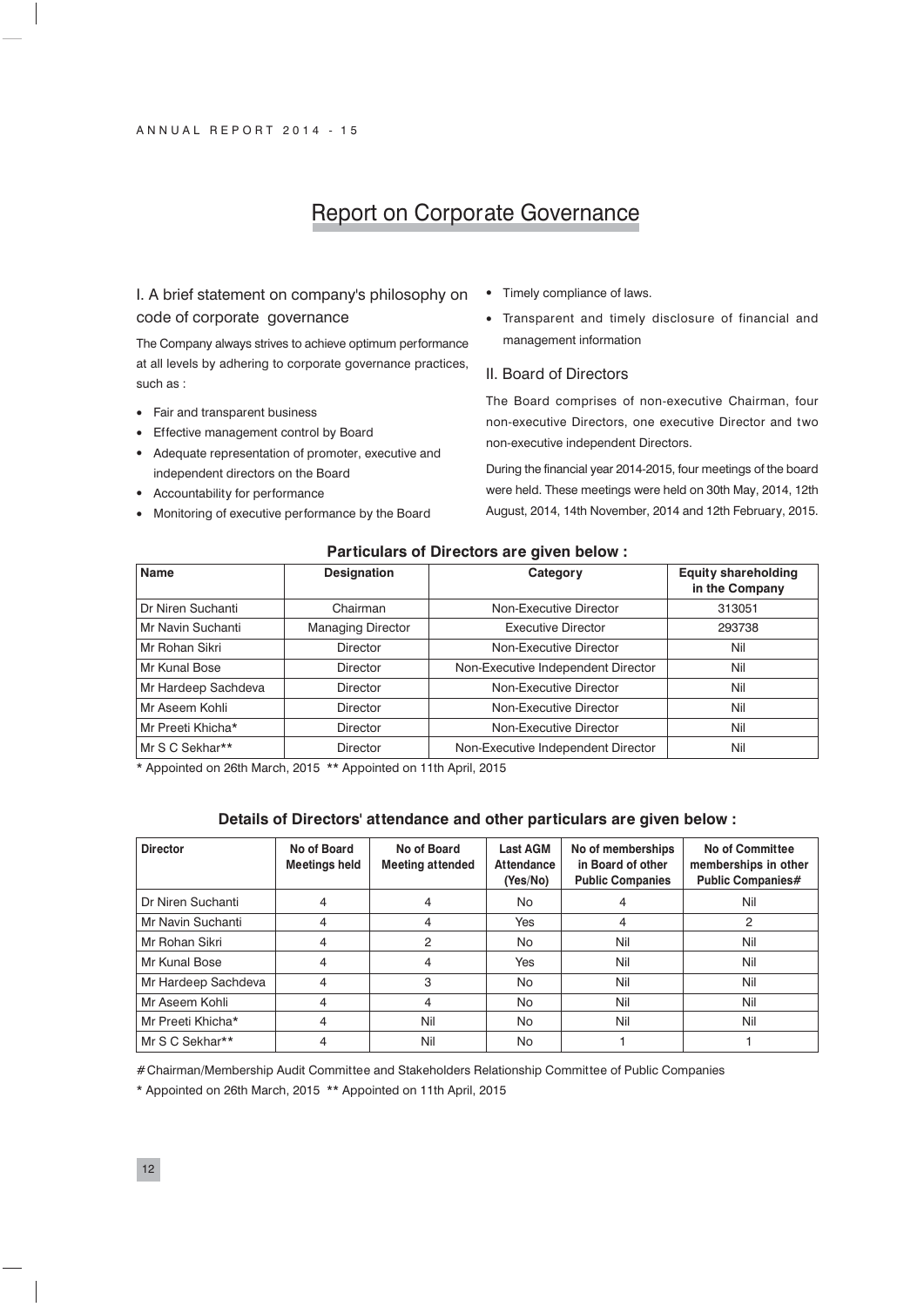

#### Details of Directors Seeking Appointment / Reappointment

Brief resume of the directors being appointed / re-appointed, nature of their expertise in specific functional areas and names of companies in which they hold directorships and shareholding are furnished hereunder:

| Particulars                                                                                                                                               | Ms Preeti Khicha                                                                                      | Mr S C Sekhar                                                                                                                                                                                                                                                     | Mr Rohan Sikri                                                                                   | Mr Hardeep Sachdeva                                                                                                                                                                                                                                                           |
|-----------------------------------------------------------------------------------------------------------------------------------------------------------|-------------------------------------------------------------------------------------------------------|-------------------------------------------------------------------------------------------------------------------------------------------------------------------------------------------------------------------------------------------------------------------|--------------------------------------------------------------------------------------------------|-------------------------------------------------------------------------------------------------------------------------------------------------------------------------------------------------------------------------------------------------------------------------------|
| Date of Birth                                                                                                                                             | 21.11.1981                                                                                            | 27.01.1953                                                                                                                                                                                                                                                        | 17.10.1974                                                                                       | 25.10.1971                                                                                                                                                                                                                                                                    |
| Date of appointment                                                                                                                                       | 26.03.2015                                                                                            | 11.04.2015                                                                                                                                                                                                                                                        | 18.12.2007                                                                                       | 18.12.2007                                                                                                                                                                                                                                                                    |
| Qualification                                                                                                                                             | Post Graduate in<br>Management<br>(Specialisation in<br>Marketing) from<br>University of Bath<br>(UK) | Chartered<br>Accountant                                                                                                                                                                                                                                           | <b>MBA</b>                                                                                       | LL.B                                                                                                                                                                                                                                                                          |
| Expertise in specific functional area                                                                                                                     | 7 years experience<br>in journalism, public<br>relations and<br>hospitality                           | 37 years experience in<br>hospitality industry<br>with ITC Limited<br>(Hotels Division)<br>spanning project<br>management and<br>implementation,<br>recruitment and<br>training, designing<br>appraisal systems to<br>ensure transparency<br>and good governance. | 15 years<br>experience in<br>real estate.<br>corporate<br>finance and<br>investment<br>advisory. | 20 years experience<br>in advising on major<br>corporate acquisitions,<br>joint venture,<br>restructuring foreign<br>inward investment.<br>Corporate Law, MRTP<br>Act. 1961 and other<br>related statutes. He is<br>a partner of AZB &<br>Partners, Advocates<br>& Solicitors |
| Directorships held in Other Public<br>Companies (excluding foreign<br>companies, and section 25<br>Companies)                                             | Nil                                                                                                   | 1                                                                                                                                                                                                                                                                 | Nil                                                                                              | Nil                                                                                                                                                                                                                                                                           |
| Membership/ Chairmanship of<br>Committee of the Public<br>Companies (includes only Audit<br>Committee and shareholders/<br>Investors Grievance Committee) | Nil                                                                                                   | 1                                                                                                                                                                                                                                                                 | Nil                                                                                              | Nil                                                                                                                                                                                                                                                                           |
| No of shares held in the Company                                                                                                                          | Nil                                                                                                   | Nil                                                                                                                                                                                                                                                               | Nil                                                                                              | Nil                                                                                                                                                                                                                                                                           |

#### III. Audit Committee

#### Terms of Reference

The Audit Committee has, inter-alia, the following mandate:

- 1. To oversee the Company's financial reporting and disclosure process and to ensure that the financial statements are correct, sufficient and credible.
- 2. To recommend appointment and removal of the Statutory Auditors and Internal Auditors, fixation of their fees, etc.
- 3. To review the adequacy of internal control systems with the Management, Statutory and Internal Auditors.
- 4. To review the audited quarterly, half-yearly and annual financial statements.
- 5. To review the Company's financial and risk management policies.
- 6. To review statement of significant related party transactions, management letters, etc.

#### Composition

| Mr Kunal Bose             | Chairman (Non-Executive<br>Independent Director) |
|---------------------------|--------------------------------------------------|
| Mr Navin Suchanti         | Member (Executive Director)                      |
| Mr S C Sekhar*            | Member (Non-Executive<br>Independent Director)   |
| Mr Rohan Sikri**          | Member (Non-Executive Director)                  |
| Mr Hardeep<br>Sachdeva*** | Member (Non-Executive Director)                  |
| Mr B L Soni               | CFO & Compliance Officer - Invitee               |

\* Appointed on 13th May, 2015

\*\* Resigned on 30th May, 2014

\*\*\* Resigned on 13th May, 2015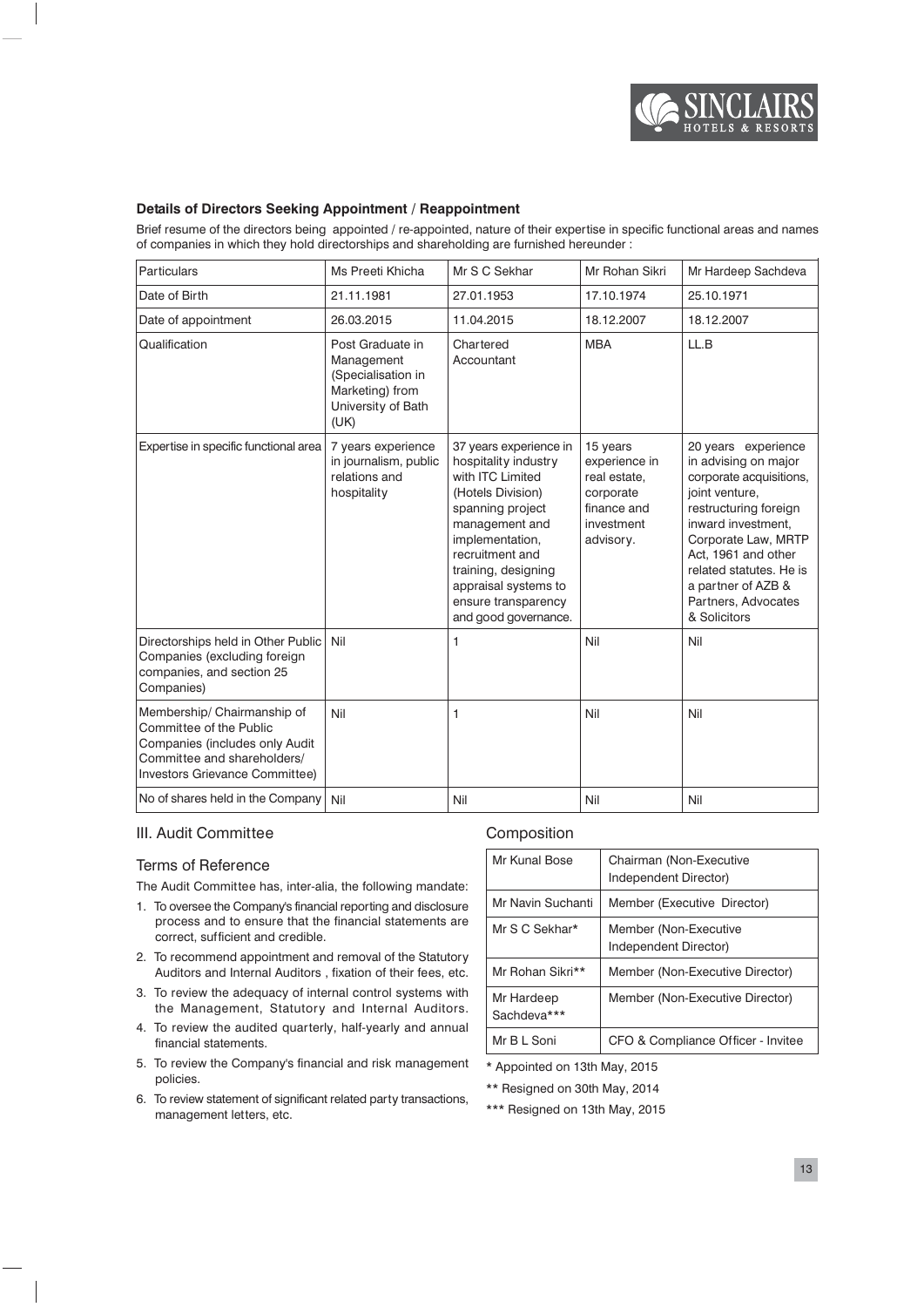#### Meetings and attendance during the year

During the financial year 2014-2015, four meetings of the committee were held on 30th May, 2014, 12th August, 2014, 12th November, 2014 and 12th February, 2015 The time gap between two meetings was less than four months.

| <b>Members</b>         | <b>Meetings</b><br>held | <b>Meetings</b><br>attended |
|------------------------|-------------------------|-----------------------------|
| Mr Kunal Bose          |                         |                             |
| Mr Navin Suchanti      |                         |                             |
| Mr S C Sekhar*         |                         | Nil                         |
| Mr Rohan Sikri**       |                         |                             |
| Mr Hardeep Sachdeva*** |                         |                             |

\* Appointed on 13th May, 2015

\*\* Resigned on 30th May, 2014

\*\*\* Resigned on 13th May, 2015

#### IV. Remuneration Committee

#### **Terms of Reference**

The Company has constituted the remuneration committee which is entrusted with the responsibility of finalizing the remuneration of executive directors. It considers the remuneration after taking into account, various factors such as qualification, experience, expertise of the director, prevailing remuneration in the corporate world and financial position of the Company.

#### Composition

| Mr Kunal Bose  | Chairman (Non-Executive<br>Independent Director)    |
|----------------|-----------------------------------------------------|
| Mr Rohan Sikri | Member (Non-Executive Director)                     |
|                | Mr Hardeep Sachdeva Member (Non-Executive Director) |
| Mr B L Soni    | CFO & Compliance Officer - Invitee                  |

#### A. Executive Director

Details of remuneration paid to Mr Navin Suchanti, Managing Director for the financial year ended 31st March, 2015:

| Particulars                                   |                                       |  |  |  |
|-----------------------------------------------|---------------------------------------|--|--|--|
| Salary and Allowances                         |                                       |  |  |  |
| Contribution to PF and Family<br>Pension Fund |                                       |  |  |  |
| <b>Bonus</b>                                  |                                       |  |  |  |
| Commission                                    | ₹1,405,688                            |  |  |  |
| Service Contract                              | 5 years (01.04.2011<br>to 31.03.2016) |  |  |  |
| Notice Period                                 | Three months                          |  |  |  |
| <b>Stock Option</b>                           | None                                  |  |  |  |

#### **B. Non-Executive Directors**

The Non-Executive Directors are remunerated for attending Board Meetings and Audit Committee Meetings. The fee for Board Meeting is ₹ 5000 while for Audit Committee Meeting, the fee is ₹2500.

#### V. Corporate Social Responsibility Committee (CSR)

#### i) Terms of reference :

The Committee shall formulate and recommend to the Board, a CSR Policy and inform the amount of expenditure to be incurred on CSR activities. The Committee also monitors the implementation of CSR projects or activities undertaken by the Company.

#### ii) Composition :

The CSR Committee of the Company consists of three nonexecutive directors and one executive director.

| 1. Dr Niren Suchanti | Chairman (Non executive Director)              |
|----------------------|------------------------------------------------|
| 2. Mr Navin Suchanti | Member (Executive Director)                    |
| 3. Mr Kunal Bose     | Member (Non-executive<br>Independent Director) |
| 4. Mr Aseem Kohli    | Member (Non-executive Director)                |

#### Meeting and attendance during the year

During the financial year 2014-2015, one meeting of the committee was held on 12th February, 2015.

| <b>Members</b>     | <b>Meetings held</b> | <b>Meetings attended</b> |
|--------------------|----------------------|--------------------------|
| Dr Niren Suchanti  |                      |                          |
| Mr Navin Suchantil |                      |                          |
| Mr Kunal Bose      |                      |                          |
| Mr Aseem Kohli     |                      |                          |

#### VI. Independent Directors' Meeting

During the year under review a meeting was held, inter-alia, to discuss:

- i. Evaluation of performance of Non-Independent Directors and the Board of Directors as a whole;
- ii. Evaluation of performance of the Chairman of the Company, taking into account the views of the Executive and Non-Executive Directors;
- iii. Evaluation of the quality, content and timelines of flow of information between the Management and the Board that is necessary for the Board to effectively and reasonably perform its duties;

#### Meeting and attendance during the year

During the financial year 2014-2015, one meeting of the committee was held on 12th February, 2015.

| <b>Members</b>         | <b>Meetings held</b> | <b>Meetings attended</b> |  |
|------------------------|----------------------|--------------------------|--|
| Mr Kunal Bose          |                      |                          |  |
| Mr Hardeep<br>Sachdeva |                      |                          |  |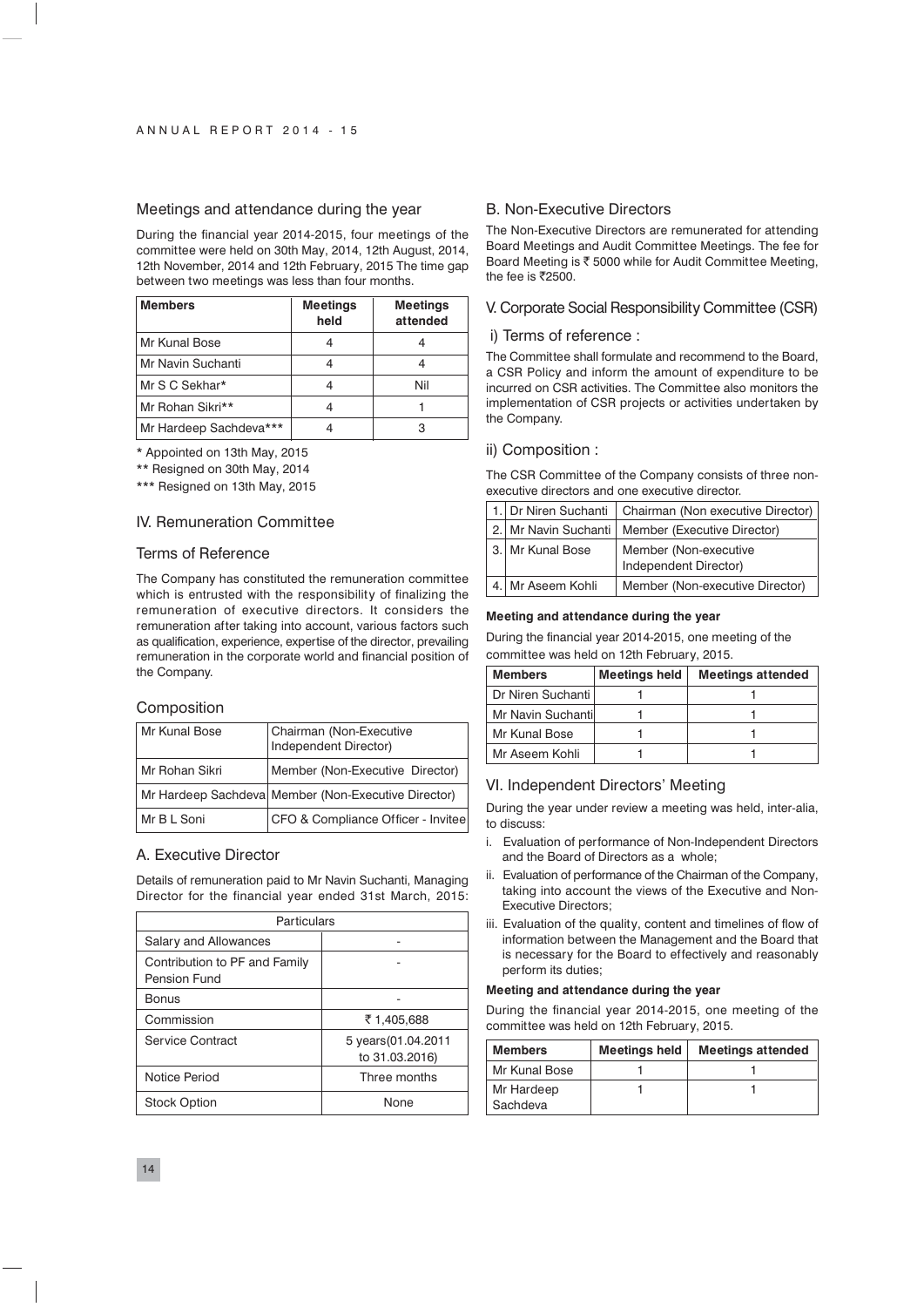

#### VII. Stakeholders Relationship Committee

#### Terms of Reference

Stakeholders Relationship Committee facilitates prompt and effective redressal of shareholders' complaints and the reporting of the same to the Board periodically.

The total number of complaints received and redressed to the shareholders during the year ended March 31, 2015 as under:

| 31.03.2014 |    |    | Pending as on   Received   Redressed   Pending as on<br>31.03.2015 |
|------------|----|----|--------------------------------------------------------------------|
| Nil        | በ1 | ი1 | Nil                                                                |

#### Composition

| Mr Kunal Bose     | Chairman (Non-Executive<br>Independent Director) |
|-------------------|--------------------------------------------------|
| Mr Rohan Sikri    | Member (Non-Executive Director)                  |
| Mr Navin Suchanti | Member (Executive Director)                      |
| Mr B L Soni       | CFO & Compliance Officer-Invitee                 |

#### Meeting and attendance during the year

During the financial year 2014-2015, one meeting of the committee was held on 12th February, 2015.

| <b>Members</b>     | <b>Meetings held</b> | <b>Meetings attended</b> |
|--------------------|----------------------|--------------------------|
| Mr Kunal Bose      |                      |                          |
| Mr Rohan Sikri     |                      |                          |
| Mr Navin Suchantil |                      |                          |

#### Name & Designation of CFO & Compliance Officer

Mr B L Soni - CFO & Compliance Officer

#### VI. Shareholders' Meeting

Details of last three Annual General Meeting / EGM:

| Year    | Date       | Venue                                                  | <b>Time</b> |
|---------|------------|--------------------------------------------------------|-------------|
| 2011-12 | 24.08.2012 | Rotary Sadan<br>94/2, J L Nehru Road<br>Kolkata 700020 | 10:30 am    |
| 2012-13 | 14.09.2013 | Rotary Sadan<br>94/2, J L Nehru Road<br>Kolkata 700020 | $10:30$ am  |
| 2013-14 | 15.10.2013 | Pressman House<br>10A Lee Road<br>Kolkata 700020       | 11.00 am    |
| 2013-14 | 06.09.2014 | Gyan Manch<br>11 Pretoria Street<br>Kolkata 700 071    | $10:30$ am  |

The details of special resolutions passed during the last three years are given below:

| Date       | <b>AGM/EGM</b>                      | <b>Particulars</b>                  |
|------------|-------------------------------------|-------------------------------------|
| 24.08.2012 | AGM                                 | Nil                                 |
| 14.09.2013 | AGM                                 | Nil                                 |
| 15.10.2013 | <b>EGM</b> through<br>Postal Ballot | Buy Back of<br><b>Equity Shares</b> |
| 06.09.2014 | AGM                                 | Nil                                 |

#### IX. Disclosures

- i. There were no material and significant related party transactions, with its promoters, the directors or the management or relatives, etc. that may have potential conflict with the interests of the Company at large. Transactions with the related parties have been disclosed in Note No. 27 to the Accounts in the Annual Report.
- ii. No penalties or strictures have been imposed on the Company by Stock Exchanges or SEBI or any statutory authority on any matter related to capital markets during the last three years. There were no instances of noncompliance by the Company.
- iii. The Company has an established whistle blower policy.
- iv. The Company has complied with the mandatory requirement of clause 49 of the Listing Agreement.

#### **Subsidiary Company**

The Company has no subsidiary.

#### Non-mandatory Requirements

Adoption of non-mandatory requirements of Clause 49 of the Listing Agreement is reviewed by the Board from time to time.

#### X. Means of Communication

#### **Quarterly Results**

The quarterly results were published during the year under review in Kolkata edition of Business Standard and Dainik Statesman. The quarterly results are displayed on the company's investor information website www.sinclairsindia.com.

#### XI. General Shareholder Information

#### a. Annual General Meeting:

| Date       | Dav    | <b>Venue</b>       | Time     |
|------------|--------|--------------------|----------|
| 31.07.2015 | Friday | Gyan Manch,        | 10:30 am |
|            |        | 11 Pretoria Street |          |
|            |        | Kolkata 700 071    |          |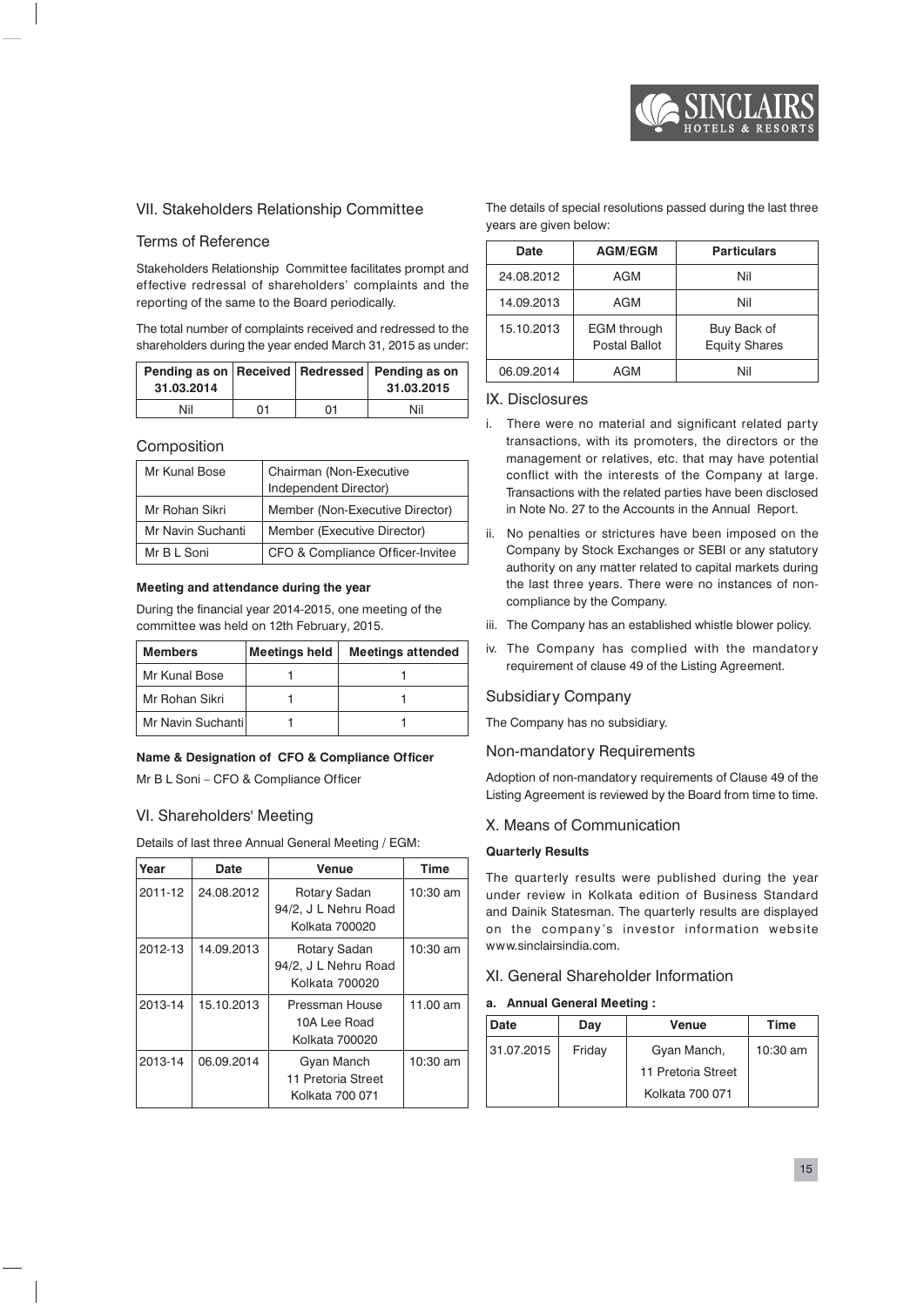#### b. Tentative Financial Calendar

Results for quarter ending June 30,2015

Within 14th August, 2015

Results for quarter ending September 30.2015

Within 14th November, 2015

Results for quarter ending December 31, 2015 Within 14th February, 2016

Results for quarter ending March 31,2016

Within 30th May, 2016

AGM for the year ending March 31, 2016

By end of September, 2016

#### c. Book Closure:

From Saturday, 25th July, 2015 to Friday, 31st July, 2015 (both days inclusive)

#### d. Stock Exchange Listing:

**BSE Limited** 

Phiroze Jeejeebhoy Towers, Dalal Street, Mumbai 400 001 BSE Scrip Code: 523023

The Calcutta Stock Exchange Ltd (CSE) 7, Lyons Range, Kolkata 700 001 CSE Scrip Code: 029074

The company has paid annual listing fees to both the Stock Exchanges.

#### Dividend

Your Directors are pleased to recommend a dividend of 40 % (₹4 per equity share of ₹10) for the year 2014-2015 amounting to ₹268.16 lacs inclusive of dividend distribution tax of ₹45.36 lacs. Dividend warrants in respect of dividend for the financial year 2014-2015, if declared by the Company at the Annual General Meeting, will be dispatched by 29th August, 2015 to those shareholders whose names will appear on the register of shareholders of the Company as at the close of business on 24th July, 2015.

#### e. Market price data :

Monthly high / low -  $(\overline{\zeta}/\text{share})$  during 2014-2015)

Market data at BSE Ltd

|                 | <b>BSE Sensex</b> |          | <b>Share Prices at BSE</b> |        |
|-----------------|-------------------|----------|----------------------------|--------|
| Month           | High              | Low      | High                       | Low    |
| April, 2014     | 22939.31          | 22197.51 | 265.45                     | 226.05 |
| May, 2014       | 25375.63          | 22277.04 | 323.80                     | 213.60 |
| June, 2014      | 25725.12          | 24270.20 | 393.00                     | 240.05 |
| July, 2014      | 26300.17          | 24892.00 | 336.00                     | 224.00 |
| August, 2014    | 26674.38          | 25232.82 | 264.95                     | 210.00 |
| September, 2014 | 27354.99          | 26220.49 | 285.00                     | 230.80 |
| October, 2014   | 27894.32          | 25910.77 | 256.90                     | 221.05 |
| November, 2014  | 28822.37          | 27739.56 | 243.90                     | 220.50 |
| December, 2014  | 28809.64          | 26469.42 | 243.95                     | 180.00 |
| January, 2015   | 29844.16          | 26776.12 | 238.90                     | 216.05 |
| February, 2015  | 29560.32          | 28044.49 | 264.00                     | 218.00 |
| March, 2015     | 30024.74          | 27248.45 | 289.90                     | 221.90 |

#### f. Registrar and Transfer Agent:

Niche Technologies Pyt Ltd D-511, Bagree Market, 71, BRBB Road, Kolkata 700 001 Phone: 22343576, Fax: 22156823 Email: nichetechpl@nichetechpl.com Contact person : Mr Gautam Basu

#### g. Share Transfer System :

Share transfers in physical form are generally registered within a fortnight from the date of receipt, if the documents are in order. The Share Transfer Committee constituted by the Board considers and approve the transfers.

All requests for dematerialisation of shares, are generally processed within 21 days and the confirmation is given to the depositories.

#### h. Distribution of Shareholding

| No of shares   | <b>Shareholders</b> |        | <b>Total No. of Shares</b> |        |
|----------------|---------------------|--------|----------------------------|--------|
|                | <b>No</b>           | ℅      | <b>No</b>                  | %      |
| 1-500          | 2676                | 97.91  | 114408                     | 2.05   |
| 501-1000       | 25                  | 0.92   | 19216                      | 0.34   |
| 1001-5000      | 17                  | 0.62   | 26834                      | 0.49   |
| 5001-10000     | 6                   | 0.22   | 46175                      | 0.83   |
| 10001-50000    | 2                   | 0.07   | 58000                      | 1.04   |
| 50001-100000   | 0                   | 0.00   | Ω                          | 0.00   |
| 100001 & above | 7                   | 0.26   | 5305367                    | 95.25  |
| Total          | 2733                | 100.00 | 5570000                    | 100.00 |

| Category                                                     | No. of Shares | %      |
|--------------------------------------------------------------|---------------|--------|
| Promoters                                                    | 2909920       | 52.24  |
| Mutual Funds, UTI                                            | Nil           | Nil    |
| Banks, Fls, Insurance Cos,<br>Govt. & Non-Govt. Institutions | 35205         | 0.63   |
| <b>Private Corporate Bodies</b>                              | 23923         | 0.43   |
| Public (Indian)                                              | 194542        | 3.49   |
| <b>Foreign Companies</b>                                     | 2395505       | 43.01  |
| NRIs / OCBs                                                  | 4907          | 0.09   |
| <b>Clearing Member</b>                                       | 5998          | 0.11   |
| Total                                                        | 5570000       | 100.00 |

#### i. Dematerialisation of shares and Liquidity :

Out of total paid up capital of 5,570,000 equity shares as on 31st March, 2015, 5,404,431 equity shares (97.03%) and 98,911 equity shares (1.77%) are held in dematerialised form at NSDL and CDSL respectively.

#### j. Outstanding Instruments :

There are no outstanding GDRs/ ADRs / Warrants or any other convertible instruments.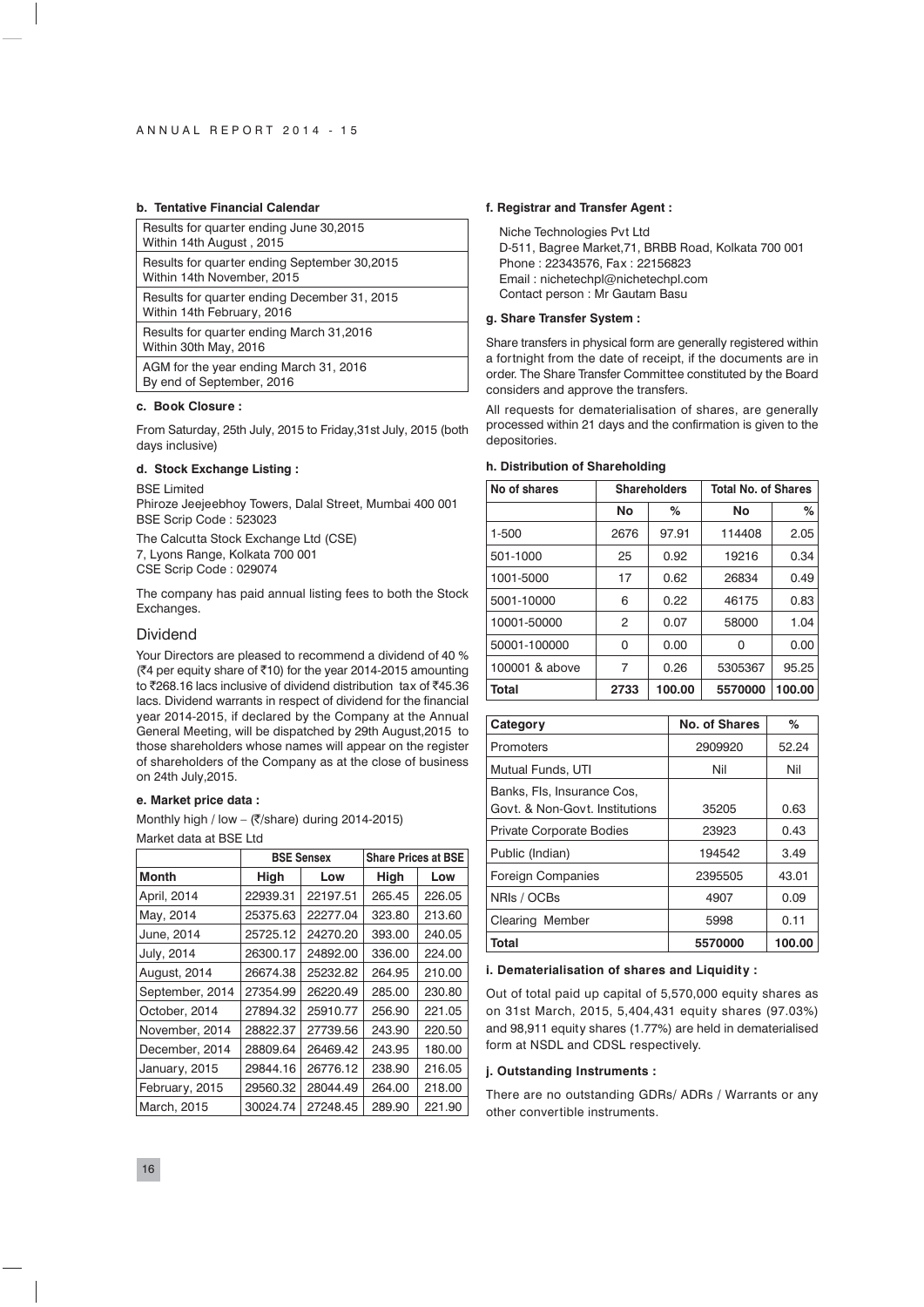

#### k. Details of hotels and resorts :

**Sinclairs Siliguri** (45 Rooms, 3 Suites) PO Pradhan Nagar, Siliguri 734 403

**Sinclairs Darjeeling** (47 Rooms, 1 Suite) 18/1, Gandhi Road, Darjeeling 734 101

**Sinclairs Retreat Dooars** (68 Rooms, 3 Suites) Chalsa Hilltop, Chalsa 735 206, Dist Jalpaiguri

#### **Sinclairs Retreat Ooty**

(72 Rooms, 7 Suites and 2 Villas) Gorishola Road, Ootacamund 643 001

**Sinclairs Bayview Port Blair** (43 Rooms, 3 Suites) South Point, Port Blair 744 106 Andaman & Nicobar Islands

#### **Sinclairs Retreat Kalimpong**

(46 Rooms, 2 Suites) Kalimpong Khash Mahal, 6th Mile Kalimpong 734 301, Dist. Darjeeling

#### Projects under implementation:

**Sinclairs Tourist Resort Burdwan** (19 Rooms, 1 Suite) Plot No High Street -I. Burdwan Sadar Belkash Gram Panchyat, Burdwan 713 102

#### **Sinclairs Kolkata**

(114 Rooms) Plot DJ 14, Action Area ID New Town, Rajarhat, Kolkata 700156

#### I. Address for Correspondence :

CFO & Compliance Officer **Sinclairs Hotels Limited** Pressman House, 10A Lee Road, Kolkata 700 020 Phone: (033) 40310804/807, Email: ir@sinclairshotels.com

## **Auditors Certificate**

#### TO THE MEMBERS OF SINCLAIRS HOTELS LIMITED

We have examined the compliance of conditions of Corporate Governance by Sinclairs Hotels Limited for the year ended on 31st March, 2015 as stipulated in Clause 49 of the Listing Agreement of the Company with the stock exchanges.

The compliance of conditions of Corporate Governance is the responsibility of the management. Our examination was limited to procedures and implementation thereof, adopted by the Company for ensuring the compliance of the conditions of Corporate Governance. It is neither an audit nor an expression of opinion on the financial statements of the Company.

In our opinion and to the best of our information and according to the explanations given to us we certify that the Company has complied with the conditions of Corporate Governance as stipulated in the above mentioned Listing Agreement.

We further state that such compliance is neither an assurance as to the future viability of the Company nor the efficiency or effectiveness with which the management has conducted the affairs of the Company.

> For S.B. BATLIBOL& CO. LLP **Chartered Accountants** ICAI Firm registration number: 301003E

Place: Kolkata Date: May 26, 2015

per Bhaswar Sarkar Partner Membership No: 55596

#### **DECLARATION**

(As required under Clause 49 of the Listing Agreement in relation to Code of Conduct)

I, Navin Suchanti, Managing Director, Sinclairs Hotels Ltd, hereby declare that to the best of my knowledge and belief, all Board members and senior management personnel have

affirmed compliance with the Company's code of conduct for the year ended 31st March, 2015.

Kolkata May 20, 2015

Navin Suchanti **Managing Director**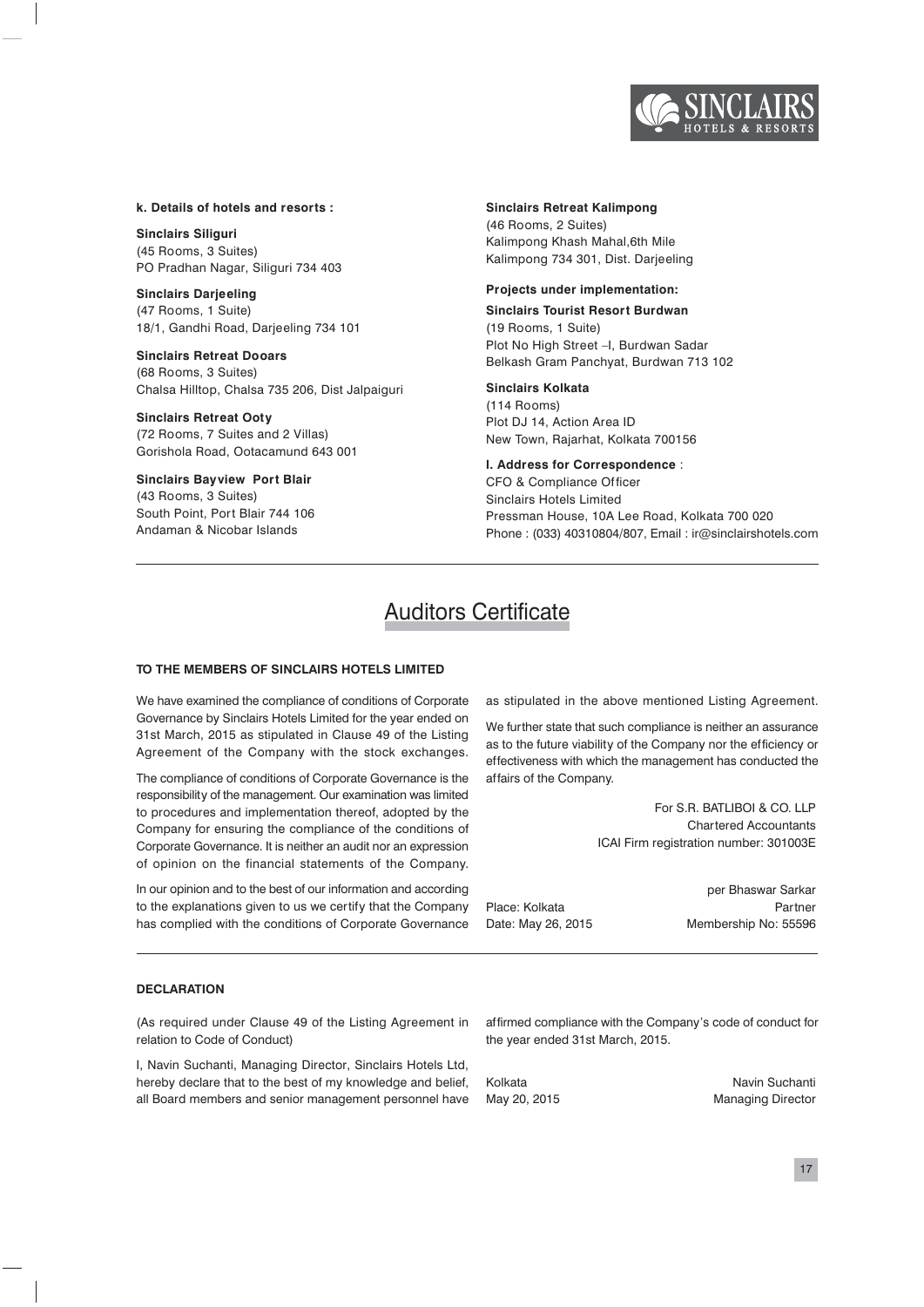## **Independent Auditors Report**

#### TO THE MEMBERS OF SINCLAIRS HOTELS LIMITED

#### **Report on the Financial Statements**

We have audited the accompanying financial statements of Sinclairs Hotels Limited ("the Company"), which comprise the Balance Sheet as at March 31, 2015, the Statement of Profit and Loss and Cash Flow Statement for the year then ended, and a summaryof significant accounting policies and other explanatory information.

#### Management's Responsibility for the Financial Statements

The Company's Board of Directors is responsible for the matters stated in Section 134(5) of the Companies Act, 2013 ("the Act") with respect to the preparation of these financial statements that give a true and fair view of the financial position, financial performance and cash flows of the Company in accordance with accounting principles generally accepted in India, including the Accounting Standards specified under Section 133 of the Act, read with Rule 7 of the Companies (Accounts) Rules, 2014. This responsibility also includes maintenance of adequate accounting records in accordance with the provisions of the Act for safeguarding of the assets of the Company and for preventing and detecting frauds and other irregularities; selection and application of appropriate accounting policies; making judgments and estimates that are reasonable and prudent; and the design, implementation and maintenance of adequate internal financial control that were operating effectively for ensuring the accuracy and completeness of the accounting records, relevant to the preparation and presentation of the financial statements that give a true and fair view and are free from material misstatement, whether due to fraud or error.

#### **Auditor's Responsibility**

Our responsibility is to express an opinion on these financial statements based on our audit. We have taken into account the provisions of the Act, the accounting and auditing standards and matters which are required to be included in the audit report under the provisions of the Act and the Rules made there under. We conducted our audit in accordance with the Standards on Auditing, issued by the Institute of Chartered Accountants of India, as specified under Section 143(10) of the Act. Those Standards require that we comply with ethical requirements and plan and perform the audit to obtain reasonable assurance about whether the financial statements are free from material misstatement

An audit involves performing procedures to obtain audit evidence about the amounts and disclosures in the financial statements. The procedures selected depend on the auditor's judgment, including the assessment of the risks of material misstatement of the financial statements, whether due to fraud or error. In making those risk assessments, the auditor considers internal financial control relevant to the Company's preparation

of the financial statements that give a true and fair view in order to design audit procedures that are appropriate in the circumstances but not for the purpose of expressing an opinion on whether the Company has in place an adequate internal financial controls system over financial reporting and the effectiveness of such controls. An audit also includes evaluating the appropriateness of accounting policies used and the reasonableness of the accounting estimates made by the Company's Directors, as well as evaluating the overall presentation of the financial statements. We believe that the audit evidence we have obtained is sufficient and appropriate to provide a basis for our audit opinion on the financial statements

#### Opinion

In our opinion and to the best of our information and according to the explanations given to us, the financial statements give the information required by the Act in the manner so required and give a true and fair view in conformity with the accounting principles generally accepted in India of the state of affairs of the Company as at March 31, 2015, of its profit, and its cash flows for the year ended on that date.

#### Report on Other Legal and Regulatory Requirements

1. As required by the Companies (Auditor's report) Order, 2015 ("the Order") issued by the Central Government of India in terms of sub-section (11) of section 143 of the Act, we give in the Annexure 1 a statement on the matters specified in paragraphs 3 and 4 of the Order.

2. As required by section 143 (3) of the Act, we report that: (a) We have sought and obtained all the information and explanations which to the best of our knowledge and belief were necessary for the purpose of our audit;

(b) In our opinion proper books of account as required by law have been kept by the Company so far as it appears from our examination of those books :

(c) The Balance Sheet, Statement of Profit and Loss, and Cash Flow Statement dealt with by this Report are in agreement with the books of account:

(d) In our opinion, the aforesaid financial statements comply with the Accounting Standards specified under section 133 of the Act, read with Rule 7 of the Companies (Accounts) Rules, 2014;

(e) On the basis of written representations received from the directors as on March 31, 2015, and taken on record by the Board of Directors, none of the directors is disqualified as on March 31, 2015, from being appointed as a director in terms of section 164 (2) of the Act;

(f) With respect to the other matters to be included in the Auditor's Report in accordance with Rule 11 of the Companies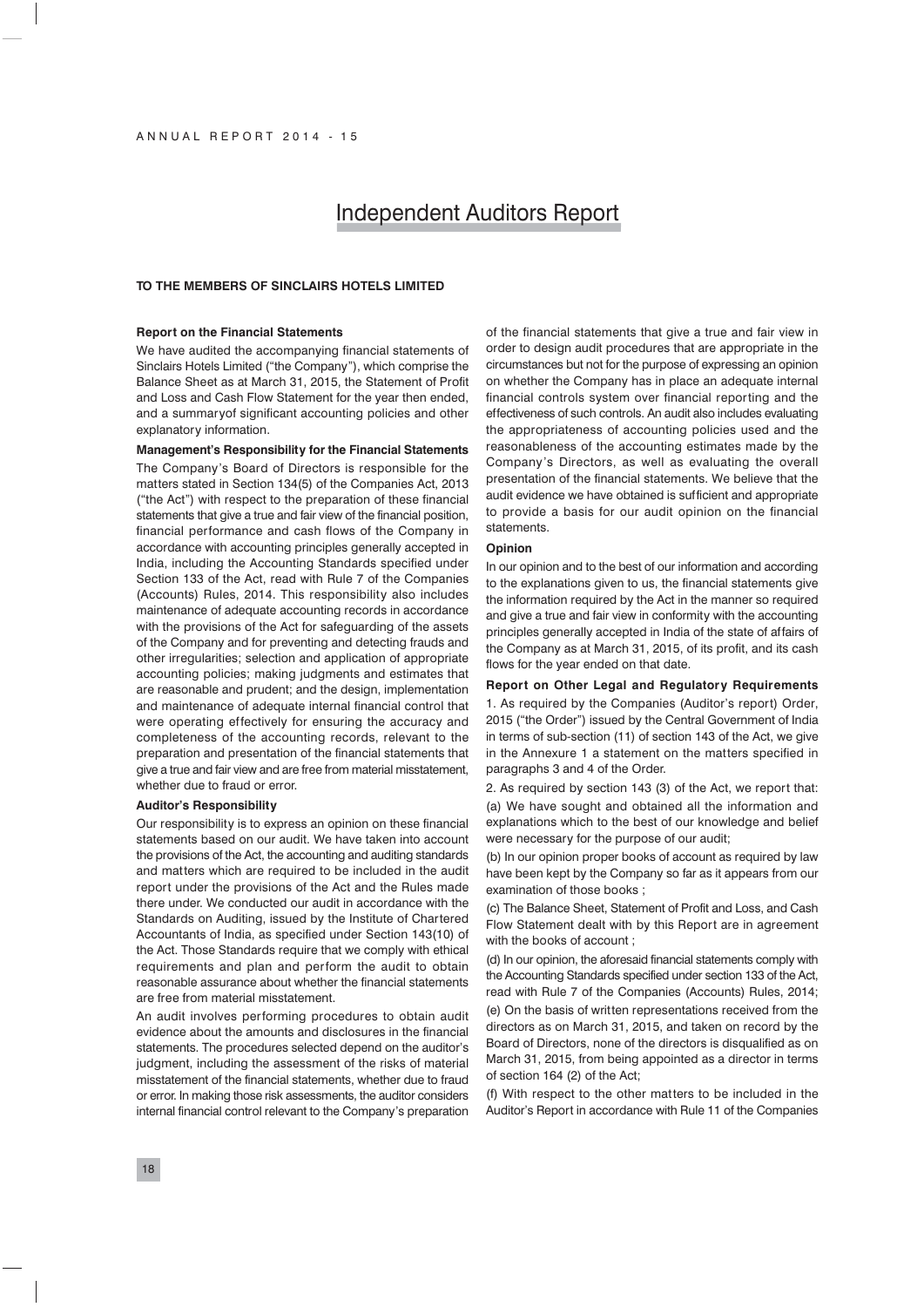

(Audit and Auditors) Rules, 2014, in our opinion and to the best of our information and according to the explanations given to us:

i. The Company has disclosed the impact of pending litigations on its financial position in its financial statements - Refer Note 26 to the financial statements:

ii. The Company did not have any long-term contracts including derivative contracts for which there were any material foreseeable losses.

iii. There were no amounts which were required to be transferred to the Investor Education and Protection Fund by the Company.

> For S.R. Batliboi & Co. LLP **Chartered Accountants** ICAI Firm registration number: 301003E

Place: Kolkata Date: May 26, 2015

Per Bhaswar Sarkar Partner Membership No.: 55596

# Annexure to the Independent Auditors Report

#### (REFERRED TO IN OUR REPORT OF EVEN DATE TO THE MEMBERS OF SINCLAIRS HOTELS LIMITED AS AT AND FOR THE YEAR ENDED 31ST MARCH, 2015)

(i) (a) The Company has maintained proper records showing full particulars, including quantitative details and situation of fixed assets

(b) All fixed assets have not been physically verified by the management during the year but there is a regular programme of verification which, in our opinion, is reasonable having regard to the size of the Company and the nature of its assets. No material discrepancies were noticed on such verification.

(ii) (a) The management has conducted physical verification of inventory at reasonable intervals during the year.

(b) The procedures of physical verification of inventory followed by the management are reasonable and adequate in relation to the size of the Company and the nature of its business.

(c) The Company is maintaining proper records of inventory and no material discrepancies were noticed on physical verification.

(iii) According to the information and explanations given to us, the Company has not granted any loans, secured or unsecured to companies, firms or other parties covered in the register maintained under section 189 of the Companies Act. 2013. Accordingly, the provisions of clause 3(iii)(a) and (b) of the Order are not applicable to the Company and hence not commented upon.

(iv) In our opinion and according to the information and explanations given to us, there is an adequate internal control system commensurate with the size of the Company and the nature of its business, for the purchase of inventory and fixed assets and for the sale of goods and services. During the

course of our audit, we have not observed any major weakness or continuing failure to correct any major weakness in the internal control system of the Company in respect of these areas.

(v) The Company has not accepted any deposit from the nublic

(vi) To the best of our knowledge and as explained, the Company is not in the business of sale of any goods. Therefore, in our opinion, the provisions of clause 3(vi) of the Order are not applicable to the Company.

(vii) (a) The Company is regular in depositing with appropriate authorities undisputed statutory dues including provident fund, employees' state insurance, income-tax, sales-tax, service tax, customs duty, value added tax, cess and other material statutory dues applicable to it. During the year, the Company did not have any dues towards wealth tax and excise duty.

(b) According to the information and explanations given to us, no undisputed amounts payable in respect of provident fund, employees' state insurance, income-tax, service tax, salestax, customs duty, value added tax, cess and other material statutory dues were outstanding, at the year end, for a period of more than six months from the date they became payable. During the year, the Company did not have any dues towards wealth tax and excise duty.

(c)According to the records of the Company, the dues outstanding of income-tax, sales-tax, wealth-tax, service tax, customs duty, excise duty, value added tax and cess on account of any dispute, are as follows: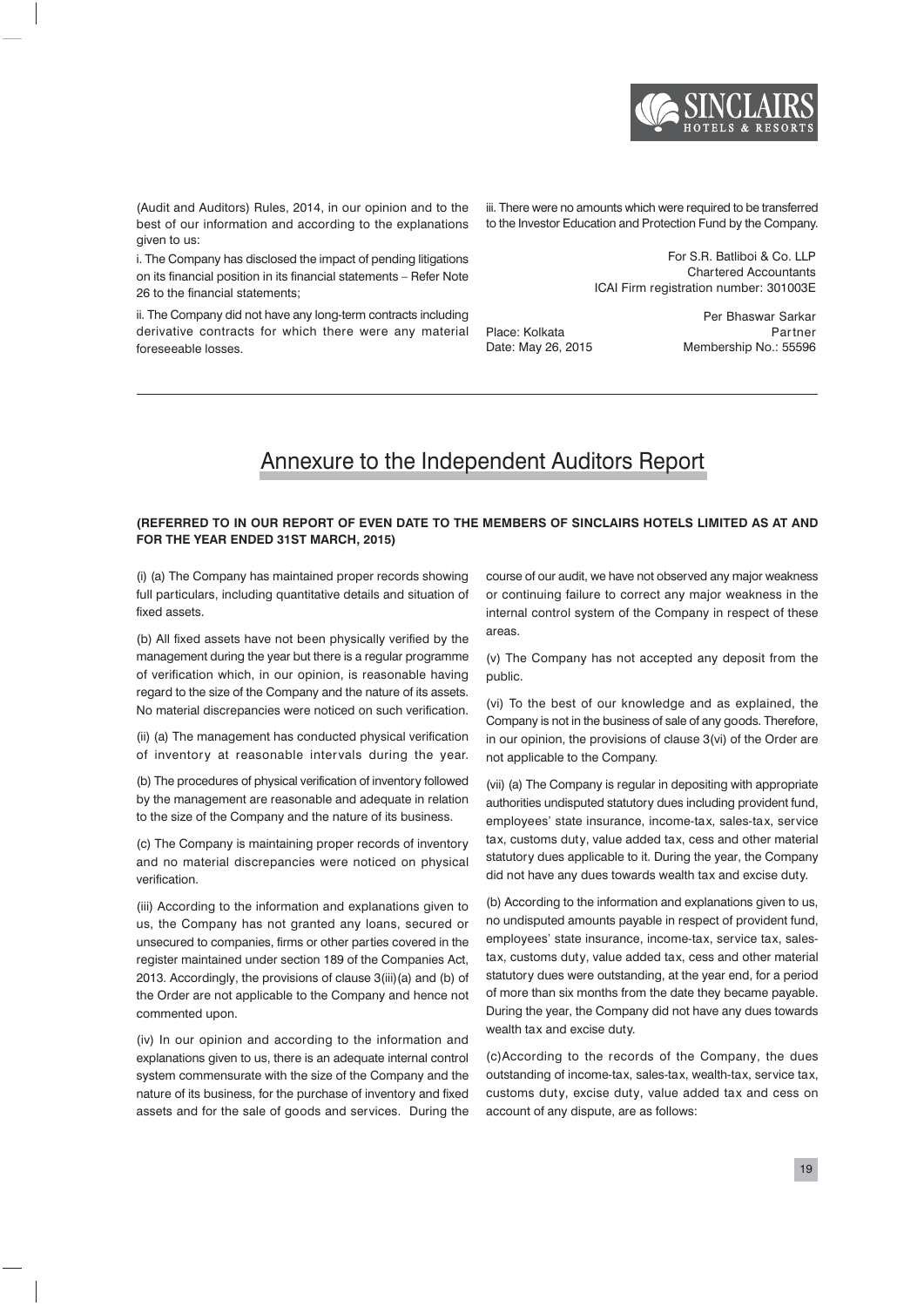#### ANNUAL REPORT 2014 - 15

| Name of<br>the statute                                   | Nature<br>of dues                                                   | Amount (₹) | Period to<br>which the<br>amount<br>relates | Forum<br>where<br>dispute is<br>pending                                         |
|----------------------------------------------------------|---------------------------------------------------------------------|------------|---------------------------------------------|---------------------------------------------------------------------------------|
| West<br>Bengal<br>Value<br><b>Added Tax</b><br>Act, 2003 | Purchase<br>tax,<br>Turnover<br>tax and<br>Sales Tax,<br>disallowan | 75,183     | 1994-95,<br>2005-06<br>and<br>2010-11       | Senior<br>Joint<br>Commissi<br>oner of<br>Commerci<br>al Tax                    |
|                                                          | ce of<br>remission<br>and input<br>tax credit<br>etc.               | 1,648,589  | 2006-07<br>and<br>2007-08                   | West<br>Bengal<br>Commerci<br>al Tax<br>Appellate<br>and<br>Revisional<br>Board |

(d) There were no amounts which were required to be transferred to the Investor Education and Protection Fund by the Company in accordance with the relevant provisions of the Companies Act, 1956 (1 of 1956) and rules made there under.

(viii) The Company has no accumulated losses at the end of the financial year. The Company has not incurred cash loss in the current year and in the immediately preceding financial year.

(ix) Based on our audit procedures and as per the information and explanations given by the management, we are of the opinion that the Company has neither obtained any loans from banks & financial institutions nor issued debentures.

(x) According to the information and explanations provided to us, the Company has not given guarantee for loans taken by others from banks or financial institutions.

(x) The Company did not have any term loans outstanding during the year.

(xii) Based upon the audit procedures performed for the purpose of reporting the true and fair view of the financial statements and as per the information and explanations given by the management, we report that no fraud on or by the Company has been noticed or reported during the year.

> For S.B. Batliboi & Co. I I P **Chartered Accountants** ICAI Firm registration number: 301003E

Per Bhaswar Sarkar Place: Kolkata Date: May 26, 2015

Partner Membership No.: 55596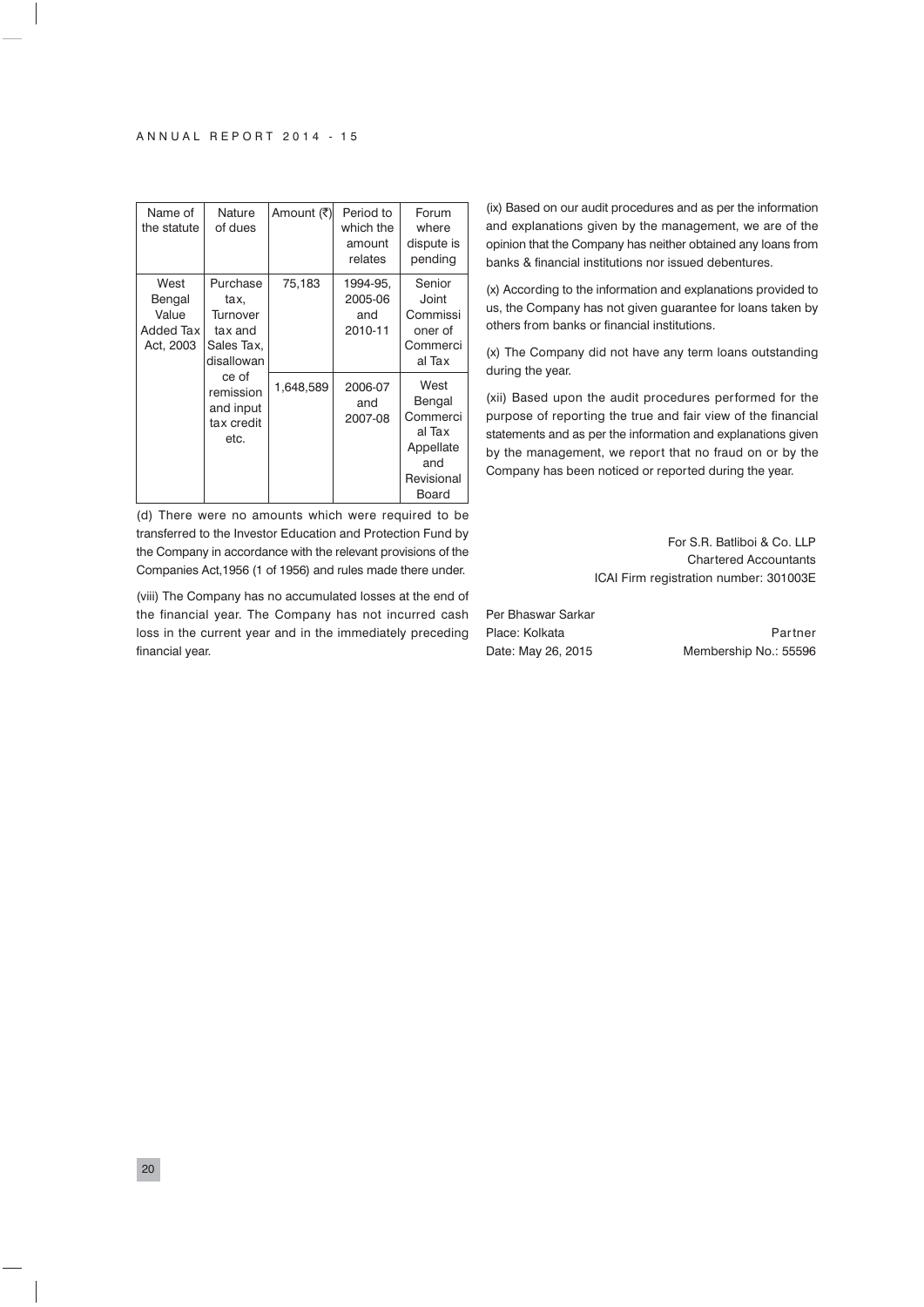

# Balance Sheet as at 31st March, 2015

 $\overline{\phantom{a}}$ 

| <b>Notes</b>                     |                | As at<br>31st March 2015 | As at<br>31st March 2014 |
|----------------------------------|----------------|--------------------------|--------------------------|
| <b>EQUITY AND LIABILITIES</b>    |                | ₹                        | ₹                        |
| <b>Shareholders' Funds</b>       |                |                          |                          |
|                                  |                |                          |                          |
| Share Capital                    | 3              | 55,700,000               | 55,700,000               |
| Reserves and Surplus             | 4              | 653,580,683              | 633,562,353              |
|                                  |                | 709,280,683              | 689,262,353              |
| <b>Non Current Liabilities</b>   |                |                          |                          |
| Deferred Tax Liability           | 5              | 47,406,015               | 24,798,470               |
| Other Long Term Liabilities      | 6              | 9,445,198                | 9,564,806                |
|                                  |                | 56,851,213               | 34, 363, 276             |
| <b>Current Liabilities</b>       |                |                          |                          |
| <b>Trade Payables</b>            | 6              | 10,983,918               | 8,250,625                |
| <b>Other Current Liabilities</b> | 6              | 39,792,244               | 36,007,929               |
| <b>Short Term Provisions</b>     | $\overline{7}$ | 27,828,593               | 27,133,568               |
|                                  |                | 78,604,755               | 71,392,122               |
| <b>TOTAL</b>                     |                | 844,736,651              | 795,017,751              |
| <b>ASSETS</b>                    |                |                          |                          |
| <b>Non-Current Assets</b>        |                |                          |                          |
| <b>Fixed Assets</b>              | 8              |                          |                          |
| <b>Tangible Assets</b>           |                | 573,227,465              | 362,257,985              |
| Capital Work-in-Progress         |                | 174,473,590              | 317,953,512              |
| Long Term Loans and Advances     | 9              | 36,374,788               | 28,022,663               |
| Other Non Current Assets         | 11             | 7,702,647                | 9,153,199                |
|                                  |                | 791,778,490              | 717,387,359              |
| <b>Current Assets</b>            |                |                          |                          |
| <b>Current Investments</b>       | 12             | 29,923,680               | 55,263,531               |
| Inventories                      | 13             | 3,235,228                | 2,881,860                |
| <b>Trade Receivables</b>         | 10             | 8,436,983                | 6,420,330                |
| Cash and Bank Balances           | 14             | 7,589,802                | 9,540,688                |
| Short Term Loans and Advances    | 9              | 3,396,660                | 3,523,983                |
| <b>Other Current Assets</b>      | 11             | 375,808                  |                          |
|                                  |                | 52,958,161               | 77,630,392               |
| <b>TOTAL</b>                     |                | 844,736,651              | 795,017,751              |
|                                  |                |                          |                          |

#### Summary of significant accounting policies  $2.1$ The accompanying notes are an integral part of the financial statement

| As per our report of even date<br>For S.R.Batliboi & Co. LLP<br>Firm Registration Number 301003E | For and on behalf of the Board of Directors |                                            |  |
|--------------------------------------------------------------------------------------------------|---------------------------------------------|--------------------------------------------|--|
| Chartered Accountants                                                                            | Dr Niren Suchanti<br>Chairman               | Navin Suchanti<br><b>Managing Director</b> |  |
| per Bhaswar Sarkar                                                                               |                                             |                                            |  |
| Partner                                                                                          |                                             |                                            |  |
| Membership No.55596                                                                              | <b>Kunal Bose</b>                           | <b>BL</b> Soni                             |  |
| Kolkata, May 26, 2015                                                                            | <b>Director</b>                             | <b>Chief Financial Officer</b>             |  |
|                                                                                                  |                                             |                                            |  |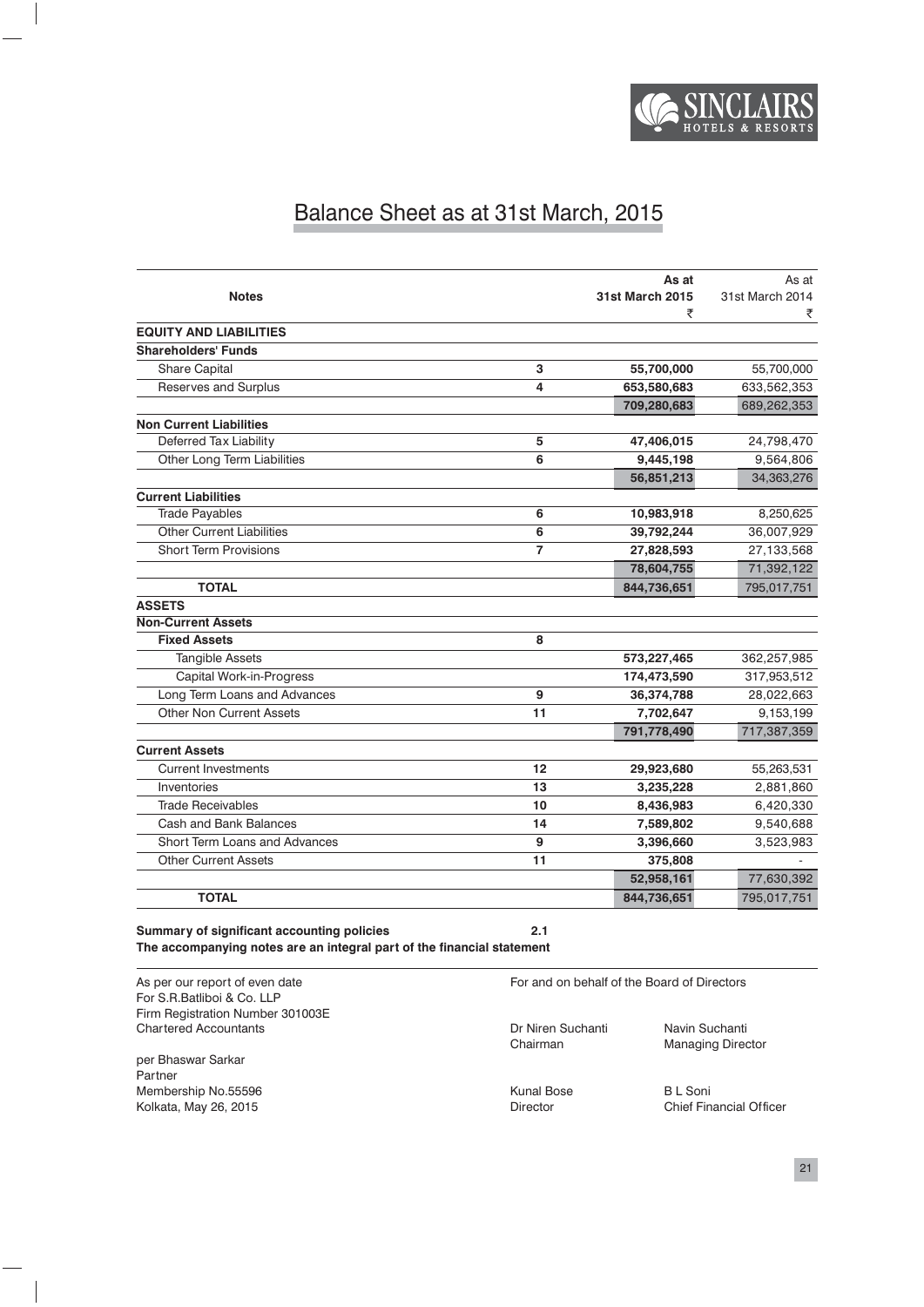$\overline{\phantom{a}}$ 

# Statement of Profit and Loss for the year ended 31st March, 2015

|                                                   |              |                          | Year ended      | Year ended                |
|---------------------------------------------------|--------------|--------------------------|-----------------|---------------------------|
|                                                   | <b>Notes</b> |                          | 31st March 2015 | 31st March 2014           |
|                                                   |              |                          | ₹               | ₹                         |
| <b>Income</b>                                     |              |                          |                 |                           |
| Revenue from Operations                           | 15           |                          | 292,635,319     | 225,344,051               |
| Other Income                                      | 16           |                          | 8,861,641       | 16,842,458                |
|                                                   |              |                          | 301,496,960     | 242,186,509               |
| <b>Expenses:</b>                                  |              |                          |                 |                           |
| Food, Beverage and Stores Consumed                | 17           |                          | 34,019,429      | 27,780,537                |
| <b>Employee Benefits Expense</b>                  | 18           |                          | 53,843,269      | 42,146,805                |
| <b>Other Expenses</b>                             | 19           |                          | 98,581,752      | 93,915,353                |
| Depreciation and Amortization                     | 20           |                          | 44,768,101      | 27,474,762                |
|                                                   |              |                          | 231,212,551     | 191,317,457               |
| Profit Before Tax and Exceptional Item            |              |                          | 70,284,409      | 50,869,052                |
| <b>Exceptional Items</b>                          | 32           |                          |                 | 42,393,551                |
|                                                   |              |                          | 70,284,409      | 93,262,603                |
| Profit Before Tax                                 |              |                          |                 |                           |
| Tax Expense:<br><b>Current Tax</b>                |              |                          |                 |                           |
| Less: MAT Credit Entitlement                      |              | 14,062,329<br>14,062,329 |                 | 27,226,931                |
| Net Current Tax Expense                           |              |                          | ÷               |                           |
| Deferred Tax Charge/(Credit)                      |              |                          | 22,894,035      | 27,226,931                |
|                                                   |              |                          | 22,894,035      | (3,645,567)<br>23,581,364 |
| <b>Profit After Tax</b>                           |              |                          | 47,390,374      | 69,681,239                |
| Earnings Per Share                                |              |                          |                 |                           |
| [Nominal Value per share ₹10 (Previous year ₹10)] |              |                          |                 |                           |

per Bhaswar Sarkar Partner Membership No.55596 Kolkata, May 26, 2015

Dr Niren Suchanti Chairman

Navin Suchanti **Managing Director** 

**Kunal Bose** Director

**BL** Soni **Chief Financial Officer**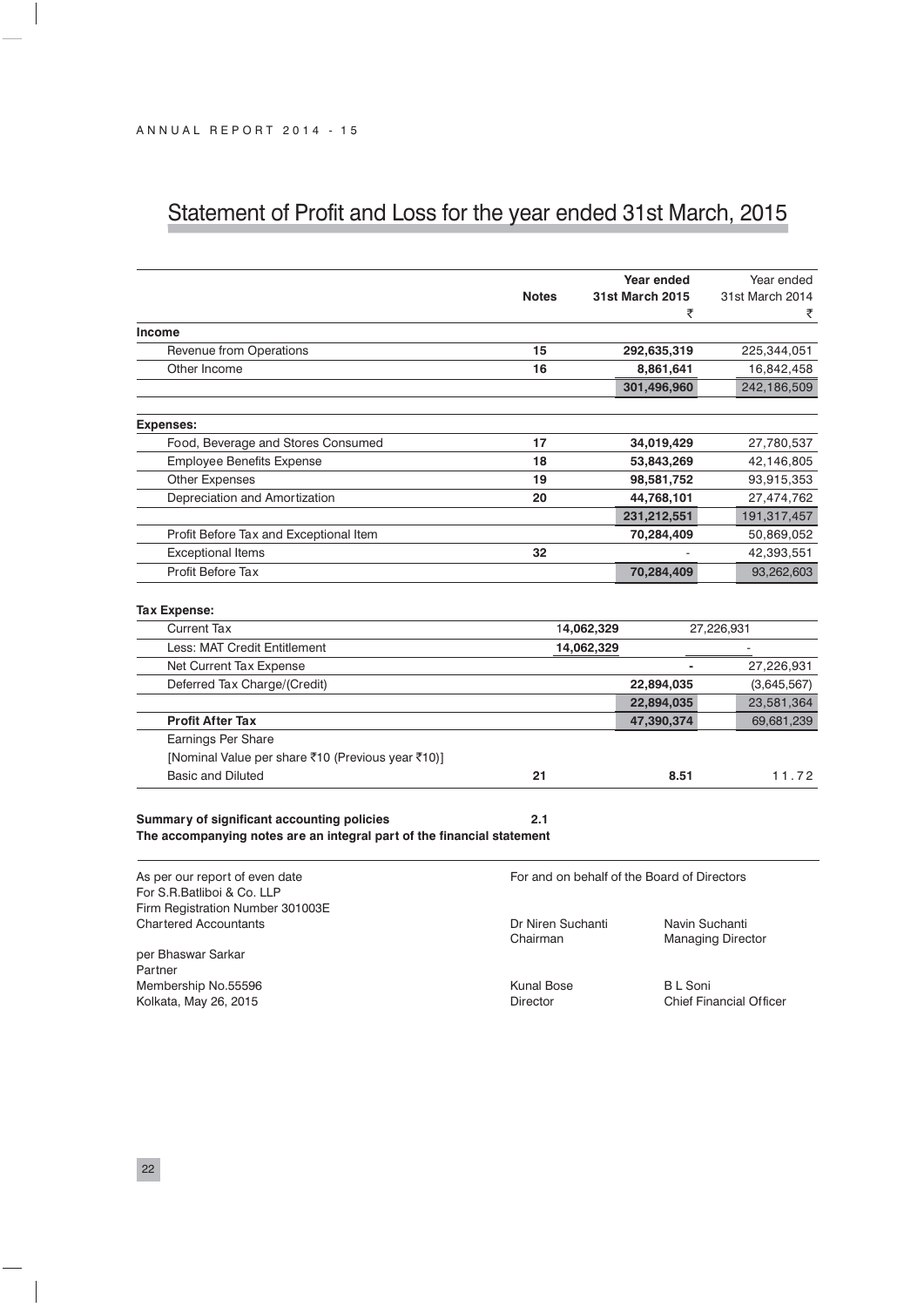

# Cash Flow Statement for the year ended 31st March, 2015

|                          |                                                                                                                                                                                                               | 2014-15                  | 2013-14         |
|--------------------------|---------------------------------------------------------------------------------------------------------------------------------------------------------------------------------------------------------------|--------------------------|-----------------|
| А.                       | <b>Cash Flow from Operating Activities</b>                                                                                                                                                                    |                          |                 |
|                          | Net Profit before Taxes                                                                                                                                                                                       | 70,284,409               | 93,262,603      |
|                          | <b>Adjustments For:</b>                                                                                                                                                                                       |                          |                 |
|                          | Depreciation / Amortization                                                                                                                                                                                   | 44,768,101               | 27,474,762      |
|                          | <b>Exceptional Items</b>                                                                                                                                                                                      |                          | (42, 393, 551)  |
|                          | Profit on Redemption of Investments                                                                                                                                                                           | (3,560,149)              | (11,838,110)    |
|                          | Interest Income                                                                                                                                                                                               | (4,913,168)              | (3,256,746)     |
|                          | Loss on Sale/Discard of Fixed Assets                                                                                                                                                                          | 2,026,295                | 4,485,730       |
|                          | Sundry Balances w/off                                                                                                                                                                                         | 150,456                  |                 |
|                          | Liabilities no longer required written back                                                                                                                                                                   | (136, 324)               | (562, 668)      |
|                          | Operating profit before working capital changes                                                                                                                                                               | 108,619,620              | 67,172,020      |
|                          | Movements in working capital :                                                                                                                                                                                |                          |                 |
|                          | Decrease/ (Increase) in Trade Receivables                                                                                                                                                                     | (2, 167, 109)            | 4,028,165       |
|                          | Decrease/ (Increase) in Inventories                                                                                                                                                                           | (353, 368)               | (242, 120)      |
|                          | Decrease/ (Increase) in Long Term Loans and Advances                                                                                                                                                          | 898,510                  | (207, 823)      |
|                          | Decrease/ (Increase) in Short Term Loans and Advances                                                                                                                                                         | 127,323                  | (467, 767)      |
|                          | Increase / (Decrease) in Trade Payables                                                                                                                                                                       | 2,869,617                | (638, 411)      |
|                          | Increase / (Decrease) in Short-Term Provisions                                                                                                                                                                | 695,025                  | 26,364,718      |
|                          | Increase / (Decrease) in Other Non Current Liabilities                                                                                                                                                        | (119,608)                | 1,144,943       |
|                          | Increase / (Decrease) in Other Current Liabilities                                                                                                                                                            | 8,327,142                | 6,761,196       |
|                          | Cash Generated From Operation                                                                                                                                                                                 | 118,897,152              | 103,914,921     |
|                          | Direct taxes paid (net)                                                                                                                                                                                       | (16,326,358)             | (24, 583, 918)  |
|                          | <b>Net Cash Flow from Operating Activities</b>                                                                                                                                                                |                          |                 |
| B.                       | <b>Cash Flow from Investing Activities</b>                                                                                                                                                                    | 102,570,794              | 79,331,003      |
|                          |                                                                                                                                                                                                               |                          |                 |
|                          | <b>Purchase of Fixed Assets</b>                                                                                                                                                                               | (112, 638, 685)          | (112, 221, 441) |
|                          | Proceeds from Sale of Fixed Assets                                                                                                                                                                            | 44.762                   | 15,504,229      |
|                          | Proceeds from Sale of Equity Shares in Associate Company *                                                                                                                                                    |                          | 214,604,361     |
|                          | Loan given to Associate Company*                                                                                                                                                                              | $\overline{\phantom{a}}$ | (7,600,000)     |
|                          | Loan refunded by Associate Company*                                                                                                                                                                           |                          | 58,307,931      |
|                          | Purchase of Current Investments                                                                                                                                                                               | (98, 707, 934)           | (456,080,000)   |
|                          | Proceeds from Sale/ Maturity of Current Investment                                                                                                                                                            | 127,607,934              | 417,154,579     |
|                          | Purchase of Bank Deposits (having original maturity of more than three months)                                                                                                                                | (825, 823)               | (1,970,654)     |
|                          | Maturity of Bank Deposits (having original maturity of more than three months)                                                                                                                                | 325,823                  |                 |
|                          | Interest Income                                                                                                                                                                                               | 4.125.079                | 3,042,582       |
|                          | <b>Net Cash from Investing Activities</b>                                                                                                                                                                     | (80,068,844)             | 130,741,587     |
| $\overline{\mathsf{C}.}$ | <b>Cash Flow from Financing Activities</b>                                                                                                                                                                    |                          |                 |
|                          | Payment on Buyback of Equity Shares                                                                                                                                                                           |                          | (193, 136, 580) |
|                          | <b>Dividends Paid</b>                                                                                                                                                                                         | (22, 280, 000)           | (22,780,512)    |
|                          | Tax on Dividend Paid                                                                                                                                                                                          | (4,535,669)              | (3,786,486)     |
|                          | Net Cash used in Financing Activities                                                                                                                                                                         | (26, 815, 669)           | (219, 703, 578) |
|                          | Net Increase in Cash and Cash Equivalents (A+B+C)                                                                                                                                                             | (4,313,719)              | (9,630,988)     |
|                          | Cash and cash equivalents at the beginning of the year                                                                                                                                                        | 9,540,688                | 19,171,676      |
|                          | Cash and cash equivalents at the end of the year                                                                                                                                                              | 5,226,969                | 9,540,688       |
|                          | Components of cash and cash equivalents                                                                                                                                                                       |                          |                 |
|                          | <b>Balance with banks</b>                                                                                                                                                                                     |                          |                 |
|                          | On current accounts                                                                                                                                                                                           | 3,554,421                | 7,189,637       |
|                          | On unpaid dividend account **                                                                                                                                                                                 | 1.340.643                | 1.188.674       |
|                          | Cash in hand                                                                                                                                                                                                  | 331,905                  | 1,162,377       |
|                          | Cash and Bank Balances as per note 14                                                                                                                                                                         | 5,226,969                | 9,540,688       |
|                          | * Savannah Hotels Private Limited ceased to be an Associate from July 25, 2013.<br>** These balances are not available for use by the Company as they represent corresponding unclaimed dividend liabilities. |                          |                 |
|                          | For and on behalf of the Board of Directors<br>As per our report of even date                                                                                                                                 |                          |                 |

As per our report of even date<br>For S.R.Batliboi & Co. LLP<br>Firm Registration Number 301003E<br>Chartered Accountants

per Bhaswar Sarkar<br>Partner<br>Membership No.55596<br>Kolkata, May 26, 2015

 $\overline{\phantom{a}}$ 

 $\overline{\phantom{a}}$ 

Dr Niren Suchanti Chairman

**Kunal Bose** 

Director

Navin Suchanti **Managing Director** 

**BL** Soni Chief Financial Officer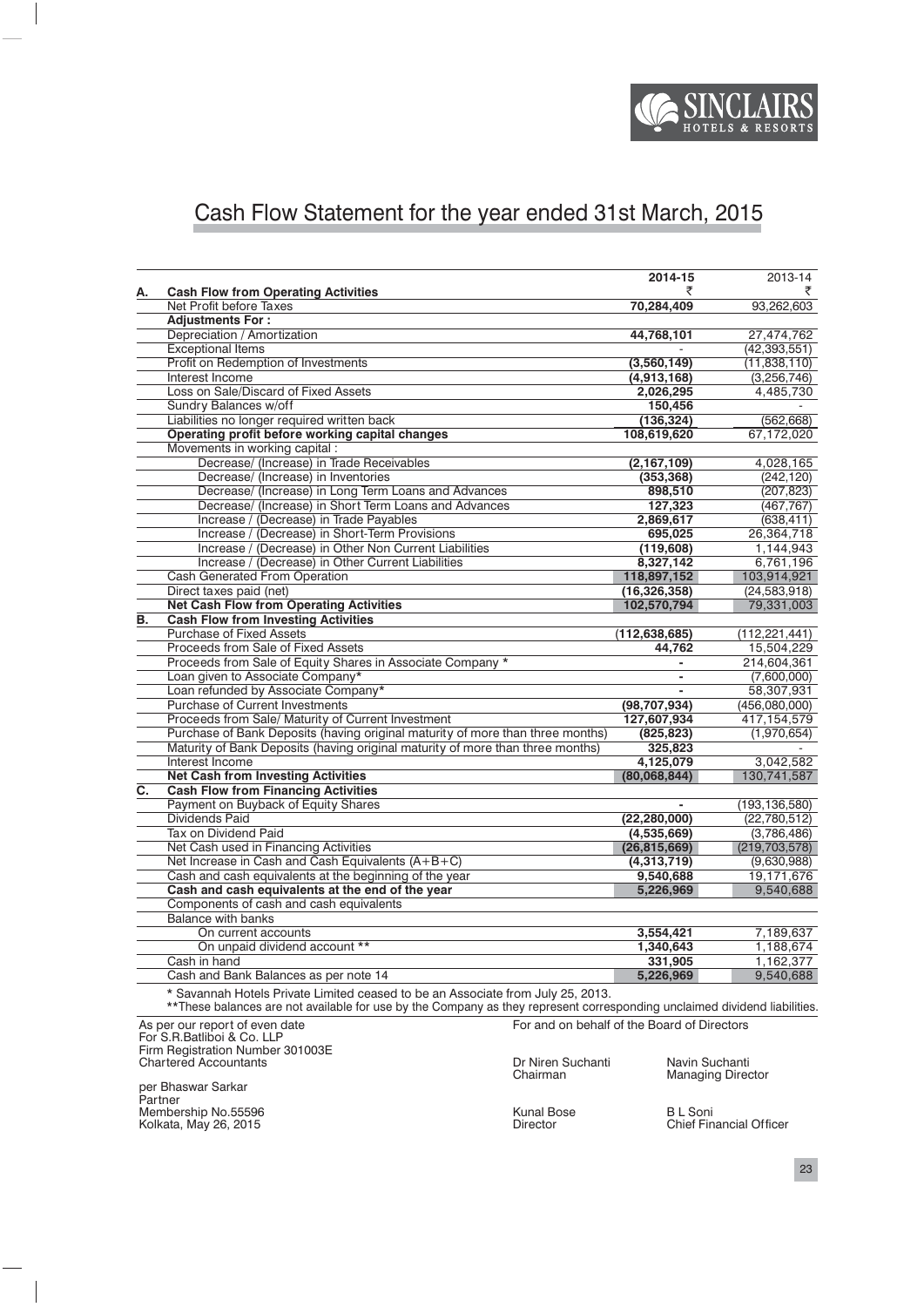#### **1. CORPORATE INFORMATION**

The Company is in the hospitality industry and has hotels/ resorts at Siliguri, Darjeeling, Chalsa and Kalimpong in West Bengal, Ooty in Tamilnadu and Port Blair in Andaman and Nicobar Islands

#### 2 BASIS OF PREPARATION

The financial statements of the Company have been prepared in accordance with generally accepted accounting principles in India (Indian GAAP). The company has prepared these financial statements to comply in all material respects with the accounting standards notified under section 133 of the Companies Act 2013, read together with paragraph 7 of the Companies (Accounts) Rules 2014. The financial statements have been prepared on an accrual basis and under the historical cost convention, except in case of assets for which revaluation is carried out. The accounting policies applied by the Company, are consistent with those used in the previous year, except for the change in accounting policy explained below.

#### 2.1 STATEMENT OF SIGNIFICANT ACCOUNTING POLICIES Change in Accounting Policy

#### (i) Depreciation on Fixed Assets

Till the year ended 31 March 2014, Schedule XIV to the Companies Act, 1956 prescribed requirements concerning depreciation of fixed assets. From the current year, Schedule XIV has been replaced by Schedule II to the Companies Act, 2013. Effective 1st April, 2014, the Company has provided depreciation on fixed assets based on useful lives as provided in Schedule II of the Companies Act, 2013 or as re-assessed by the Company. The management believes that depreciation rates currently used fairly reflect its estimate of the useful lives and residual value of fixed assets, though these rates in certain cases are different from the rates hased on the useful lives prescribed under Schedule II.

Further, on application of Schedule II to the Companies Act, 2013, the Company has changed the manner of providing depreciation for its fixed assets. Now, the Company identifies and determines separate useful life for each major component of the fixed asset, if they have useful life that is materially different from that of the remaining asset.

Based on transitional provision given in Schedule II to the Companies, 2013, the carrying value of assets whose useful lives are already exhausted amounting to ₹ 556,375 (net of deferred tax of ₹286,489) has been charged to opening balance of retained earnings. Had there been no change in useful lives of fixed assets, the charge to the Statement of Profit & Loss would have been lower by ₹ 2,055,337.

#### (ii) Accounting for additional depreciation on account of revaluation of assets

The company had revalued certain land, buildings and plant

& machinery existing as on March 31, 1981, March 31, 1986, March 31, 1993 and March 31, 1994. Till year ended 31 March 2014, the Guidance Note on Treatment of Reserve Created on Revaluation of Fixed Assets issued by the ICAI allowed companies to transfer an amount equivalent to the additional depreciation arising due to upward revaluation of fixed assets from revaluation reserve to the statement of profit and loss. Accordingly, the company was transferring an amount equivalent to additional depreciation arising due to upward revaluation of building and plant & machinery from revaluation reserve to the statement of profit and loss. In contrast, Schedule Il to the Companies Act. 2013 applicable from the current year. states that depreciable amount of an asset is the cost of an asset or other amount substituted for cost. Hence, in case of revalued assets, depreciation computed on the revalued amount needs to be charged to the statement of profit and loss, without any recoupment from revaluation reserve. Consequently, to comply with the Schedule II requirement, the company has discontinued the practice of recouping the impact of additional depreciation from revaluation reserve. The management has decided to apply the revised accounting policy prospectively from accounting periods commencing on or after 1 April 2014. Had the Company continued its earlier policy of recouping the additional depreciation arising due to upward revaluation of fixed assets from revaluation assets, profit for the current year would have been higher by ₹393.765. However, the change in accounting policy did not have any impact on reserves and surplus as at 31 March 2015.

#### (iii) Depreciation on assets costing less than  $\bar{z}$  5,000

Till year ended 31 March 2014, to comply with the requirements of Schedule XIV to the Companies Act, 1956, the Company was charging 100% depreciation on assets costing less than ₹ 5,000 in the year of purchase. However, Schedule II to the Companies Act 2013, applicable from the current year, does not recognize such practice. Hence, to comply with the requirement of Schedule II to the Companies Act, 2013, the Company has changed its accounting policy for depreciations of assets costing less than ₹ 5,000. As per the revised policy, the Company is depreciating such assets over their useful life as assessed by the management. The management has decided to apply the revised accounting policy prospectively from accounting periods commencing on or after 1 April 2014. The change in accounting for depreciation of assets costing less than ₹ 5,000 did not have any material impact on financial statements of the Company for the current year.

#### (a) Use of estimates

The preparation of financial statements in conformity with Indian GAAP requires the management to make judgments, estimates and assumptions that affect the reported amounts of revenues, expenses, assets and liabilities and the disclosure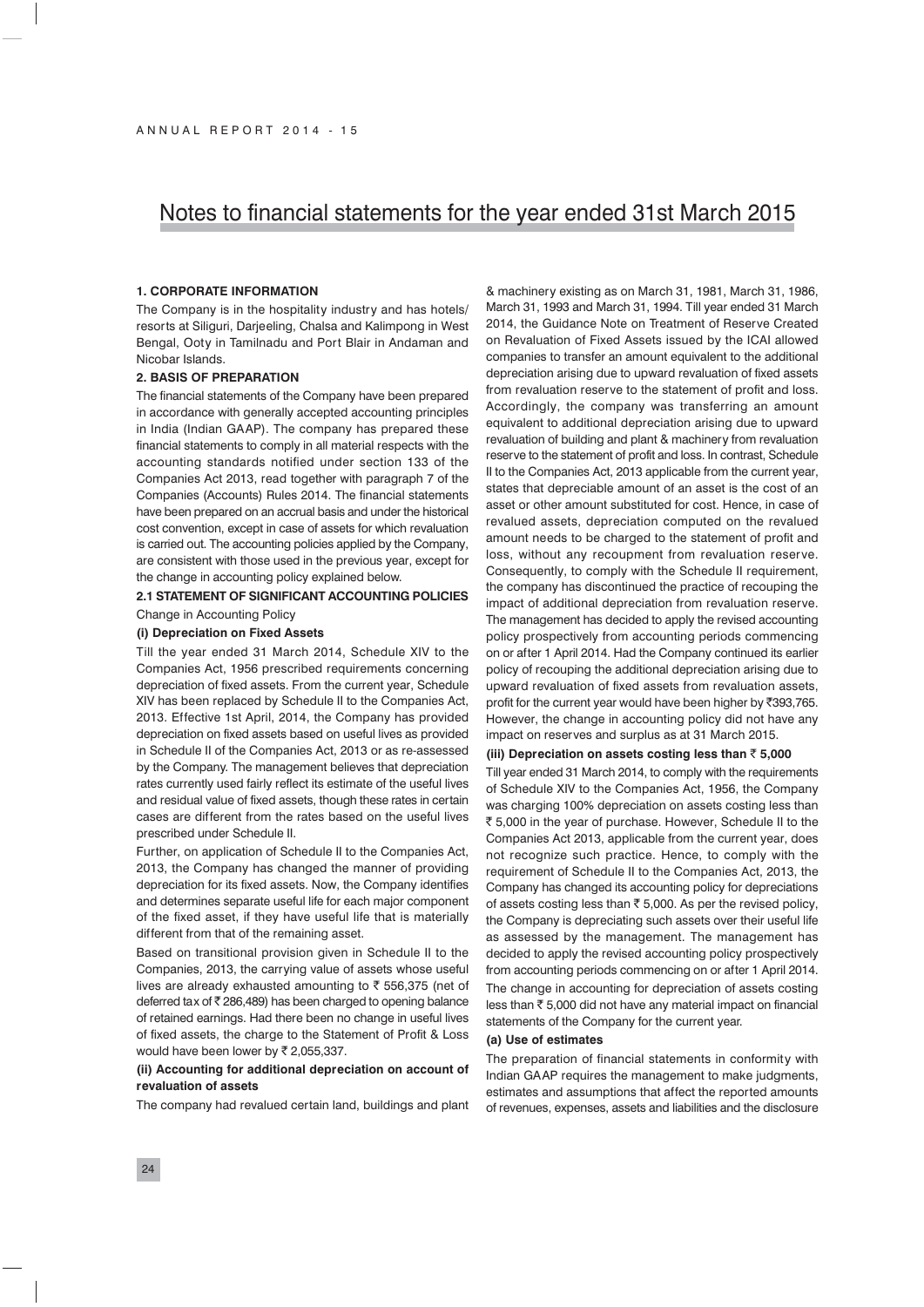

of contingent liabilities, at the end of the reporting period. Although these estimates are based on the management's best knowledge of current events and actions, uncertainty about these assumptions and estimates could result in the outcomes requiring a material adjustment to the carrying amounts of assets or liabilities in future periods.

#### (b) Tangible Fixed Assets

Fixed Assets are stated at cost (or revalued amounts, as the case may be) net of accumulated depreciation and accumulated impairment losses, if any. The cost comprises the purchase price inclusive of duties (net of cenvat/ VAT), taxes, incidental expenses, erection / commissioning expenses etc. and other directly attributable cost of bringing the asset to its working condition for the intended use. Each part of an item of property, plant and equipment with a cost that is significant in relation to the total cost of the item is depreciated separately. This applies mainly to components for machinery. Any trade discounts and rebates are deducted in arriving at the purchase price.

Subsequent expenditure related to an item of fixed asset is added to its book value only if it increases the future benefits from the existing asset beyond its previously assessed standard of performance. All other expenses on an existing fixed asset, including day-to-day repair and maintenance expenditure and cost of replacing parts, are charged to the statement of profit and loss for the period during which such expenses are incurred.

Gains or losses arising from de-recognition of fixed assets are measured as the difference between the net disposal proceeds and the carrying amount of the asset and are recognized in the statement of profit and loss when the asset is derecognized.

#### (c) Depreciation / Amortization

i. Depreciation on fixed assets is calculated on a straight-line basis using the rates arrived at based on the useful lives estimated by the management. The Company has used the following rates to provide depreciation on its fixed assets.

| <b>Particulars</b>                          | Useful Life estimated<br>by the management (years) |
|---------------------------------------------|----------------------------------------------------|
| <b>Buildings</b>                            | 5 to 60                                            |
| <b>Furniture and Fixtures</b>               | 5                                                  |
| Electrical Installations                    | 5                                                  |
| <b>Plant and Machinery</b>                  | 5                                                  |
| Computers (included in<br>office equipment) | $3$ to $6$                                         |
| <b>Office Equipment</b>                     | 5                                                  |
| <b>Vehicles</b>                             | 6 to 10                                            |

ii. Depreciation on fixed assets added / disposed off during the period is provided on pro-rata basis with reference to the date of addition/disposal.

iii. Unamortized balance of goodwill as at 1st April 2008 is written off equally over a period of five years.

iv. Leasehold land is amortized on straight line basis over the lease period of 99 years.

v. The management has estimated, supported by independent assessment by professionals, the useful lives of Furniture and fixtures, Electrical installations, plant and machinery, building improvements and office equipment as 5 years. These lives are lower than those indicated in schedule II.

#### (d) Impairment

The company assesses at each reporting date whether there is an indication that an asset may be impaired. If any indication exists, or when annual impairment testing for an asset is required, the company estimates the asset's recoverable amount. An asset's recoverable amount is the higher of an asset's or cash-generating unit's (CGU) net selling price and its value in use. The recoverable amount is determined for an individual asset, unless the asset does not generate cash inflows that are largely independent of those from other assets or groups of assets. Where the carrying amount of an asset or CGU exceeds its recoverable amount, the asset is considered impaired and is written down to its recoverable amount. In assessing value in use, the estimated future cash flows are discounted to their present value using a pre-tax discount rate that reflects current market assessments of the time value of money and the risks specific to the asset. In determining net selling price, recent market transactions are taken into account. if available. If no such transactions can be identified, an appropriate valuation model is used.

An assessment is made at each reporting date whether there is any indication that previously recognized impairment losses may no longer exist or may have decreased.

#### (e) Leases

Operating Lease:

#### Where the Company is lessee

Leases, where the lessor effectively retains substantially all the risks and benefits of ownership of the leased item are classified as operating leases. Operating lease payments are recognized as an expense in the statement of profit and loss on a straight-line basis over the lease term.

#### Where the Company is the lessor

Leases in which the Company does not transfer substantially all the risks and benefits of ownership of the asset are classified as operating leases. Assets subject to operating leases are included in fixed assets. Lease income on an operating lease is recognized in the statement of profit and loss on a straight-line basis over the lease term. Costs, including depreciation, are recognized as an expense in the statement of profit and loss. Initial direct costs such as legal costs, brokerage costs, etc. are recognized immediately in the statement of profit and loss.

#### (f) Government grants and subsidies

Grants and subsidies from the government are recognized when there is reasonable assurance that (i) the company will comply with the conditions attached to them, and (ii) the grant/subsidy will be received.

When the grant or subsidy relates to revenue, it is recognized as income on a systematic basis in the statement of profit and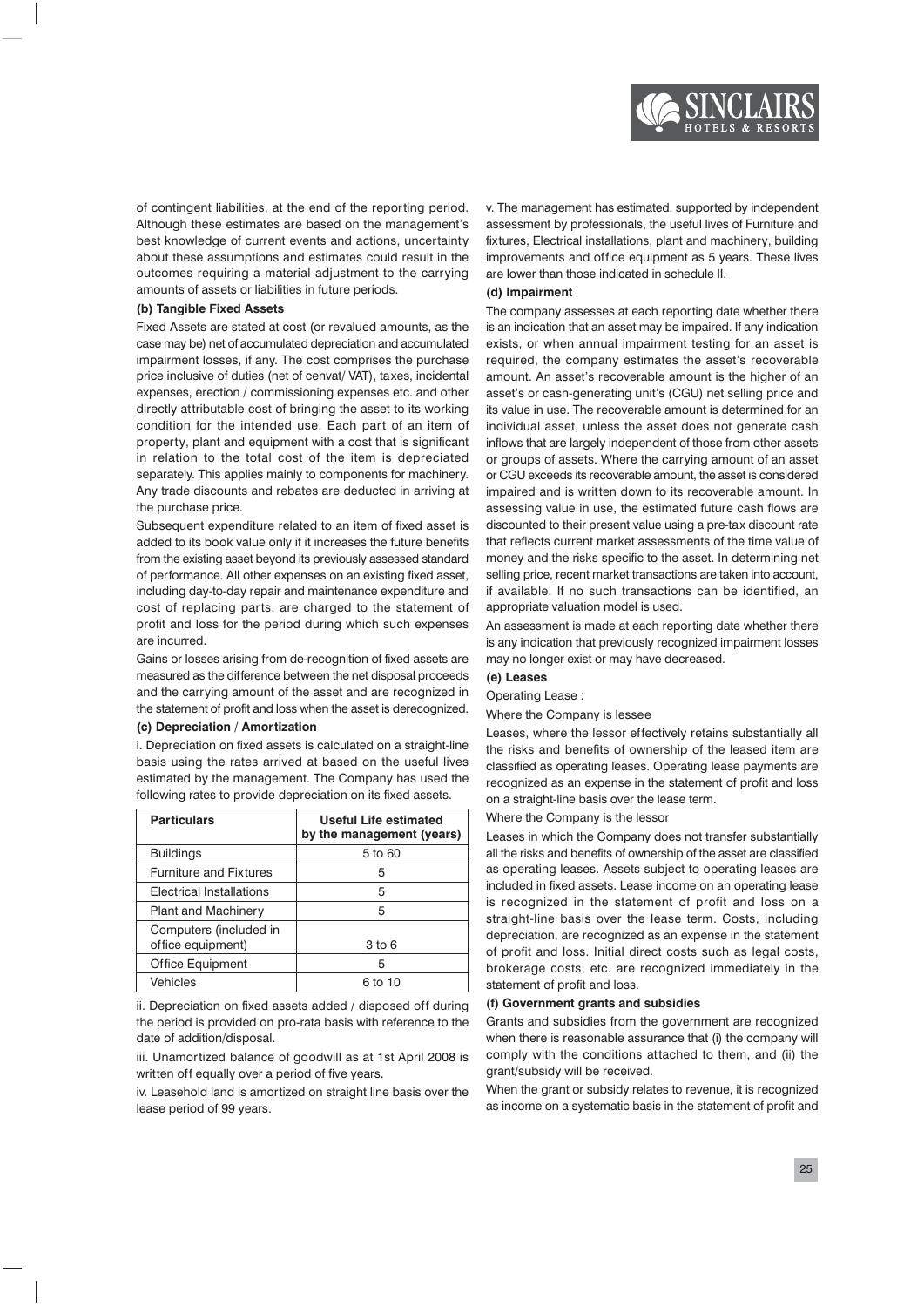loss over the periods necessary to match them with the related costs, which they are intended to compensate. Where the grant relates to an asset, it is recognized as deferred income and released to income in equal amounts over the expected useful life of the related asset.

Where the company receives non-monetary grants, the asset is accounted for on the basis of its acquisition cost. In case a non-monetary asset is given free of cost, it is recognized at a nominal value.

Government grants of the nature of promoters' contribution are credited to capital reserve and treated as a part of shareholders' funds.

#### (g) Investments

Investments that are readily realisable and intended to be held for not more than one year from the date on which such investments are made are classified as current investments. All other investments are classified as long-term investments. On initial recognition, all investments are measured at cost. The cost comprises purchase price and directly attributable acquisition charges such as brokerage, fees and duties. If an investment is acquired, or partly acquired, by the issue of shares or other securities, the acquisition cost is the fair value of the securities issued. If an investment is acquired in exchange for another asset, the acquisition is determined by reference to the fair value of the asset given up or by reference to the fair value of the investment acquired, whichever is more clearly evident

Current investments are carried in the financial statements at lower of cost and fair value determined on an individual investment basis. Long-term investments are carried at cost. However, provision for diminution in value is made to recognize a decline other than temporary in the value of the investments.

On disposal of an investment, the difference between its carrying amount and net disposal proceeds is charged or credited to the statement of profit and loss.

#### (h) Inventories

Inventories are valued as lower of cost and net realizable value. Cost is determined on "First in First Out" basis. Net realizable value is the estimated selling price in the ordinary course of business, less estimated costs of completion and estimated costs necessary to make the sale.

#### (i) Revenue Recognition

Revenue is recognized to the extent that it is probable that the economic benefits will flow to the Company and the revenue can be reliably measured.

#### i. Income from Services

Revenue from hospitality services is recognised when the services are rendered and the same becomes chargeable. Service tax and other statutory dues are collected on behalf of the government and are excluded from revenue. It comprises of sale of room and food and beverages and other services. Membership fees collected from customers either in full upfront or on deferred payment basis against club facilities to be

provided to them over the period of membership will be recognized as income over such period of membership after commencement of club operations. Pending such commencement, these have been included under 'Advance membership fees received'.

#### ii. Interest

Revenue is recognised on a time proportion basis taking into account the amount outstanding and the rate applicable.

#### iii. Dividends

Revenue is recognised when the shareholders' right to receive payment is established by the Balance Sheet date.

#### (j) Foreign Currency Transaction

#### i. Initial Recognition

Foreign currency transactions are recorded in the reporting currency, by applying to the foreign currency amount the exchange rate between the reporting currency and the foreign currency on the date of the transaction.

#### ii. Conversion

Foreign currency monetary items are retranslated using the exchange rate prevailing at the reporting date. Non-monetary items, which are measured in terms of historical cost denominated in a foreign currency, are reported using the exchange rate at the date of the transaction. Non-monetary items, which are measured at fair value or other similar valuation denominated in a foreign currency, are translated using the exchange rate at the date when such value was determined.

#### iii. Exchange Differences

Exchange differences arising on the settlement of monetary items or on reporting monetary items of Company at rates different from those at which they were initially recorded during the year, or reported in previous financial statements, are recognised as income or as expenses in the year in which they arise.

#### (k) Retirement and other employee benefits

(i) Retirement benefit in the form of provident fund is a defined contribution scheme. The company has no obligation, other than the contribution payable to the provident fund. The company recognizes contribution payable to the provident fund scheme as an expenditure, when an employee renders the related service. If the contribution payable to the scheme for service received before the balance sheet date exceeds the contribution already paid, the deficit payable to the scheme is recognized as a liability after deducting the contribution already paid. If the contribution already paid exceeds the contribution due for services received before the balance sheet date, then excess is recognized as an asset to the extent that the pre payment will lead to a reduction in future payment or a cash refund.

(ii) Gratuity liability is a defined benefit obligation and is provided for on the basis of an actuarial valuation under projected unit credit method made at the end of each financial vear.

(iii) Short term compensated absences are provided for based on management estimates.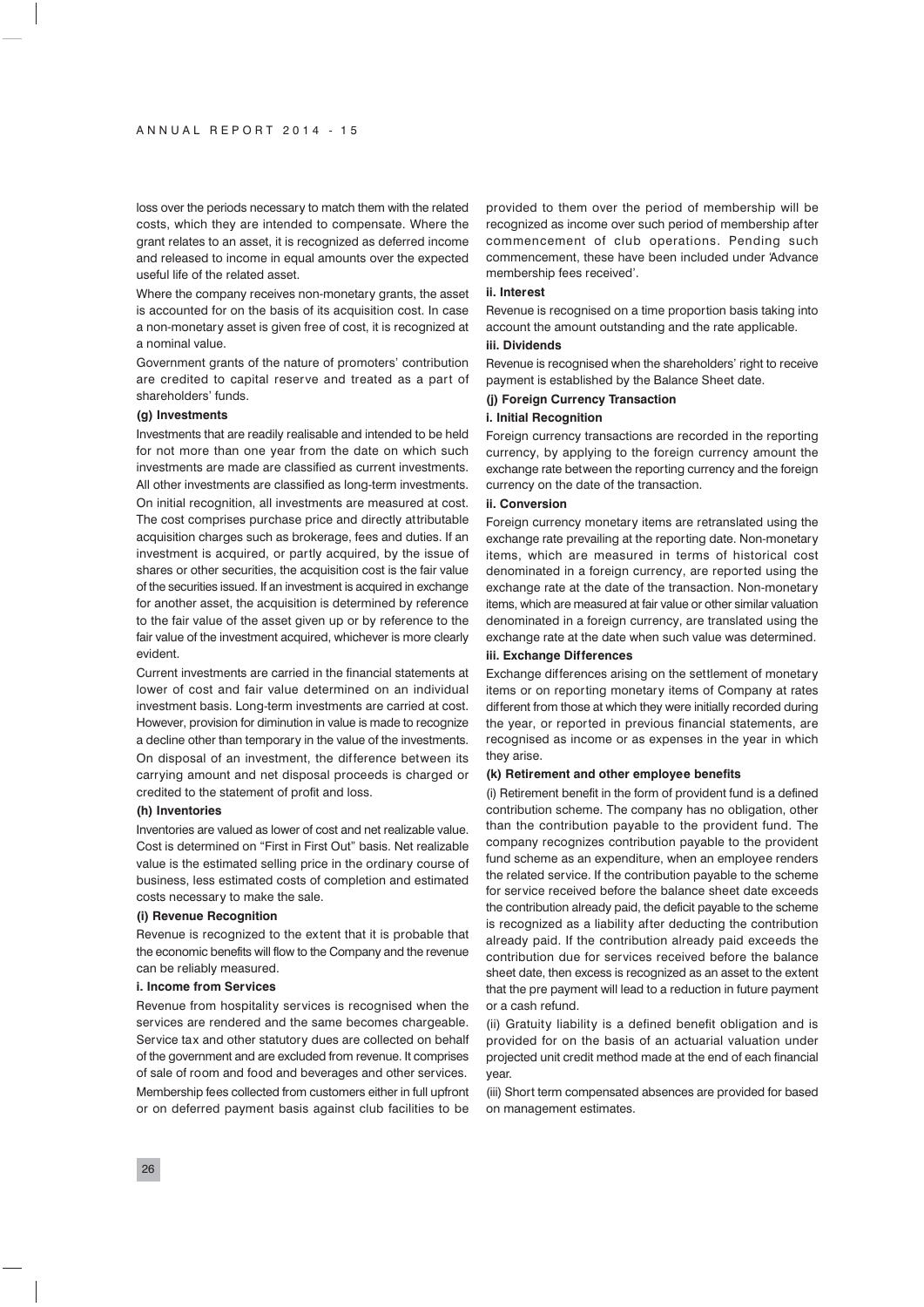

(iv) Actuarial gains / losses are immediately taken to Statement of Profit and Loss and are not deferred.

#### (I) Income taxes

Tax expense comprises current and deferred tax. Current income-tax is measured at the amount expected to be paid to the tax authorities in accordance with the Income-tax Act, 1961 enacted in India. The tax rates and tax laws used to compute the amount are those that are enacted or substantively enacted, at the reporting date.

Deferred income taxes reflect the impact of timing differences between taxable income and accounting income originating during the current year and reversal of timing differences for the earlier years. Deferred tax is measured using the tax rates and the tax laws enacted or substantively enacted at the reporting date. Deferred income tax relating to items recognized directly in equity is recognized in equity and not in the statement of profit and loss.

Deferred tax liabilities are recognized for all taxable timing differences. Deferred tax assets are recognized for deductible timing differences only to the extent that there is reasonable certainty that sufficient future taxable income will be available against which such deferred tax assets can be realized. In situations where the Company has unabsorbed depreciation or carry forward tax losses, all deferred tax assets are recognized only if there is virtual certainty supported by convincing evidence that they can be realized against future taxable profits.

The carrying amount of deferred tax assets are reviewed at each reporting date. The Company writes-down the carrying amount of deferred tax asset to the extent that it is no longer reasonably certain or virtually certain, as the case may be, that sufficient future taxable income will be available against which deferred tax asset can be realized. Any such write-down is reversed to the extent that it becomes reasonably certain or virtually certain, as the case may be, that sufficient future taxable income will be available.

Minimum alternate tax (MAT) paid in a year is charged to the statement of profit and loss as current tax. The Company recognizes MAT credit available as an asset only to the extent that there is convincing evidence that the Company will pay normal income tax during the specified period, i.e., the period for which MAT credit is allowed to be carried forward. In the year in which the Company recognizes MAT credit as an asset in accordance with the Guidance Note on Accounting for Credit Available in respect of Minimum Alternative Tax under The Income-tax Act, 1961, the said asset is created by way of credit to the statement of profit and loss and shown as "MAT Credit Entitlement." The Company reviews the "MAT credit entitlement" asset at each reporting date and writes down the asset to the extent the Company does not have convincing evidence that it will pay normal tax during the specified period.

#### (m) Segment Reporting Policy

The company's operating businesses are organized and managed separately according to the nature of products and

services provided, with each segment representing a strategic business unit that offers different products and serves different markets. The analysis of geographical segments is based on the areas in which major operating divisions of the company operate. As The Company has hoteliering as its sole business segment and the same is considered as its primary reportable segment. The Company at present operates in India only and therefore analysis of geographical segment is not applicable to the Company.

#### (n) Earnings Per Share

Basic earnings per share are calculated by dividing the net profit or loss for the period attributable to equity shareholders by the weighted average number of equity shares outstanding during the year. Partly paid equity shares are treated as a fraction of an equity share to the extent that they are entitled to participate in dividends relative to a fully paid equity share during the reporting period. The weighted average number of equity shares outstanding during the period is adjusted for events such as bonus issue, bonus element in a rights issue, share split, and reverse share split (consolidation of shares) that have changed the number of equity shares outstanding, without a corresponding change in resources

For the purpose of calculating diluted earnings per share, the net profit or loss for the period attributable to equity shareholders and the weighted average number of shares outstanding during the period are adjusted for the effects of all dilutive potential equity shares

#### (o) Provisions

A provision is recognized when the Company has a present obligation as a result of past event, it is probable that an outflow of resources embodying economic benefits will be required to settle the obligation and a reliable estimate can be made of the amount of the obligation. Provisions are not discounted to their present value and are determined based on the best estimate required to settle the obligation at the reporting date. These estimates are reviewed at each reporting date and adjusted to reflect the current best estimates

#### (p) Contingent liabilities

A contingent liability is a possible obligation that arises from past events whose existence will be confirmed by the occurrence or non-occurrence of one or more uncertain future events bevond the control of the Company or a present obligation that is not recognized because it is not probable that an outflow of resources will be required to settle the obligation. A contingent liability also arises in extremely rare cases where there is a liability that cannot be recognized because it cannot be measured reliably. The Company does not recognize a contingent liability but discloses its existence in the financial statements.

#### (q) Cash and cash equivalents

Cash and cash equivalents comprise of cash at bank and in hand and short-term investments with an original maturity of three months or less.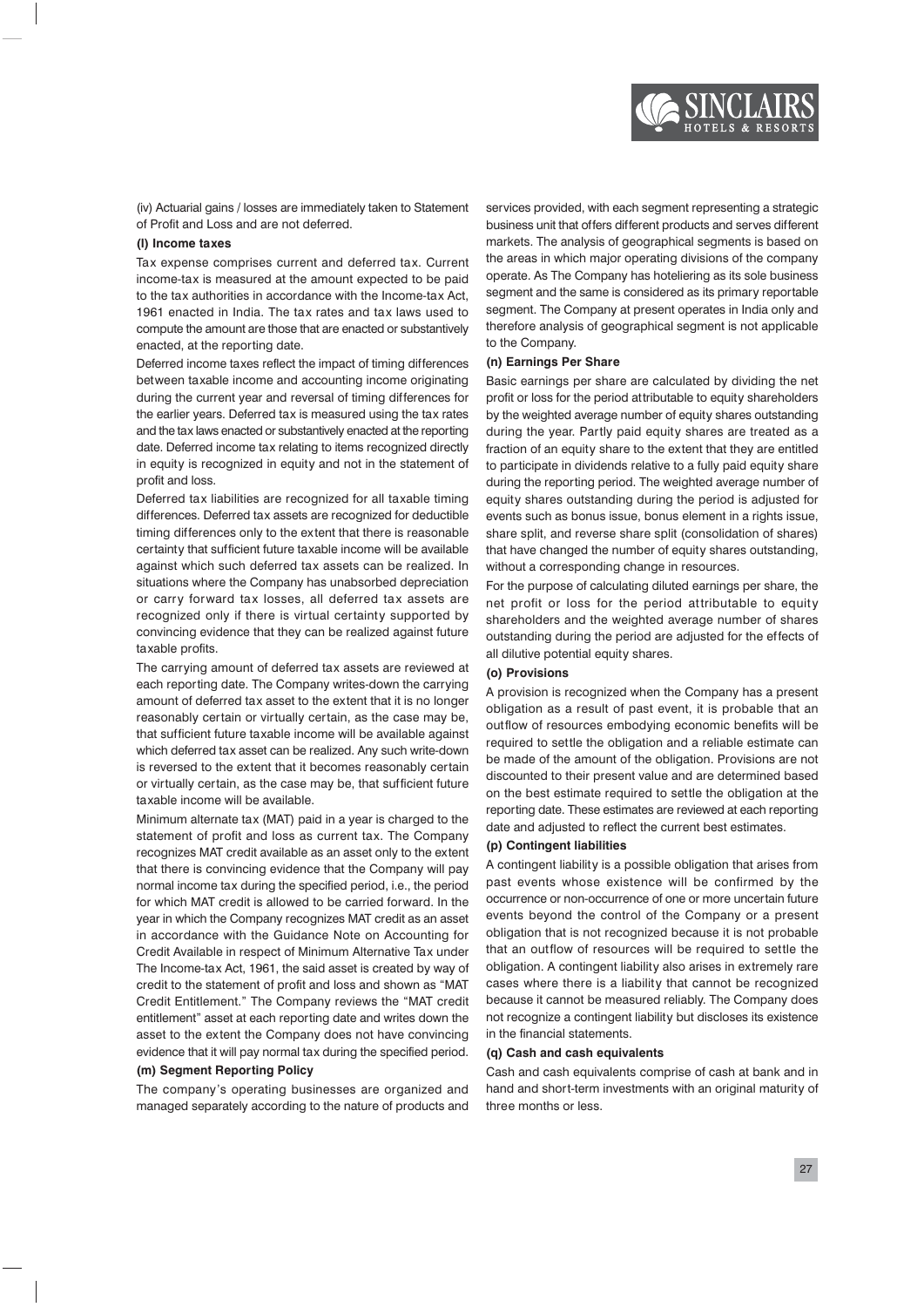|                                                                                               | As at<br>31st March 2015 | As at<br>31st March 2014 |
|-----------------------------------------------------------------------------------------------|--------------------------|--------------------------|
|                                                                                               |                          | ₹                        |
| <b>3 SHARE CAPITAL</b>                                                                        |                          |                          |
| <b>Authorized Share Capital</b>                                                               |                          |                          |
| 15,000,000 (previous year 15,000,000) equity shares of ₹10/- each                             | 150,000,000              | 150.000.000              |
| 5,000,000 (previous year 5,000,000) redeemable preference shares of $\bar{\tau}$ 10/- each    | 50,000,000               | 50,000,000               |
|                                                                                               | 200,000,000              | 200,000,000              |
| Issued, subscribed and fully paid-up shares                                                   |                          |                          |
| 5,570,000 (previous year 5,570,000) equity shares of $\overline{\xi}$ 10/- each fully paid-up | 55,700,000               | 55,700,000               |

#### (a) Reconciliation of the shares outstanding at the beginning and at the end of the reporting period

|                                    | 31st March 2015          |                     |           | 31st March 2014     |  |
|------------------------------------|--------------------------|---------------------|-----------|---------------------|--|
| <b>Equity Shares</b>               | No.                      | Amount in $\bar{z}$ | No.       | Amount in $\bar{z}$ |  |
| At the beginning of the year       | 5,570,000                | 55,700,000          | 6.065.222 | 60,652,220          |  |
| Less: buyback                      | $\overline{\phantom{a}}$ | -                   | 495.222   | 4,952,220           |  |
| Outstanding at the end of the year | 5,570,000                | 55,700,000          | 5,570,000 | 55,700,000          |  |

#### (b) Terms/ rights attached to equity shares

The Company has only one class of equity shares haying par value of ₹10 per share. Every holder of an equity share is entitled to one vote per share. The Company declares and pays dividends in Indian rupees. The dividend proposed by the Board of Directors is subject to the approval of the shareholders in the ensuing Annual General Meeting.

During the year ended 31 March 2015, the dividend amount per share of ₹10 recognized as distribution to equity shareholders was ₹4 (previous year ₹4).

In the event of liquidation of the Company, after distribution of all preferential amounts, the remaining assets of the company will be distributed to equity shareholders in proportion to their shareholding.

#### (c) Details of shareholders holding more than 5% Equity Shares in the Company

| Name of the shareholders                            | As at 31st March 2015      |           | As at 31st March 2014 |           |
|-----------------------------------------------------|----------------------------|-----------|-----------------------|-----------|
|                                                     | <b>No of Equity Shares</b> | % holding | No of Equity Shares   | % holding |
| Equity shares of $\bar{\tau}$ 10 each fully paid up |                            |           |                       |           |
| Xander Investment Holding X Ltd                     | 1,628,485                  | 29.24%    | 1.695.443             | 30.44%    |
| Pramina Suchanti                                    | 1,163,142                  | 20.88%    | 1,163,142             | 20.88%    |
| Sujata Suchanti                                     | 1.139.931                  | 20.47%    | 1.139.931             | 20.47%    |
| <b>MCCS Investment Holding Ltd.</b>                 | 588,000                    | 10.56%    | 588,000               | 10.56%    |
| Dr. Niren Suchanti                                  | 313,051                    | 5.62%     | 313.051               | 5.62%     |
| Navin Suchanti                                      | 293,738                    | 5.27%     | 293.738               | 5.27%     |

As per records of the Company, and information provided by its registrar the above shareholding represents both legal and beneficial ownership of shares.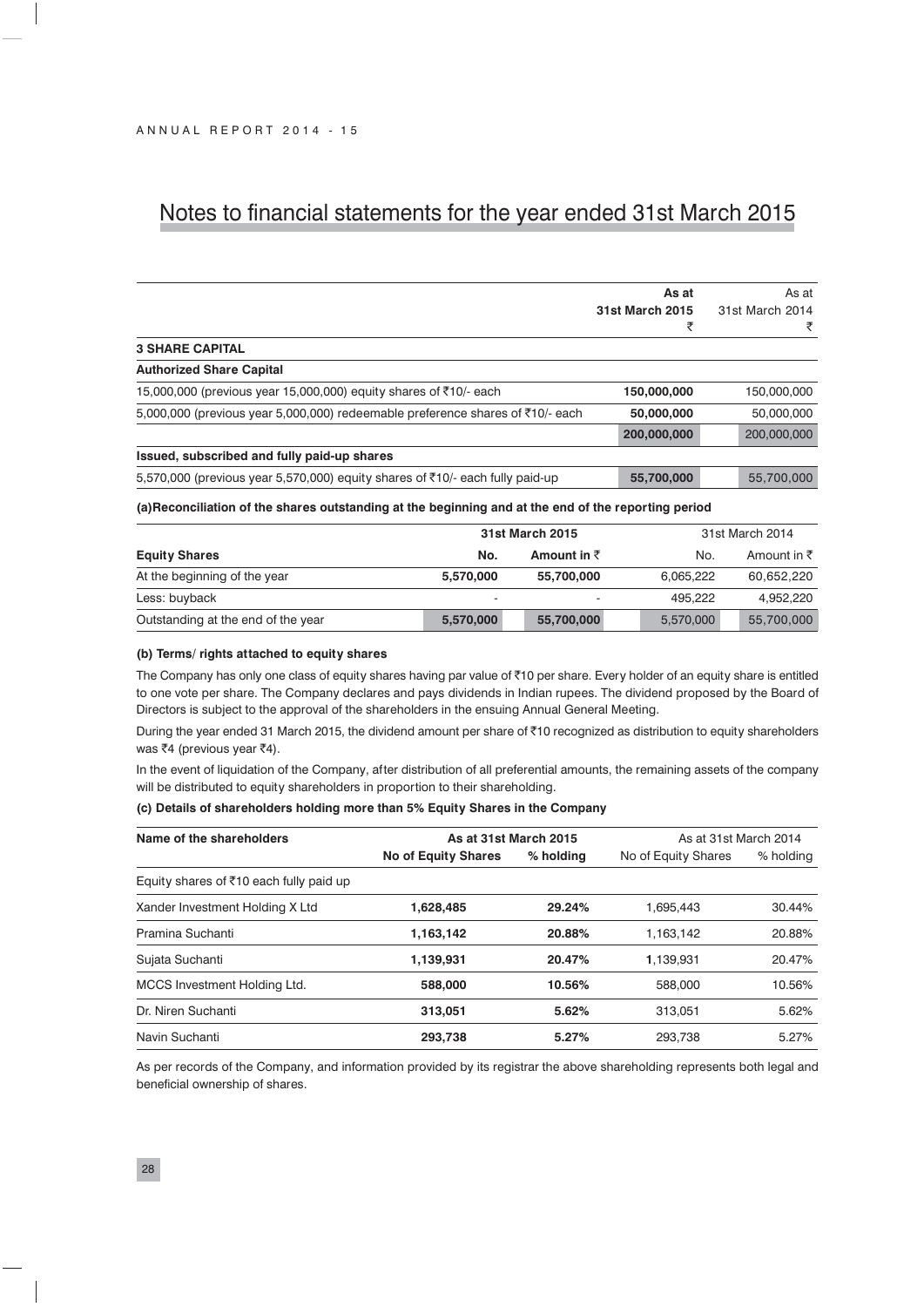

 $\overline{\phantom{a}}$ 

|                                                                       | As at<br><b>31st March 2015</b><br>₹ |            | As at<br>31st March 2014<br>₹ |
|-----------------------------------------------------------------------|--------------------------------------|------------|-------------------------------|
| <b>4 RESERVES AND SURPLUS</b>                                         |                                      |            |                               |
| <b>Capital Reserve</b>                                                |                                      |            |                               |
| <b>Amalgamation Reserve</b>                                           |                                      |            |                               |
| Balance as per last financial statements                              | 7,279,767                            |            | 7,279,767                     |
| <b>Capital Redemption Reserve</b>                                     |                                      |            |                               |
| Balance as per last financial statements                              | 17,232,220                           |            | 12,280,000                    |
| Add: Created on buyback of equity shares                              |                                      |            | 4,952,220                     |
| <b>Closing Balance</b>                                                | 17,232,220                           |            | 17,232,220                    |
| <b>Capital Investment Subsidy</b>                                     |                                      |            |                               |
| Balance as per last financial statements                              | 8,136,724                            |            | 8,136,724                     |
| <b>Securities Premium Account</b>                                     |                                      |            |                               |
| Balance as per last financial statements                              | 321,221,225                          |            | 509,405,585                   |
| Less: utilised for buyback of equity shares                           |                                      |            | 188,184,360                   |
| <b>Closing Balance</b>                                                | 321,221,225                          |            | 321, 221, 225                 |
| <b>Revaluation Reserve</b>                                            |                                      |            |                               |
| Balance as per last financial statements                              | 34,785,705                           |            | 35,179,470                    |
| Less: amount transferred to the statement of profit and loss          |                                      |            |                               |
| as reduction from depreciation (refer note 20)                        |                                      |            | 393,765                       |
| <b>Closing Balance</b>                                                | 34,785,705                           |            | 34,785,705                    |
| <b>General Reserve</b>                                                |                                      |            |                               |
| Balance as per last financial statements                              | 177,993,629                          |            | 167,993,629                   |
| Add: amount transferred from surplus balance in the                   |                                      |            |                               |
| statement of profit and loss                                          | 10,000,000                           |            | 10,000,000                    |
| Less : Adjustment on account of Schedule II of Companies              |                                      |            |                               |
| Act, 2013 (net of deferred tax) (refer note 2.1)                      | 556,375                              |            |                               |
| <b>Closing Balance</b>                                                | 187,437,254                          |            | 177,993,629                   |
| Surplus in the statement of profit and loss                           |                                      |            |                               |
| Balance as per last financial statements                              | 66,913,083                           |            | 38,250,550                    |
| Add: Profit for the year                                              | 47,390,374<br>114,303,457            |            | 69,681,239<br>107,931,789     |
|                                                                       |                                      |            |                               |
| <b>Appropriations:</b>                                                |                                      |            |                               |
| Dividend [amount per share ₹4 (previous year ₹4)]<br>22,280,000       |                                      | 22,280,000 |                               |
| Tax on Dividend<br>4,535,669                                          | 26,815,669                           | 3,786,486  | 26,066,486                    |
| Transfer to General Reserve                                           | 10,000,000                           |            | 10,000,000                    |
| Transfer to Capital Redemption Reserve on<br>buyback of equity shares |                                      |            | 4,952,220                     |
| Net surplus in the statement of profit and loss                       | 77,487,788                           |            | 66,913,083                    |
|                                                                       | 653,580,683                          |            | 633,562,353                   |
|                                                                       |                                      |            |                               |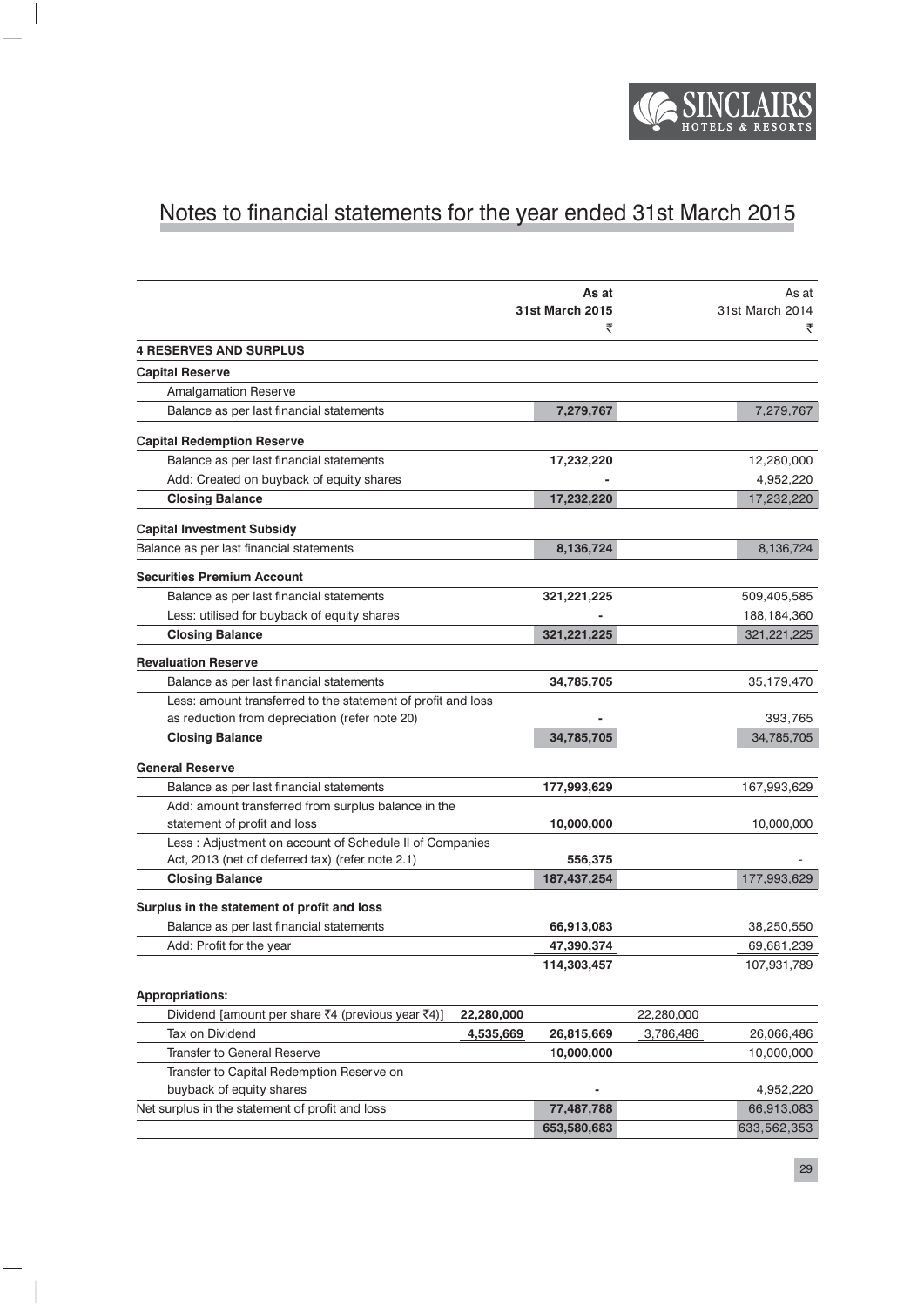$\overline{\phantom{a}}$ 

## Notes to financial statements for the year ended 31st March 2015

|   |                                                                          |                    |                 | As at<br><b>31st March 2015</b><br>₹ | As at<br>31st March 2014<br>₹ |
|---|--------------------------------------------------------------------------|--------------------|-----------------|--------------------------------------|-------------------------------|
| 5 | <b>DEFERRED TAX LIABILITY (net)</b>                                      |                    |                 |                                      |                               |
|   | Deferred tax liability                                                   |                    |                 |                                      |                               |
|   | Fixed Assets: Impact of difference between tax depreciation and          |                    |                 |                                      |                               |
|   | depreciation/amortisation charged for the financial reporting.           |                    |                 | 89,127,709                           | 24,798,470                    |
|   | <b>Gross Deferred tax liability</b>                                      |                    |                 | 89,127,709                           | 24,798,470                    |
|   | <b>Deferred tax Asset</b>                                                |                    |                 |                                      |                               |
|   | Unabsorbed depreciation and carry forward losses.                        |                    |                 | 39,692,081                           |                               |
|   | Impact of expenditure charged to the statement of profit and             |                    |                 |                                      |                               |
|   | loss in the current year but allowable for tax purposes on payment basis |                    |                 | 2,029,613                            |                               |
|   | <b>Gross Deferred tax asset</b>                                          |                    |                 | 41,721,694                           |                               |
|   | Net deferred tax liability                                               |                    |                 | 47,406,015                           | 24,798,470                    |
| 6 | <b>OTHER LIABILITIES</b>                                                 |                    |                 |                                      |                               |
|   |                                                                          | <b>Non-Current</b> |                 |                                      | Current                       |
|   |                                                                          | 31st March 2015    | 31st March 2014 | <b>31st March 2015</b>               | 31st March 2014               |
|   | <b>Trade Payables</b>                                                    |                    |                 |                                      |                               |
|   | For goods (refer note 23 for                                             |                    |                 |                                      |                               |
|   | details of dues to micro and                                             |                    |                 |                                      |                               |
|   | small enterprises)                                                       |                    |                 | 8,771,305                            | 5,141,804                     |
|   | For other expenses                                                       |                    |                 | 2,212,613                            | 3,108,821                     |
|   |                                                                          |                    |                 | 10,983,918                           | 8,250,625                     |
|   | <b>Other Liabilities</b>                                                 |                    |                 |                                      |                               |
|   | <b>Advances from Customers</b>                                           |                    |                 | 10,051,258                           | 5,820,602                     |
|   | Unclaimed dividend                                                       |                    |                 | 1,340,643                            | 1,188,674                     |
|   | (Amount will be credited to Investor Education                           |                    |                 |                                      |                               |
|   | and Protection Fund when due)                                            |                    |                 |                                      |                               |
|   | Other payables                                                           |                    |                 |                                      |                               |
|   | Advance membership fees received                                         | 9,445,198          | 9,564,806       | 710,000                              |                               |
|   | Deposits received from others                                            |                    |                 | 422,000                              | 422,000                       |
|   | Creditors for fixed assets                                               |                    |                 | 13,176,731                           | 17,719,558                    |
|   | <b>Statutory Dues</b>                                                    |                    |                 | 8,057,352                            | 6,567,093                     |
|   | Other payable (for employees etc)                                        |                    |                 | 6,034,260                            | 4,290,002                     |
|   |                                                                          | 9,445,198          | 9,564,806       | 39,792,244                           | 36,007,929                    |
| 7 | <b>SHORT-TERM PROVISIONS</b>                                             |                    |                 |                                      |                               |
|   | Provision for Gratuity                                                   |                    |                 | 1,012,924                            | 1,067,082                     |
|   | Proposed Dividend on Equity Shares                                       |                    |                 | 22,280,000                           | 22,280,000                    |
|   | Tax on Dividend                                                          |                    |                 | 4,535,669                            | 3,786,486                     |
|   |                                                                          |                    |                 | 27,828,593                           | 27,133,568                    |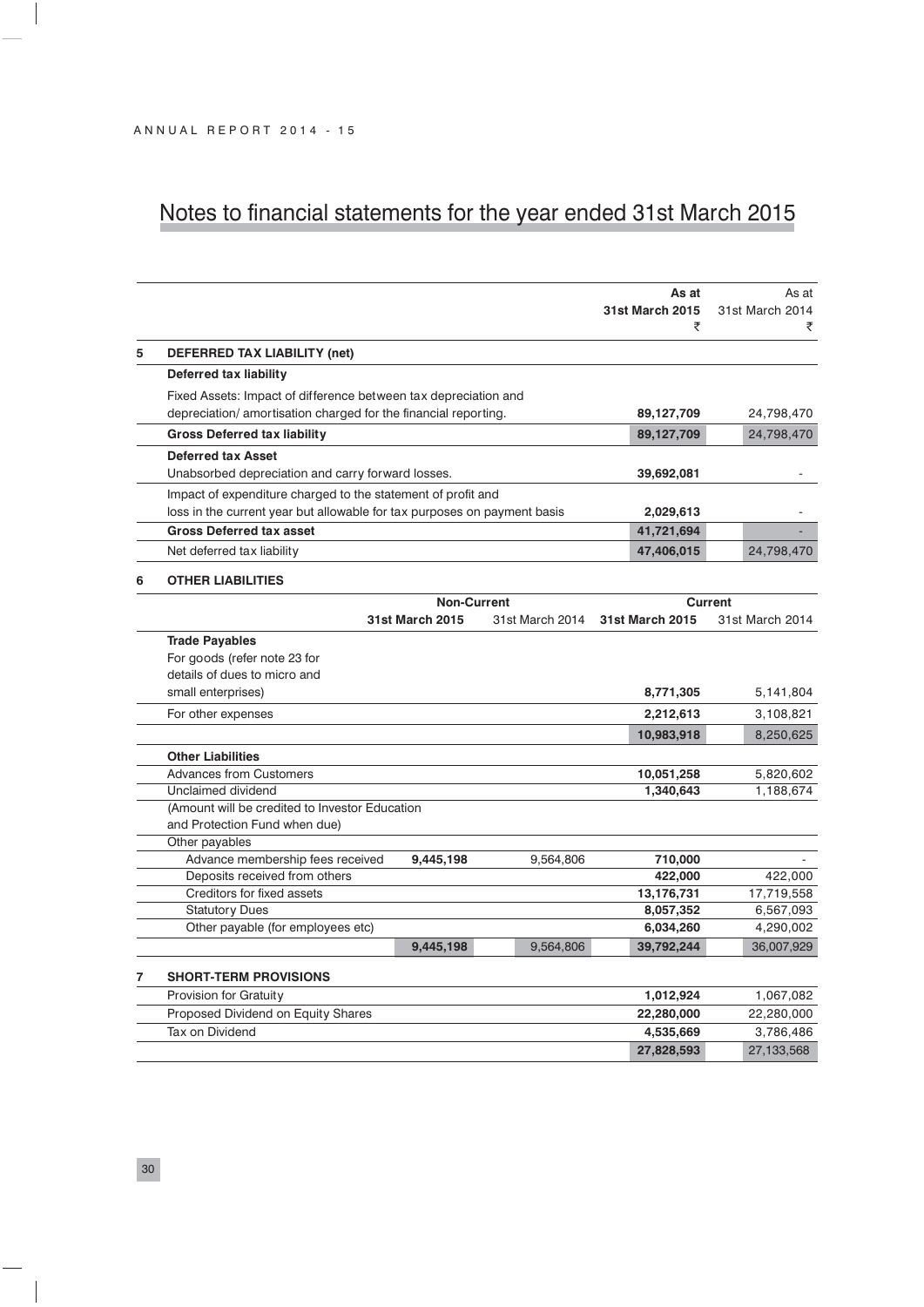# FIXED ASSETS AND CAPITAL WORK IN PROGRESS  $\infty$

 $\mathsf{h}\mathsf{v}$ 

|                                |                            |                   |              | Tangible Asset         |                          |                            |           |                     |             |
|--------------------------------|----------------------------|-------------------|--------------|------------------------|--------------------------|----------------------------|-----------|---------------------|-------------|
|                                | Freehold<br>Land           | Land<br>Leasehold | Building     | equipment<br>Plant and | and fixture<br>Furniture | installation<br>Electrical | Vehicles  | Office<br>equipment | Total       |
| Cost or Revalued               |                            |                   |              |                        |                          |                            |           |                     |             |
| At 1 April 2013                | 97,214,038                 | 2,765,576         | 251,356,060  | 69,168,387             | 83,571,932               | 23,547,466                 | 6,666,455 | 3,655,840           | 537,945,754 |
| Additions                      | 116,813                    |                   | 13,884,587   | 5,262,562              | 12,590,229               | 3,862,888                  | 1,698,949 | 587,692             | 38,003,720  |
| <b>Disposals</b>               |                            |                   | 7,468,536    | 2,623,136              | 1,121,157                | 1,657,400                  | 843,000   | 116,501             | 13,829,730  |
| At 31 March 2014               | 7,330,851<br>ခြ            | 2,765,576         | 257,772,111  | 71,807,813             | 95,041,004               | 25,752,954                 | 7,522,404 | 4,127,031           | 562,119,744 |
| Additions                      | ,921,085                   |                   | 166,540,250  | 15,248,398             | 49,037,077               | 13, 143, 975               | 90,815    | 2,669,902           | 258,651,502 |
| <b>Disposals</b>               |                            |                   |              | 6,165,562              | 759,461                  | 344,737                    | 265,814   |                     | 7,535,574   |
| At 31st March 2015             | 1,251,936<br>$\frac{8}{2}$ | 2,765,576         | 424,312,361  | 80,890,649             | 143,318,620              | 38,552,192                 | 7,347,405 | 6,796,933           | 813,235,672 |
| Depreciation/ Amortisation     |                            |                   |              |                        |                          |                            |           |                     |             |
| At 1 April 2013                |                            | 503,139           | 65,315,210   | 47,004,776             | 47,625,177               | 14,535,862                 | 3,083,195 | 2,400,894           | 180,468,253 |
| Charge for the year            |                            | 27,935            | 5,067,766    | 8,547,222              | 10,587,851               | 2,735,676                  | 589,809   | 312,268             | 27,868,527  |
| <b>Disposals</b>               |                            | ı                 | 3,165,341    | 2,596,404              | 441,261                  | 1,657,400                  | 501,614   | 113,001             | 8,475,021   |
| At 31 March 2014               |                            | 531,074           | 67,217,635   | 52,955,594             | 57,771,767               | 15,614,138                 | 3,171,390 | 2,600,161           | 199,861,759 |
| Charge for the year            |                            | 27,935            | 14,079,049   | 8,330,442              | 15,638,418               | 4,318,522                  | 1,320,443 | 1,053,292           | 44,768,101  |
| <b>Disposals</b>               | ,                          | ı                 |              | 4,107,445              | 759,461                  | 341,766                    | 255,845   |                     | 5,464,517   |
| Transferred to general Reserve |                            |                   | 374,545      | 2,958                  | 3,102                    | 7,332                      | 223,981   | 230,946             | 842,864     |
| At 31st March 2015             |                            | 559,009           | 81, 671, 229 | 57,181,549             | 72,653,826               | 19,598,226                 | 4,459,969 | 3,884,399           | 240,008,207 |
| Net Block                      |                            |                   |              |                        |                          |                            |           |                     |             |
| 31st March, 2014               | 97,330,851                 | 2,234,502         | 190,554,476  | 18,852,219             | 37,269,237               | 10,138,816                 | 4,351,014 | 1,526,870           | 362,257,985 |
| 31st March 2015                | 1,251,936<br>$\frac{8}{2}$ | 2,206,567         | 342,641,132  | 23,709,100             | 70,664,794               | 18,953,966                 | 2,887,436 | 2,912,534           | 573,227,465 |

a) Revaluation: The Company has revalued land and building situated at Siliguri and Darjeeling in the year 1993, the total increase on such revaluation being ₹35,745,982 (previous year ₹35,745,982). Land and Building situated at Port Blair were revalued in the year 1994 resulting in a net increase of ₹13,735,921 (previous year ₹13,735,921)

b) Building includes those constructed on leasehold land, Gross Block ₹72,138,909 (previous year ₹71,673,953), Depreciation charge for the year ₹1,302,912 ((previous year ₹1,168,285), Accumulated depreciation ₹17,041,574 (previous year ₹15,364,117), Net book value ₹55,097,334 (previous year ₹56,309,835).



 $31$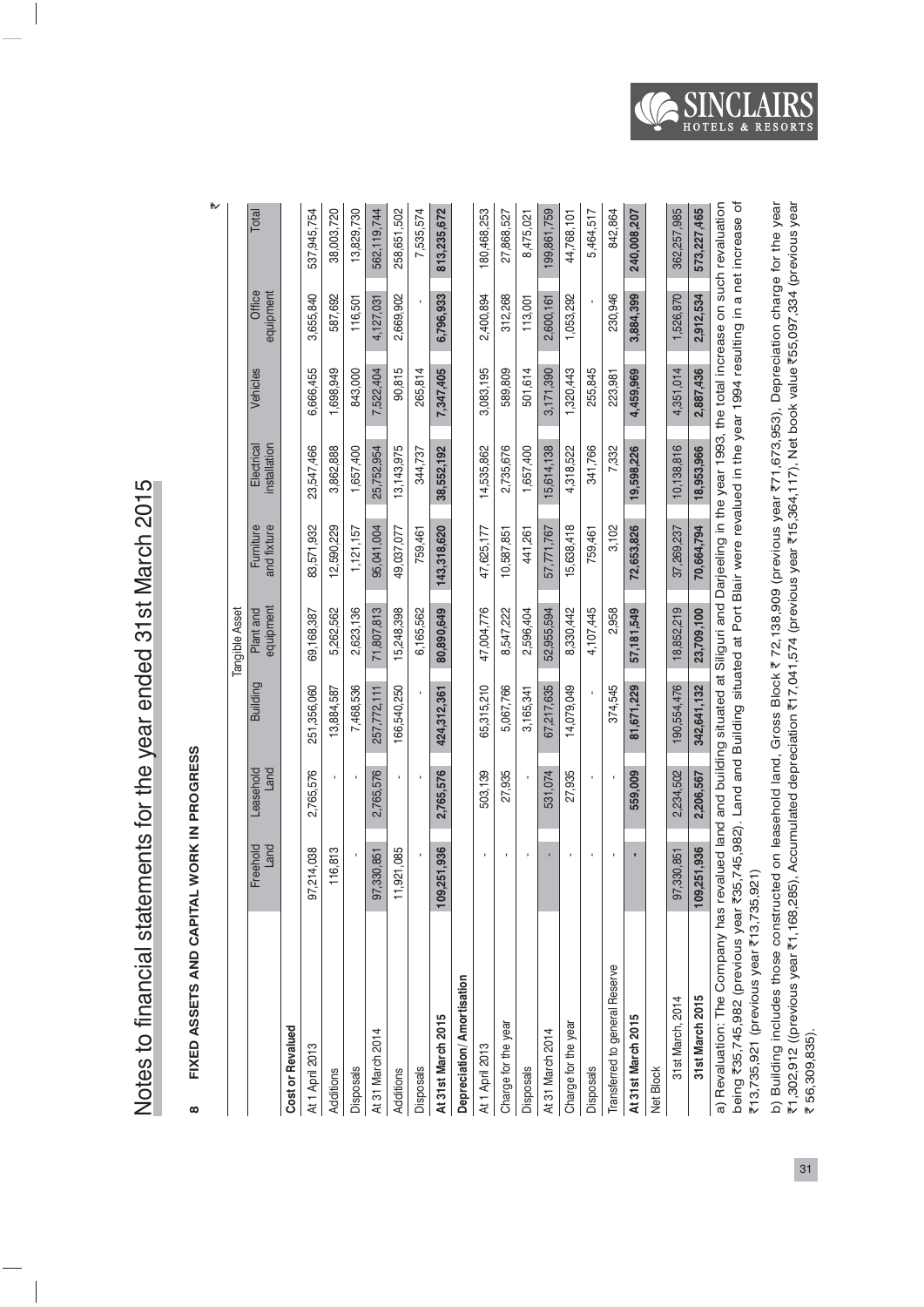|                                                    | As at                  | As at           |
|----------------------------------------------------|------------------------|-----------------|
|                                                    | <b>31st March 2015</b> | 31st March 2014 |
|                                                    |                        | ₹               |
| Opening balance brought forward from previous year | 17,212,255             | 8,826,160       |
| <b>Additions</b>                                   |                        |                 |
| Salaries, Wages and Bonus                          | 2,522,267              | 2,772,155       |
| Power and Fuel                                     | 1,118,172              | 1,338,881       |
| Rent                                               | 258,675                | 303,300         |
| Rates and Taxes                                    | 340,162                | 82,364          |
| Insurance                                          | 660,602                | 612,884         |
| Legal and Professional                             | 365,900                | 250,000         |
| <b>Travelling and Conveyance</b>                   | 647,920                | 594,652         |
| Security charges                                   | 1,866,397              | 1,832,277       |
| Miscellaneous Expenses                             | 1,956,790              | 599,582         |
|                                                    | 26,949,140             | 17,212,255      |
| Less: Transferred to fixed assets                  | 14,749,596             |                 |
| Total                                              | 12,199,544             | 17,212,255      |

#### c) Capital Work in progress includes Expenditure on New/Expansion Projects which are pending allocation.

|    |                                                                   | Non-current              |                          |                                 | <b>Current</b>           |
|----|-------------------------------------------------------------------|--------------------------|--------------------------|---------------------------------|--------------------------|
|    |                                                                   | As at<br>31st March 2015 | As at<br>31st March 2014 | As at<br><b>31st March 2015</b> | As at<br>31st March 2014 |
|    |                                                                   | ₹                        | ₹                        | ₹                               | ₹                        |
| 9  | <b>LOANS AND ADVANCES</b>                                         |                          |                          |                                 |                          |
|    | (Unsecured, considered good)                                      |                          |                          |                                 |                          |
|    | <b>Capital Advances</b>                                           | 8,511,230                | 15,586,952               | ۰                               |                          |
|    | <b>Security Deposits</b>                                          | 730,474                  | 1,464,826                |                                 | 40,000                   |
|    | Advances recoverable in cash or kind                              | 1,460,765                | 1,580,065                | 817,578                         | 1,113,041                |
|    | <b>Other Loans and Advances</b>                                   |                          |                          |                                 |                          |
|    | Advance to employees                                              |                          |                          | 45,850                          | 309,182                  |
|    | Advance income tax (net of provision<br>for taxation ₹112,274,390 |                          |                          |                                 |                          |
|    | (previous year ₹98,212,061)                                       | 9,155,664                | 6,891,636                |                                 |                          |
|    | <b>MAT Credit Entitlement</b>                                     | 16,494,206               | 2,431,877                |                                 |                          |
|    | Prepaid expenses                                                  | 22,449                   | 67,307                   | 2,347,315                       | 1,944,308                |
|    | Balance with service tax and<br><b>VAT authorities</b>            |                          |                          | 185,917                         | 117,452                  |
|    |                                                                   | 36,374,788               | 28,022,663               | 3,396,660                       | 3,523,983                |
|    |                                                                   |                          |                          |                                 |                          |
| 10 | <b>TRADE RECEIVABLES</b> (Unsecured, considered good)             |                          |                          |                                 |                          |
|    | Outstanding for a period exceeding six months                     |                          |                          |                                 |                          |

| Outstanding for a period exceeding six months |           |           |
|-----------------------------------------------|-----------|-----------|
| from the date they are due for payment        | 979.679   | 867.852   |
| Other receivables                             | 7.457.304 | 5.552.478 |
|                                               | 8.436.983 | 6.420.330 |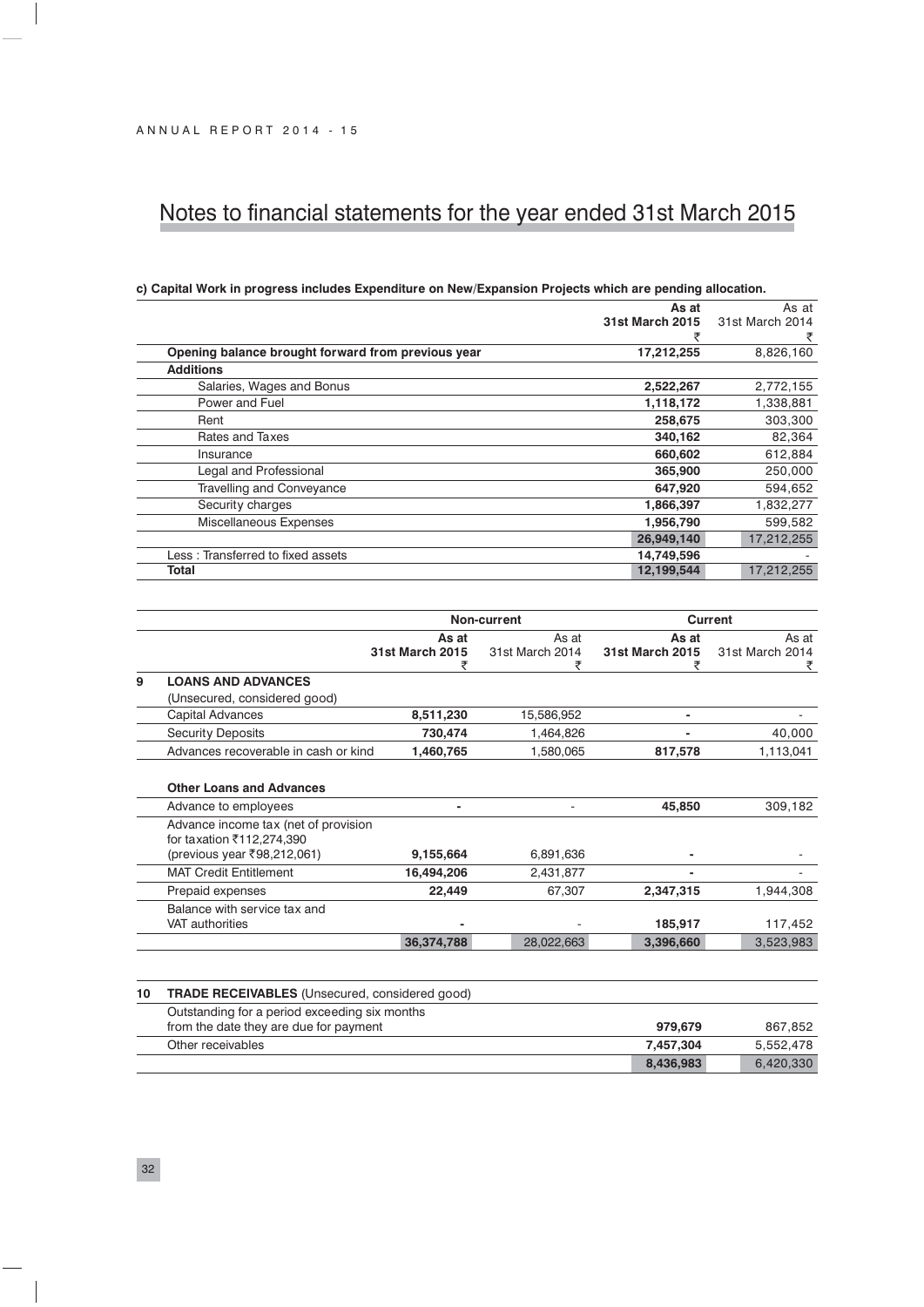|    |                                                                                                                                  |                      | <b>Non-Current</b>   |                      | <b>Current</b>       |
|----|----------------------------------------------------------------------------------------------------------------------------------|----------------------|----------------------|----------------------|----------------------|
|    |                                                                                                                                  | As at                | As at                | As at                | As at                |
|    |                                                                                                                                  | 31st March 2015<br>₹ | 31st March 2014<br>₹ | 31st March 2015<br>₹ | 31st March 2014<br>₹ |
| 11 | <b>OTHER ASSETS</b><br>(Unsecured, considered good)                                                                              |                      |                      |                      |                      |
|    | Margin money deposit with bank (note14)                                                                                          | 6,007,077            | 7,844,136            | ä,                   |                      |
|    | Interest accrued, but not due on<br>deposits with bank                                                                           | 1,695,570            | 1,309,063            | 375,808              |                      |
|    |                                                                                                                                  | 7,702,647            | 9,153,199            | 375,808              |                      |
| 12 | <b>CURRENT INVESTMENTS</b>                                                                                                       |                      |                      |                      |                      |
|    | Mutual funds (unquoted) (Valued at lower of cost or fair value)                                                                  |                      |                      |                      |                      |
|    | 946,906.493 (previous year 411,674.593)<br>units of HDFC Liquid Funds - DP- Growth<br>(Face value ₹10 each)                      |                      |                      | 25,587,324           | 10,263,531           |
|    | 1,826.813 (previous year 20,535.227) units of<br>SBI Magnum Insta Cash Fund Liquid Floater -<br>DP- Growth (Face value ₹10 each) |                      |                      | 4,336,356            | 45,000,000           |
|    |                                                                                                                                  |                      |                      | 29,923,680           | 55,263,531           |
|    | Aggregate amount of unquoted investments                                                                                         |                      |                      | 29,923,680           | 55,263,531           |
| 13 | <b>INVENTORIES</b> (valued at lower of cost and net realizable value)                                                            |                      |                      |                      |                      |
|    | Food and Beverages                                                                                                               |                      |                      | 2,250,564            | 1,626,536            |
|    | Linen, Curtains, Housekeeping Items etc.                                                                                         |                      |                      | 984,664              | 1,255,324            |
|    |                                                                                                                                  |                      |                      | 3,235,228            | 2,881,860            |
| 14 | <b>CASH AND BANK BALANCES</b>                                                                                                    |                      |                      |                      |                      |
|    | <b>Balance with banks</b><br>On current accounts                                                                                 |                      |                      | 3,554,421            | 7,189,637            |
|    | On unpaid dividend account                                                                                                       |                      |                      | 1,340,643            | 1,188,674            |
|    | Cash in hand                                                                                                                     |                      |                      | 331,905              | 1,162,377            |
|    |                                                                                                                                  |                      |                      | 5,226,969            | 9,540,688            |
|    | <b>Other Bank Balances</b>                                                                                                       |                      |                      |                      |                      |
|    | Deposits with original maturity of                                                                                               |                      |                      |                      |                      |
|    | more than 12 months*                                                                                                             | 6,007,077            | 7,844,136            | 2,362,833            |                      |
|    |                                                                                                                                  | 6,007,077            | 7,844,136            | 2,362,833            |                      |
|    | Amount as disclosed under<br>non-current assets (note 11)                                                                        | (6,007,077)          | (7,844,136)          |                      |                      |
|    | <b>Net</b>                                                                                                                       | ۰                    |                      | 7,589,802            | 9,540,688            |

\* Deposits aggregating ₹7,897,900 (previous year ₹ 7,372,126) pledged against Bank Guarantees and ₹472,010 (previous<br>year ₹ 472,010) pledged with the Registrar, Calcutta High Court towards certain litigations.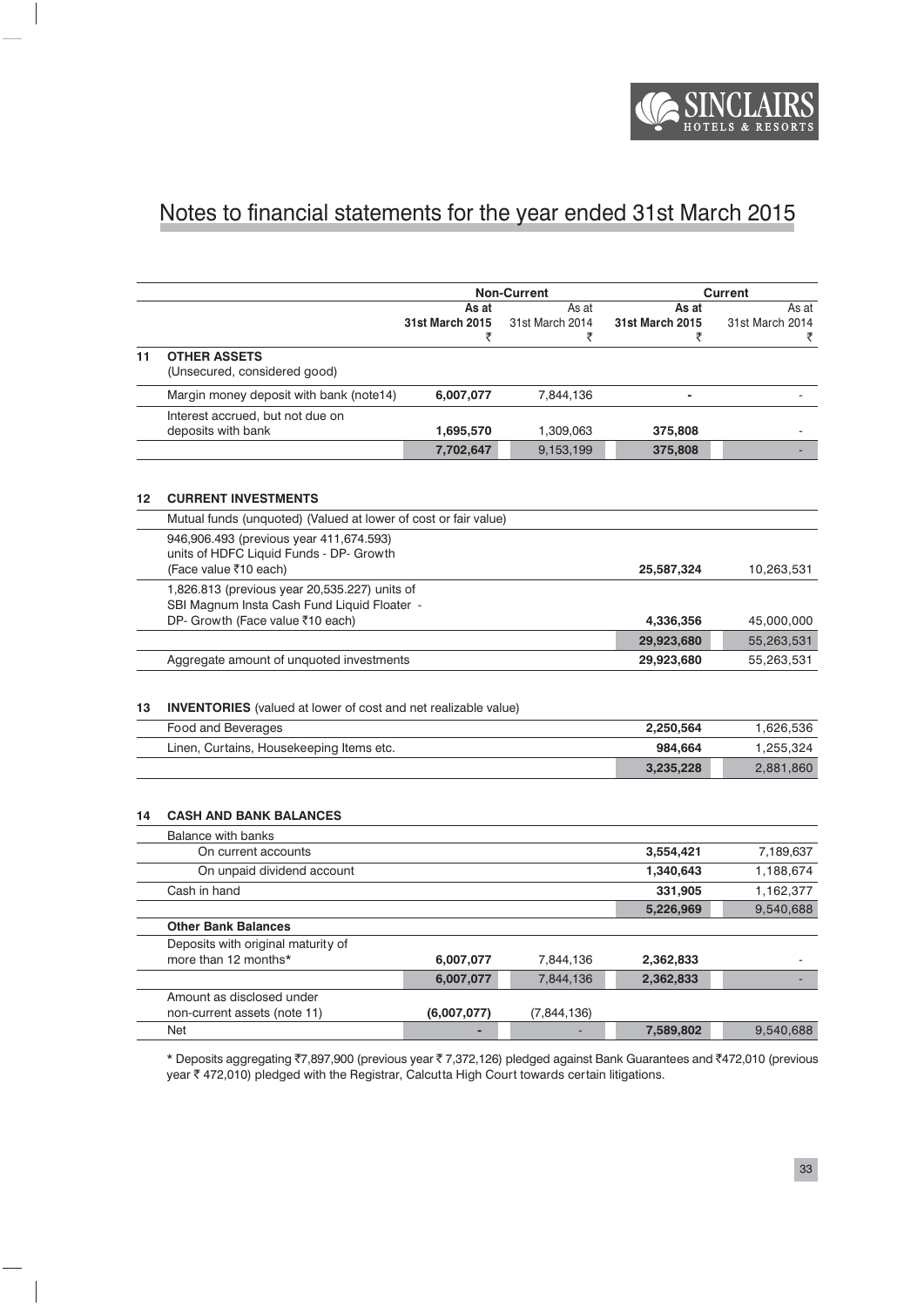$\overline{\phantom{a}}$ 

# Notes to financial statements for the year ended 31st March 2015

|    |                                                               | <b>Year Ended</b>    | Year Ended           |
|----|---------------------------------------------------------------|----------------------|----------------------|
|    |                                                               | 31st March 2015<br>₹ | 31st March 2014<br>₹ |
| 15 | <b>REVENUE FROM OPERATIONS</b>                                |                      |                      |
|    | Sale of services                                              |                      |                      |
|    | Room                                                          | 184, 187, 273        | 136,564,843          |
|    | Food and Beverages                                            | 87,397,731           | 71,873,242           |
|    | Other operating revenues                                      |                      |                      |
|    | Car Hire Income                                               | 9,447,643            | 5,942,388            |
|    | <b>Others</b>                                                 | 11,602,672           | 10,963,578           |
|    |                                                               | 292,635,319          | 225,344,051          |
|    |                                                               |                      |                      |
| 16 | <b>OTHER INCOME</b>                                           |                      |                      |
|    | Interest Income                                               |                      |                      |
|    | - Deposits with Banks                                         | 4,913,168            | 1,050,018            |
|    | - Loan to related party (refer note no. 27)                   |                      | 2,177,035            |
|    | - Others                                                      |                      | 29,693               |
|    | Net gain on sale of current investments                       | 3,560,149            | 11,838,110           |
|    | Liabilities no longer required written back                   | 136,324              | 562,668              |
|    | Bad debts recovered                                           |                      | 377,357              |
|    | Other non-operating income                                    | 252,000              | 807,577              |
|    |                                                               | 8,861,641            | 16,842,458           |
| 17 | <b>FOOD AND BEVERAGE CONSUMED</b>                             |                      |                      |
|    | Inventory at the beginning of the year                        | 1,626,536            | 1,373,128            |
|    | Add: Purchases                                                | 34,643,457           | 28,033,945           |
|    |                                                               | 36,269,993           | 29,407,073           |
|    | Less : Inventory at the end of the year                       | 2,250,564            | 1,626,536            |
|    |                                                               | 34,019,429           | 27,780,537           |
|    | <b>Details of Consumption</b>                                 |                      |                      |
|    | <b>Food and Groceries</b>                                     | 30,538,737           | 25,228,534           |
|    | Beverages and Wines                                           | 3,480,692            | 2,552,003            |
|    |                                                               | 34,019,429           | 27,780,537           |
|    |                                                               |                      |                      |
| 18 | <b>EMPLOYEE BENEFITS EXPENSE</b><br>Salaries Wages Ronus etc. | <b>AD 033 A73</b>    | 33.288.742           |
|    |                                                               |                      |                      |

| Salaries, Wages, Bonus etc.               | 42.933.473 | 33.288.742 |
|-------------------------------------------|------------|------------|
| Contribution to Provident and Other Funds | 3.658.321  | 3.083.405  |
| Staff welfare expenses                    | 7.251.475  | 5.774.658  |
|                                           | 53.843.269 | 42.146.805 |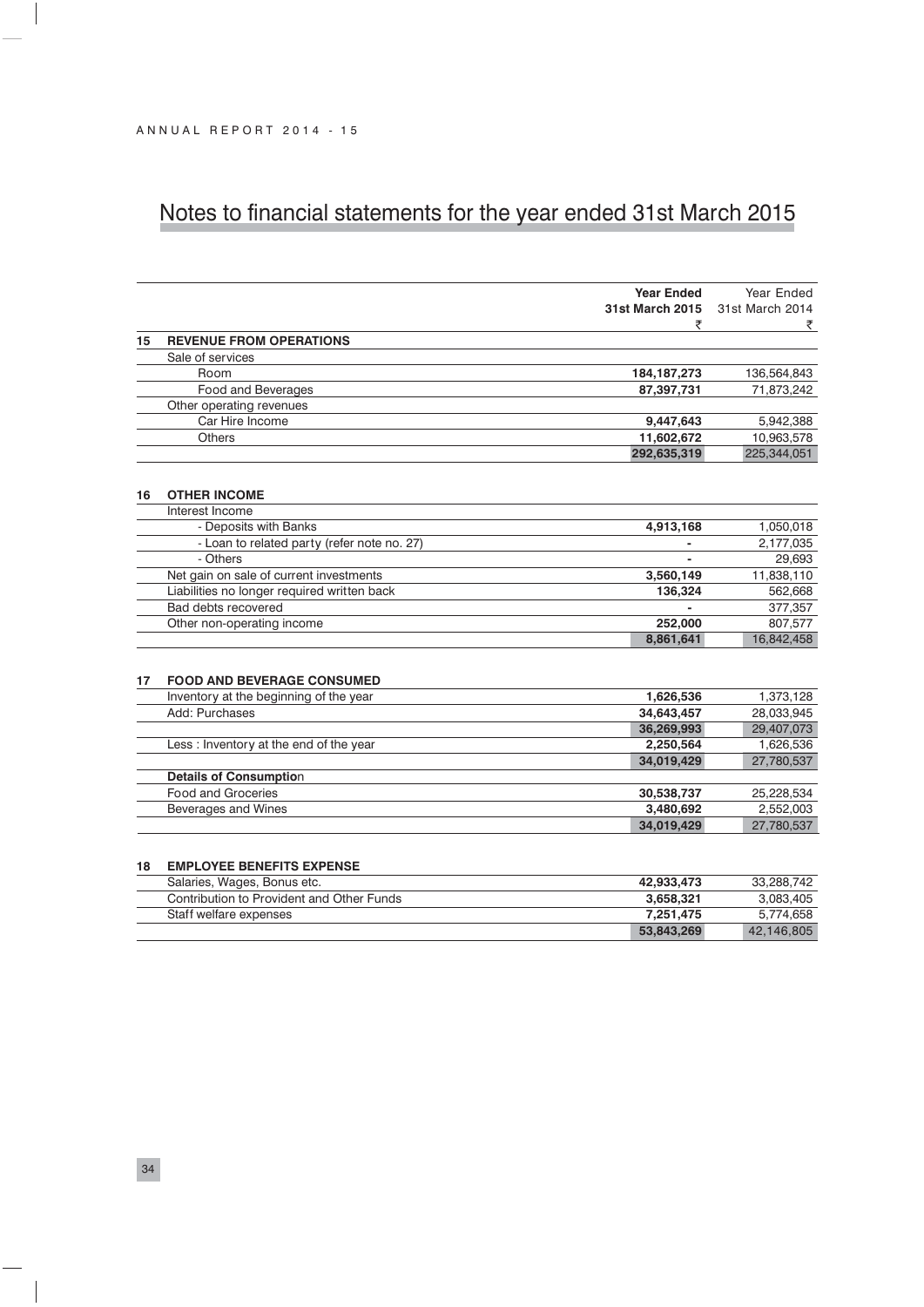

 $\overline{\phantom{a}}$ 

|    |                                                         | <b>Year Ended</b> | Year Ended           |
|----|---------------------------------------------------------|-------------------|----------------------|
|    |                                                         | 31st March 2015   | 31st March 2014<br>₹ |
| 19 | <b>OTHER EXPENSES</b>                                   |                   |                      |
|    | Linen, Curtains, Housekeeping Items etc.                | 14,382,895        | 12,194,307           |
|    | Power and Fuel                                          | 24,020,295        | 21,761,185           |
|    | Rent                                                    | 2,302,093         | 2,045,362            |
|    | Rates and Taxes                                         | 7,806,667         | 8,753,654            |
|    | Insurance                                               | 919,626           | 762,011              |
|    | Repairs and Maintenance:                                |                   |                      |
|    | Plant and Machinery                                     | 1,648,125         | 1,425,285            |
|    | <b>Buildings</b>                                        | 2,737,585         | 2,468,273            |
|    | <b>Others</b>                                           | 4,222,955         | 2,873,209            |
|    | Advertisement and Sales Promotion                       | 5,549,019         | 8,383,550            |
|    | Commission to Selling Agents                            | 7,357,717         | 5,490,839            |
|    | Travelling and Conveyance                               | 2,359,712         | 3,196,718            |
|    | Motor Car Expenses                                      | 2,412,122         | 2,235,772            |
|    | <b>Bank Charges</b>                                     | 1,332,482         | 1,015,448            |
|    | Car and Other Hire Charges                              | 7,785,343         | 5,246,387            |
|    | <b>Communication Costs</b>                              | 971,547           | 983,726              |
|    | Printing and Stationery                                 | 1,669,307         | 857,033              |
|    | Legal and Professional Fees                             | 2,467,417         | 3,011,820            |
|    | Directors' Sitting Fees                                 | 50,000            | 50,000               |
|    | Remuneration to Auditor                                 |                   |                      |
|    | As auditor:                                             |                   |                      |
|    | <b>Statutory Audit</b>                                  | 525,000           | 525,000              |
|    | <b>Limited Review</b>                                   | 375,000           | 375,000              |
|    | <b>Certificate Fees</b>                                 |                   | 30,000               |
|    | Reimbursement of Service Tax and Out-of-Pocket Expenses | 147,343           | 138,975              |
|    | Loss on Sale / Discard of Fixed Assets                  | 2,026,295         | 4,485,730            |
|    | Miscellaneous Expenses                                  | 5,513,207         | 5,606,069            |
|    |                                                         | 98,581,752        | 93,915,353           |
|    |                                                         |                   |                      |
| 20 | <b>DEPRECIATION AND AMORTIZATION</b>                    |                   |                      |
|    | Depreciation on Tangible Assets                         | 44,768,101        | 27,868,527           |
|    | Less: Transferred from Revaluation Reserve              |                   | 393,765              |

27,474,762

44,768,101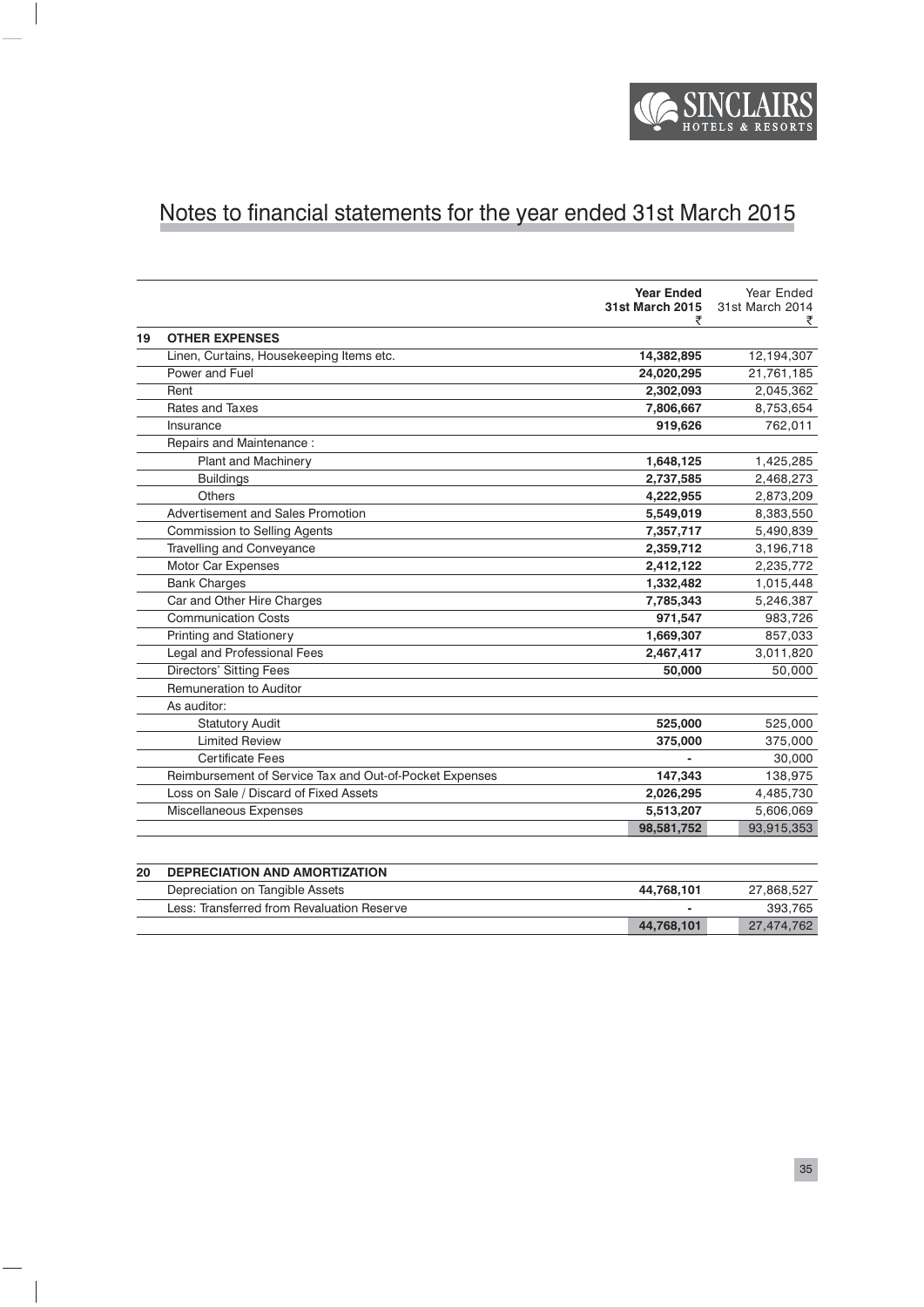#### 21. Earnings per share (EPS)

| <b>Particulars</b>                                                   |      | 2014-15    | 2013-14    |
|----------------------------------------------------------------------|------|------------|------------|
| Net profit as per statement of profit and loss                       |      | 47,390,374 | 69,681,239 |
| Weighted average number of equity shares<br>in calculating basic EPS | Nos. | 5,570,000  | 5,943,112  |
| Nominal value of each share                                          |      |            | 10         |
| Basic and Diluted Earning per Share                                  |      | 8.51       | 11 72      |

#### 22. GRATUITY PLAN

The Company has a defined benefit gratuity plan for its employees. Every employee who has completed five years or more of service is entitled to gratuity at the rate of 15 days last drawn salary for each completed year of service, in terms of Payment of Gratuity Act, 1972. The scheme is funded with Life Insurance Corporation of India in the form of a qualifying insurance policy.

The following tables summarize the components of net benefit expense recognised in the Statement of Profit and Loss and the funded status and amounts recognised in the Balance Sheet for the respective plans.

#### **Statement of Profit and Loss**

Net employee benefit expense

|           | ₹         |
|-----------|-----------|
| 2014-15   | 2013-14   |
| 648,504   | 449,922   |
| 427,204   | 398,426   |
| (343,061) | (386,885) |
| 276,723   | 605,619   |
|           |           |
| 1,009,370 | 1,067,082 |
| 383,207   | 386,885   |
|           |           |

Gratuity Expenses have been recognised in Contribution to Provident and Other Funds under Note 18.

#### **Balance Sheet**

| Details of Provision for Gratuity    |                  | ₹                |
|--------------------------------------|------------------|------------------|
| <b>Particulars</b>                   | As at            | As at            |
|                                      | 31st March, 2015 | 31st March, 2014 |
| Defined benefit obligation           | 5,774,659        | 4,905,439        |
| Fair value of plan assets            | (4,761,735)      | (3,838,357)      |
|                                      | 1,012,924        | 1,067,082        |
| Less: Unrecognised past service cost |                  |                  |
| Net Liability                        | 1,012,924        | 1,067,082        |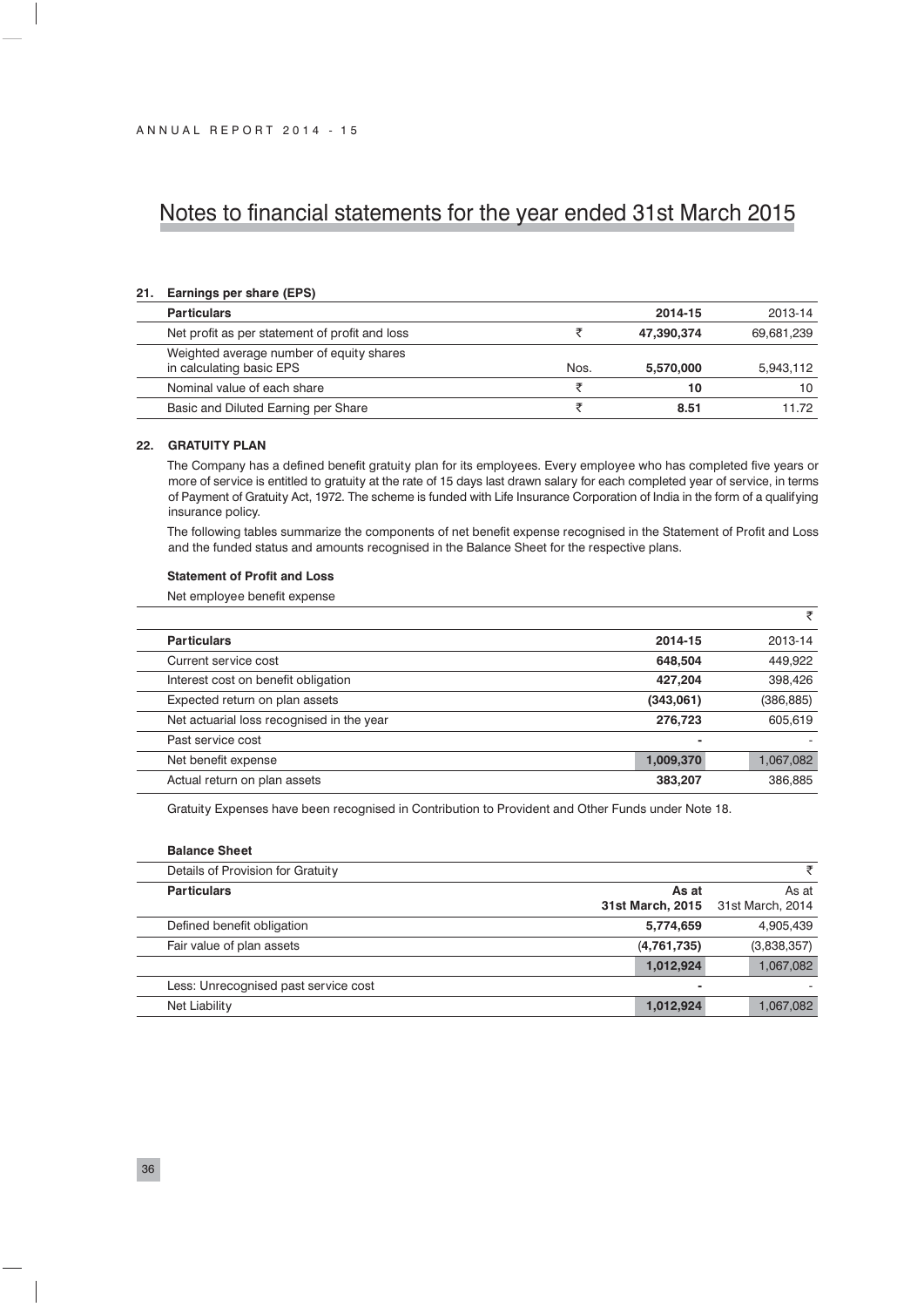

 $\rightarrow$ 

# Notes to financial statements for the year ended 31st March 2015

Changes in the present value of the defined benefit obligation are as follows :

| <b>Particulars</b>                 | As at            | As at            |
|------------------------------------|------------------|------------------|
|                                    | 31st March, 2015 | 31st March, 2014 |
| Opening defined benefit obligation | 4,905,439        | 4,980,327        |
| Interest cost                      | 427.204          | 398,426          |
| Current service cost               | 648,504          | 449,922          |
| Benefits paid                      | (523, 357)       | (1,528,855)      |
| Actuarial losses on obligation     | 316,869          | 605,619          |
| <b>Plan Amendments</b>             |                  |                  |
| Closing defined benefit obligation | 5,774,659        | 4.905.439        |

Changes in the fair value of plan assets are as follows:

|                                       |                  | ₹                |
|---------------------------------------|------------------|------------------|
| <b>Particulars</b>                    | As at            | As at            |
|                                       | 31st March, 2015 | 31st March, 2014 |
| Opening fair value of the plan assets | 3,838,357        | 4,211,477        |
| Expected return                       | 343,061          | 386,885          |
| Contributions by employer             | 1,063,528        | 768,850          |
| Benefits paid                         | (523, 357)       | (1,528,855)      |
| Actuarial gains / (losses)            | 40,146           |                  |
| Closing fair value of plan assets     | 4,761,735        | 3,838,357        |
|                                       |                  |                  |

The Company expects to contribute  $\bar{\tau}$ 1,012,924 to gratuity fund in the next year (previous year  $\bar{\tau}$  1,067,082).

The major categories of plan assets as a percentage of the fair value of total plan assets are as follows :

| <b>Particulars</b>       | As at                             | As at |
|--------------------------|-----------------------------------|-------|
|                          | 31st March, 2015 31st March, 2014 |       |
| Investments with insurer | 100%                              | 100%  |

The overall expected rate of return on assets is determined based on the market prices prevailing on that date, applicable to the period over which the obligation is to be settled.

| The principal assumptions used in determining gratuity obligations for the Company's plans are shown below: |                         |                        |  |  |
|-------------------------------------------------------------------------------------------------------------|-------------------------|------------------------|--|--|
| <b>Particulars</b>                                                                                          | 2014-15                 | 2013-14                |  |  |
| Discount rate                                                                                               | 8.00%                   | 8.00%                  |  |  |
| Expected rate of return on assets                                                                           | 8.00%                   | 8.75%                  |  |  |
| Expected rate of future salary increase                                                                     | 5.00%                   | 5.00%                  |  |  |
| Mortality Table                                                                                             | IALM (2006-08) ultimate | LIC (1994-96) ultimate |  |  |

| Amount incurred as expense for defined contribution plans: |           |           |
|------------------------------------------------------------|-----------|-----------|
| <b>Particulars</b>                                         | 2014-15   | 2013-14   |
| Contribution to Provident Fund                             | 2.648.951 | 2.016.323 |

The estimates of future salary increases, considered in actuarial valuation, take account of inflation, seniority, promotion and other relevant factors, such as supply and demand in the employment market.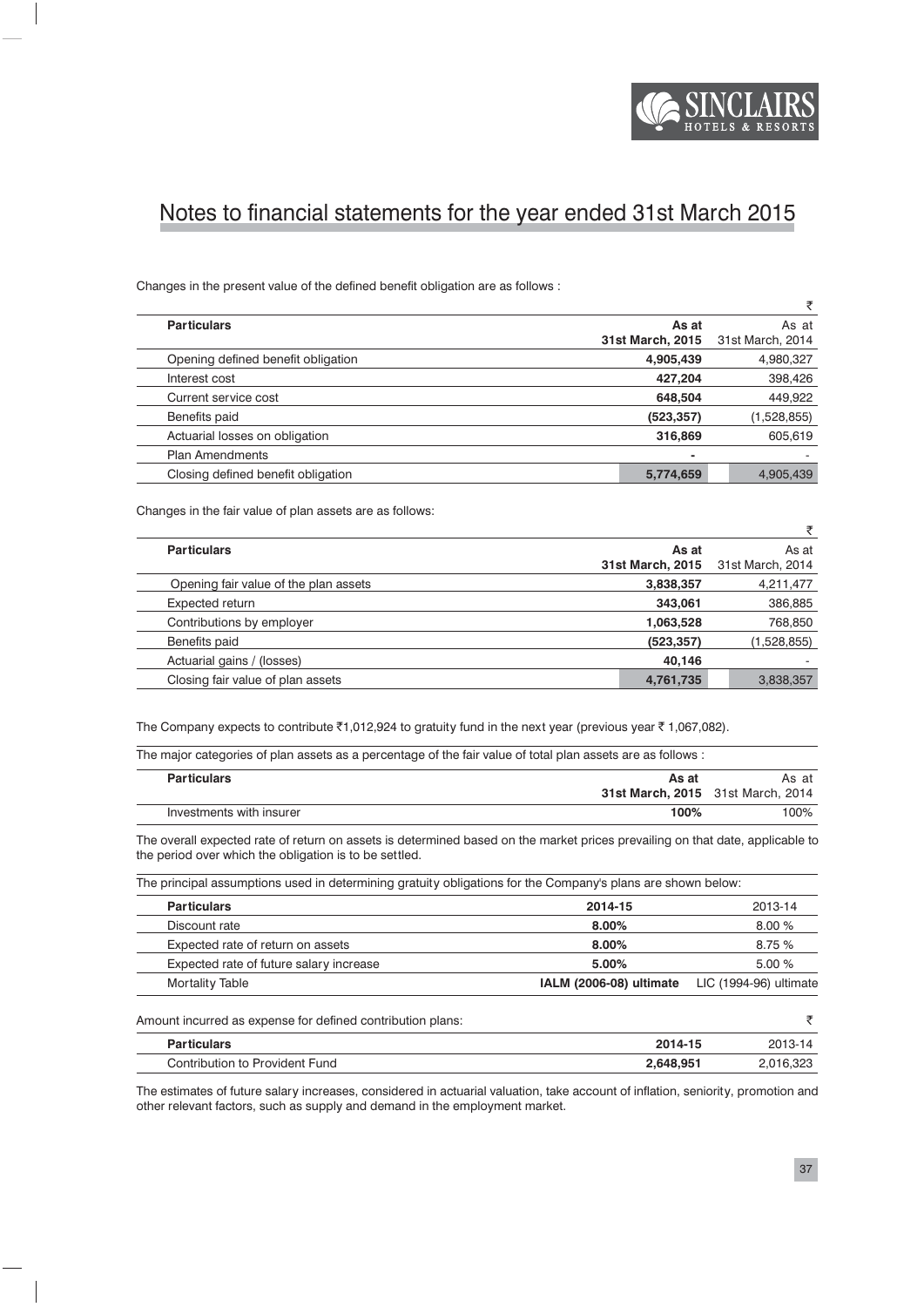| Amounts for the current and previous four years are as follows: |                          |                          |           |                          |           |
|-----------------------------------------------------------------|--------------------------|--------------------------|-----------|--------------------------|-----------|
| <b>Particulars</b>                                              | 2014-15                  | 2013-14                  | 2012-13   | 2011-12                  | 2010-11   |
| Defined benefit obligation                                      | 5.774.659                | 4.905.439                | 4.980.327 | 4.451.246                | 3,656,882 |
| Plan assets                                                     | 4,761,735                | 3,838,357                | 4.211.477 | 3.675.371                | 2,997,932 |
| Deficit / (Surplus)                                             | 1.012.924                | 1.067.082                | 768.850   | 775.875                  | 658,950   |
| Experience adjustments on plan liabilities                      | $\overline{\phantom{a}}$ | $\overline{\phantom{a}}$ | -         | $\overline{\phantom{a}}$ |           |
| Experience adjustments on plan assets                           | 40.146                   | -                        |           |                          |           |

23. As per information and records available with the Company, there are no reportable amount of dues on account of principal and interest or any such payments during the year as required by Micro, Small and Medium Enterprises Development Act, 2006, in respect of Micro Enterprises and Small Enterprises as defined in the Act. As a result no disclosure in this respect is made in the Financial Statements.

#### **24. SEGMENT INFORMATION**

The Company's business activity primarily falls within a single business segment i.e. hoteliering and hence no additional disclosure other than those already made in the financial statements are required under Accounting Standard 17. The Company at present, operates in India only and therefore the analysis of geographical segment is not applicable to the Company

#### 25 CAPITAL COMMITMENT:

| 25  | <b>CAPITAL COMMITMENT:</b>                                 |                  | ₹                |
|-----|------------------------------------------------------------|------------------|------------------|
|     | <b>Particulars</b>                                         | As at            | As at            |
|     |                                                            | 31st March, 2015 | 31st March, 2014 |
|     | Estimated amount of contracts remaining to be executed     |                  |                  |
|     | on capital contract and not provided for (Net of Advances) | 5,431,428        | 27,206,375       |
|     |                                                            |                  |                  |
| 26. | <b>CONTINGENT LIABILITIES NOT PROVIDED FOR</b>             |                  | ₹                |
|     | <b>Particulars</b>                                         | As at            | As at            |
|     |                                                            | 31st March, 2015 | 31st March, 2014 |
|     | Sales Tax matters under dispute / appeal                   | 2,44,369         | 410,428          |
|     | EPCG (Duty amount on outstanding export obligations)       | 8,91,906         | 1,621,532        |
|     |                                                            |                  |                  |

#### 27. RELATED PARTY DISCLOSURES

#### (a) Names of related parties:

| Key Management Personnel                                           | Mr Navin Suchanti (Managing Director)                   |  |  |
|--------------------------------------------------------------------|---------------------------------------------------------|--|--|
|                                                                    | Mr Vikash Kuthari (up to January 28, 2014)              |  |  |
| Relatives of Key Management Personnel                              | Dr. Niren Suchanti (Brother of Managing Director)       |  |  |
|                                                                    | Ms. Pooja Suchanti Shah (Daughter of Managing Director) |  |  |
| Associate Company                                                  | Savannah Hotels Private Limited (up to July 25, 2013)   |  |  |
|                                                                    | Pressman Advertising Limited                            |  |  |
| Enterprises owned or significantly<br>influenced by Key Management | Pressman Properties Limited                             |  |  |
| Personnel or their relatives                                       | Pressman Realty Limited                                 |  |  |
|                                                                    | Son-et-Lumiere Art Gallery Private Limited              |  |  |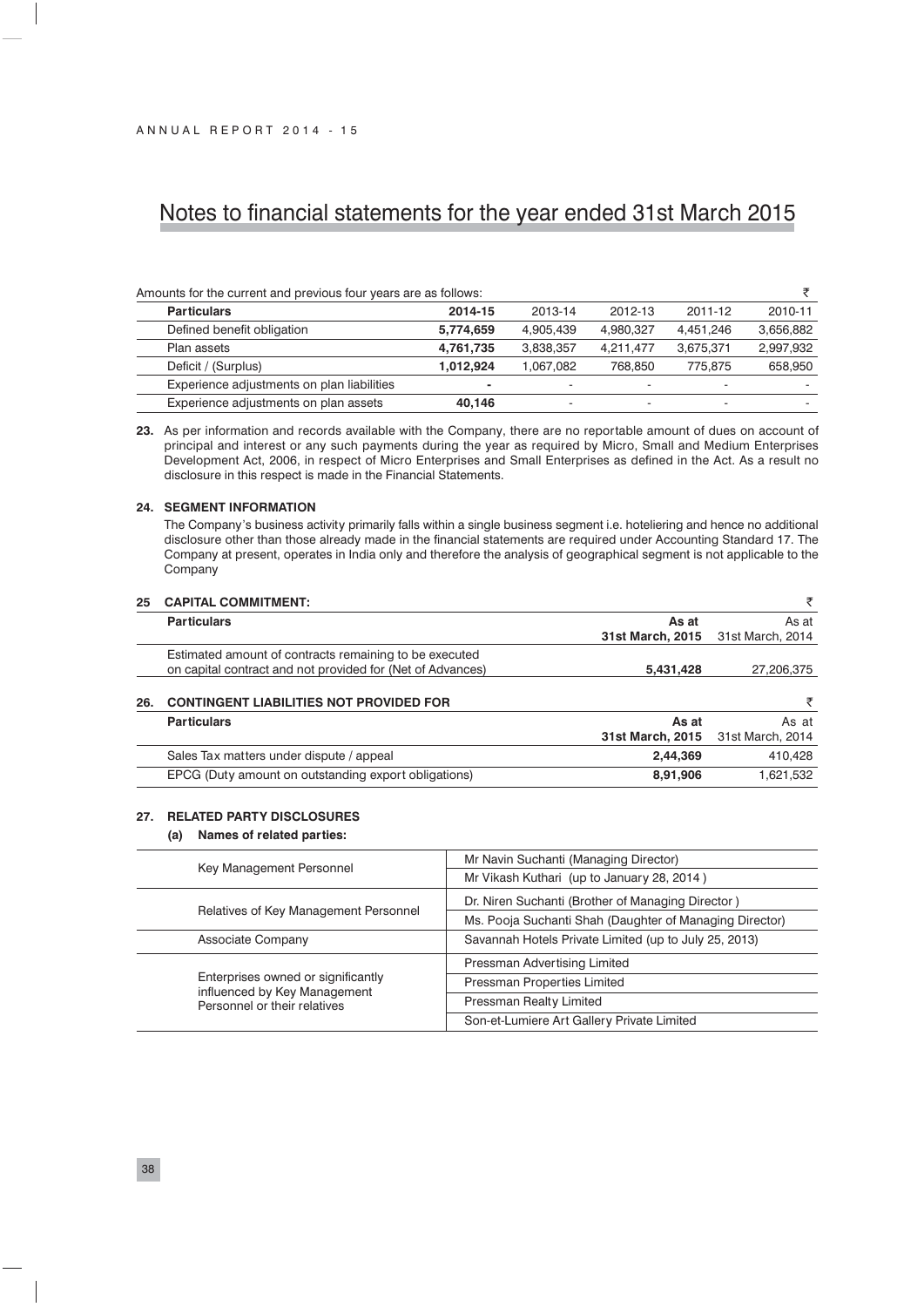

₹

# Notes to financial statements for the year ended 31st March 2015

|                                               |                       | Key Management<br>Personnel |                       | Relatives of Key<br>Management Personnel | Associate<br>Company*           |                                   |                               | Enterprises owned or significantly influenced by key<br>management personnel or their relatives |                                    |               |
|-----------------------------------------------|-----------------------|-----------------------------|-----------------------|------------------------------------------|---------------------------------|-----------------------------------|-------------------------------|-------------------------------------------------------------------------------------------------|------------------------------------|---------------|
| Particulars                                   | Mr. Navin<br>Suchanti | Mr. Vikash<br>Kuthari       | Dr. Niren<br>Suchanti | Ms. Pooja<br>Suchanti<br>Shah            | Savannah<br>Hotels<br>Pvt. Ltd. | Pressman<br>Properties<br>Limited | Pressman<br>Realty<br>Limited | Son-et-<br>Lumiere<br>Art Gallery<br>Pvt. Ltd.                                                  | Pressman<br>Advertising<br>Limited | Total         |
| Directors'                                    | 1,405,688             | $\blacksquare$              |                       |                                          |                                 |                                   |                               |                                                                                                 |                                    | 1,405,688     |
| Remuneration                                  | (1,067,910)           | (1,458,560)                 |                       |                                          |                                 |                                   |                               |                                                                                                 |                                    | (2,526,470)   |
| Directors'                                    |                       |                             | 20,000                |                                          |                                 |                                   |                               |                                                                                                 |                                    | 20,000        |
| <b>Sitting Fees</b>                           |                       |                             | (20,000)              |                                          |                                 |                                   |                               |                                                                                                 |                                    | (20,000)      |
| Salary, Wages<br>Bonus and<br>Contribution to |                       |                             |                       | 731,280                                  |                                 |                                   |                               |                                                                                                 |                                    | 731,280       |
| Provident and<br>Other Funds                  |                       |                             |                       | (756, 720)                               |                                 |                                   |                               |                                                                                                 |                                    | (756, 720)    |
| Electricity                                   |                       |                             |                       |                                          |                                 | 62,377                            |                               |                                                                                                 |                                    | 62,377        |
| Charges                                       |                       |                             |                       |                                          |                                 | (63, 275)                         |                               |                                                                                                 |                                    | (63, 275)     |
|                                               |                       |                             |                       |                                          |                                 | 1,174,050                         | 536,463                       | 180,000                                                                                         |                                    | 1,890,513     |
| Rent                                          |                       |                             |                       |                                          |                                 | (1,011,240)                       | (303, 372)                    | (180,000)                                                                                       |                                    | (1,494,612)   |
| Advertising<br>and Sales                      |                       |                             |                       |                                          |                                 |                                   |                               |                                                                                                 | 4,721,941                          | 4,721,941     |
| Promotion                                     |                       |                             |                       |                                          |                                 |                                   |                               |                                                                                                 | (6,912,231)                        | (6,912,231)   |
| Interest                                      |                       |                             |                       |                                          |                                 |                                   |                               |                                                                                                 |                                    |               |
| Income                                        |                       |                             |                       |                                          | (2, 177, 035)                   |                                   |                               |                                                                                                 |                                    | (2, 177, 035) |
| Management<br>Consultancy                     |                       |                             |                       |                                          | ۳                               |                                   |                               |                                                                                                 |                                    |               |
| Income                                        |                       |                             |                       |                                          | (440, 317)                      |                                   |                               |                                                                                                 |                                    | (440, 317)    |
| Loan to<br>Associate                          |                       |                             |                       |                                          |                                 |                                   |                               |                                                                                                 |                                    |               |
| Company                                       |                       |                             |                       |                                          | (7,600,000)                     |                                   |                               |                                                                                                 |                                    | (7,600,000)   |
| Loan refund from                              |                       |                             |                       |                                          |                                 |                                   |                               |                                                                                                 |                                    |               |
| Associate<br>Company                          |                       |                             |                       |                                          | 58,307,931                      |                                   |                               |                                                                                                 |                                    | 58,307,931    |
| Balance<br>Payment at<br>year end             | 905,688               |                             |                       |                                          |                                 |                                   |                               |                                                                                                 | ۰                                  | 905,688       |
| - Trade<br>payables                           | (567, 910)            |                             |                       |                                          |                                 |                                   |                               |                                                                                                 | (42, 638)                          | (610, 548)    |

## (b) Related Party Transactions:

The remuneration to the key managerial personnel does not include the provisions made for gratuity, as they are determined on an actuarial basis for the Company as a whole. Previous year's figures given in brackets

| 28. | <b>EXPENDITURE IN FOREIGN CURRENCY (ACCRUAL BASIS)</b> |           |         |
|-----|--------------------------------------------------------|-----------|---------|
|     | <b>Particulars</b>                                     | 2014-15   | 2013-14 |
|     | Commission                                             | 1.034.545 | 636.330 |
|     | Sales and Promotion                                    | -         | 330.564 |
|     | Total                                                  | 1,034,545 | 966.894 |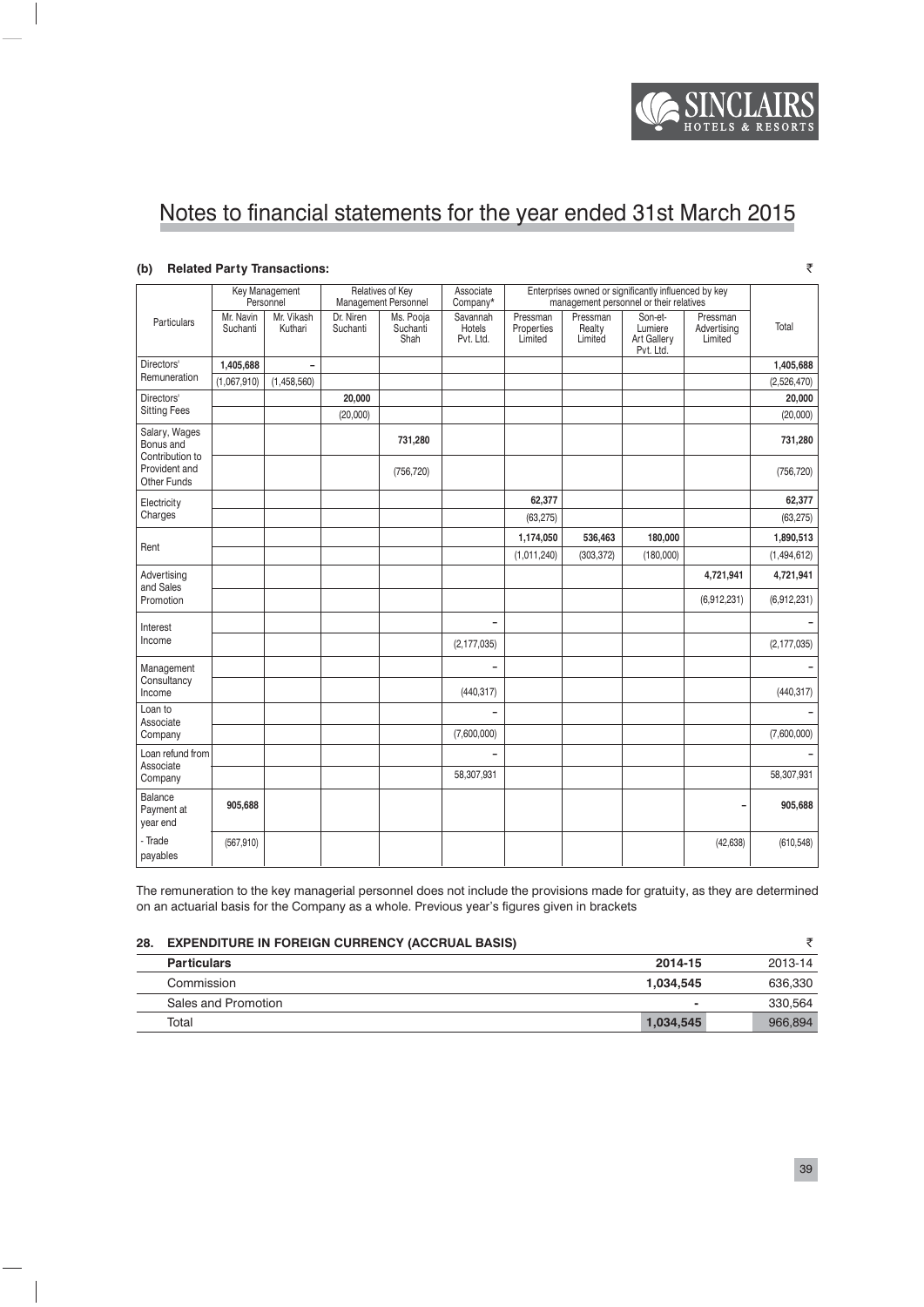| 29. | <b>INDIGENOUS FOOD, BEVERAGE AND STORES CONSUMED</b>                                                                                                          |                                 |                          |             | ₹           |  |
|-----|---------------------------------------------------------------------------------------------------------------------------------------------------------------|---------------------------------|--------------------------|-------------|-------------|--|
|     | <b>Particulars</b>                                                                                                                                            | Percentage of total consumption |                          |             |             |  |
|     |                                                                                                                                                               | 2014-15                         | 2013-14                  | 2014-15     | 2013-14     |  |
|     | Indigenous                                                                                                                                                    | 100.00                          | 100.00                   | 34,019,429  | 27,780,537  |  |
|     | Imported                                                                                                                                                      | $\blacksquare$                  | $\overline{\phantom{0}}$ |             |             |  |
| 30. | <b>EARNINGS IN FOREIGN CURRENCY (ACCRUAL BASIS)</b>                                                                                                           |                                 |                          |             | ₹           |  |
|     | <b>Particulars</b>                                                                                                                                            |                                 |                          | 2014-15     | 2013-14     |  |
|     | Income from services                                                                                                                                          |                                 |                          | 6,055,912   | 5,373,839   |  |
|     | The earning in foreign currency represent amount settled by customers either directly in foreign currency or through<br>credit cards issued by foreign banks. |                                 |                          |             |             |  |
| 31. | NET AMOUNT REMITTED IN FOREIGN CURENCY ON ACCOUNT OF DIVIDEND :                                                                                               |                                 |                          |             | ₹           |  |
|     | Period to which it relates                                                                                                                                    |                                 |                          | 1-4-2014 to | 1-4-2013 to |  |
|     |                                                                                                                                                               |                                 |                          | 31-3-2015   | 31-3-2014   |  |
|     | No. of non-resident shareholders                                                                                                                              |                                 |                          | 37          |             |  |
|     | No. of Equity Shares held on which dividend was due                                                                                                           |                                 |                          | 2,401,098   |             |  |
|     | Amount remitted (USD)**                                                                                                                                       |                                 |                          | 154,225     |             |  |
|     | Amount remitted (₹)**                                                                                                                                         |                                 |                          | 96,043,920  |             |  |
|     | ** Excluding amount aggregating to ₹ 22,372 (₹ NIL) remitted to Non-resident shareholders in Indian Currency.                                                 |                                 |                          |             |             |  |
| 32. | <b>EXCEPTIONAL ITEMS PROFIT</b>                                                                                                                               |                                 |                          |             | ₹           |  |
|     | <b>Particulars</b>                                                                                                                                            |                                 |                          | 2014-15     | 2013-14     |  |
|     | Surplus on sale of immovable property                                                                                                                         |                                 |                          |             | 14,635,250  |  |
|     | Sale of equity shares and debentures of associate company                                                                                                     |                                 |                          |             |             |  |
|     | Savannah Hotels Private Limited                                                                                                                               |                                 |                          |             | 27,758,301  |  |
|     |                                                                                                                                                               |                                 |                          |             | 42,393,551  |  |

#### 33. PREVIOUS YEAR FIGURES

Previous year figures have been regrouped / reclassified, where necessary to conform to this year's classification.

| As per our report of even date   | For and on behalf of the Board of Directors |                                |  |
|----------------------------------|---------------------------------------------|--------------------------------|--|
| For S.R. Batliboi & Co. LLP      |                                             |                                |  |
| Firm Registration Number 301003E |                                             |                                |  |
| <b>Chartered Accountants</b>     | Dr Niren Suchanti                           | Navin Suchanti                 |  |
|                                  | Chairman                                    | <b>Managing Director</b>       |  |
| per Bhaswar Sarkar               |                                             |                                |  |
| Partner                          |                                             |                                |  |
| Membership No.55596              | Kunal Bose                                  | <b>BL</b> Soni                 |  |
| Kolkata, May 26, 2015            | Director                                    | <b>Chief Financial Officer</b> |  |